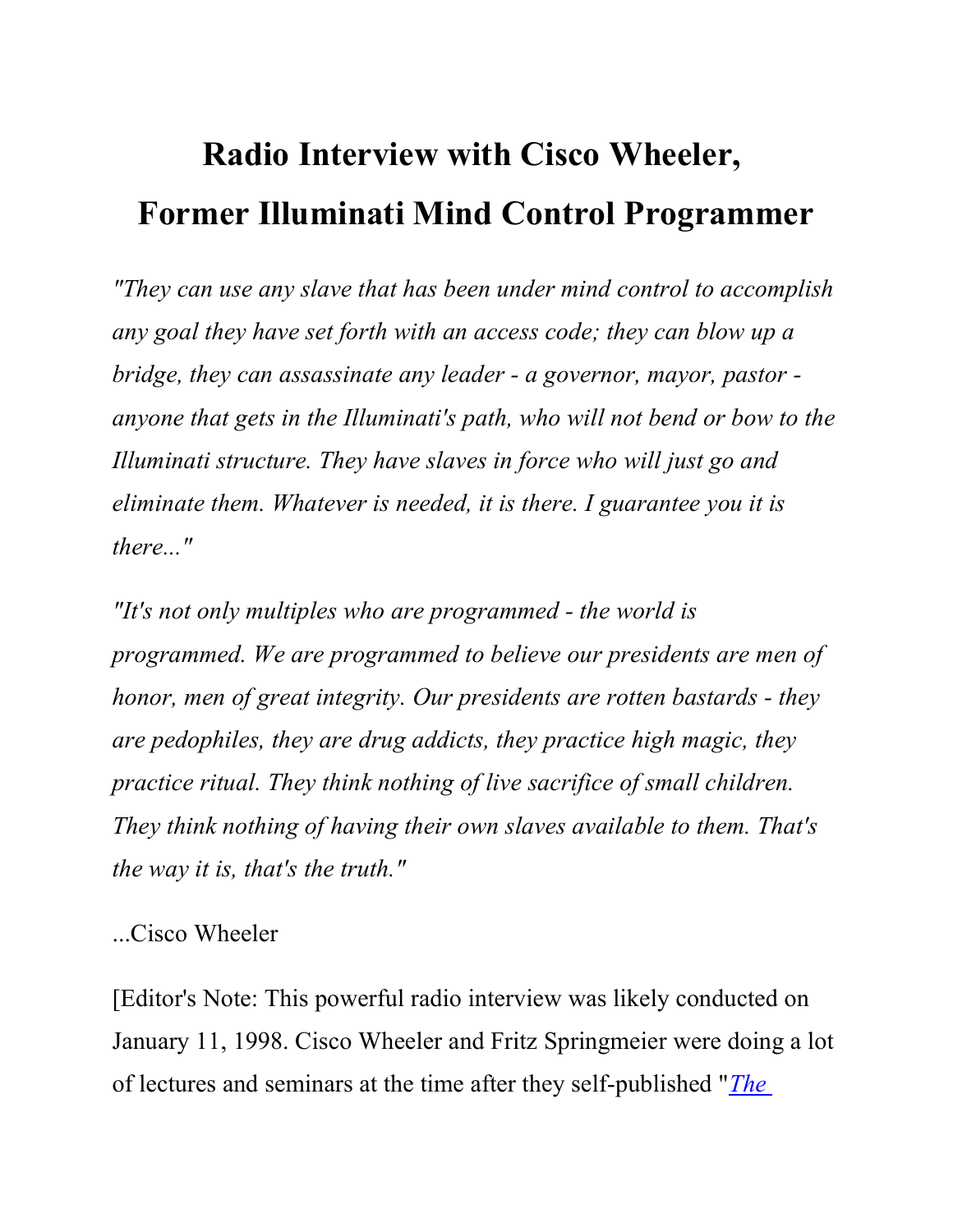Illuminati Formula to Create an Undetectable Total Mind Control Slave" and "Deeper Insights into the Illuminati Formula", the most revealing and detailed books on the techniques used for trauma-based mind control ever to appear in print. Cisco brings out many important points here that the public needs to recognize about the nature of mind control (MC) programming: 1. Undetectable. 2. Sophistication. 3. Ruthlessness. 4. Sleepers… Ken Adachi]

by Wayne Morris with Cisco Wheeler http://educate-yourself.org

## CKLN 88.1 FM Ryerson Polytechnical University Toronto, Ontario January 11, 1998

Mind Control Series, Producer/Interviewer Wayne Morris:

Good morning, and welcome to The International Connection. We are in week #40 in our radio series on mind control, and today we begin an interview with Cisco Wheeler, co-author of "The Illuminati Formula Used to Create an Undetectable Mind Controlled Slave" and other books about trauma-based conditioning. Cisco is a mind control victim of one of the Illuminati families. She is a descendant of Ulysses S. Grant and has managed to gain a certain amount of freedom from her family's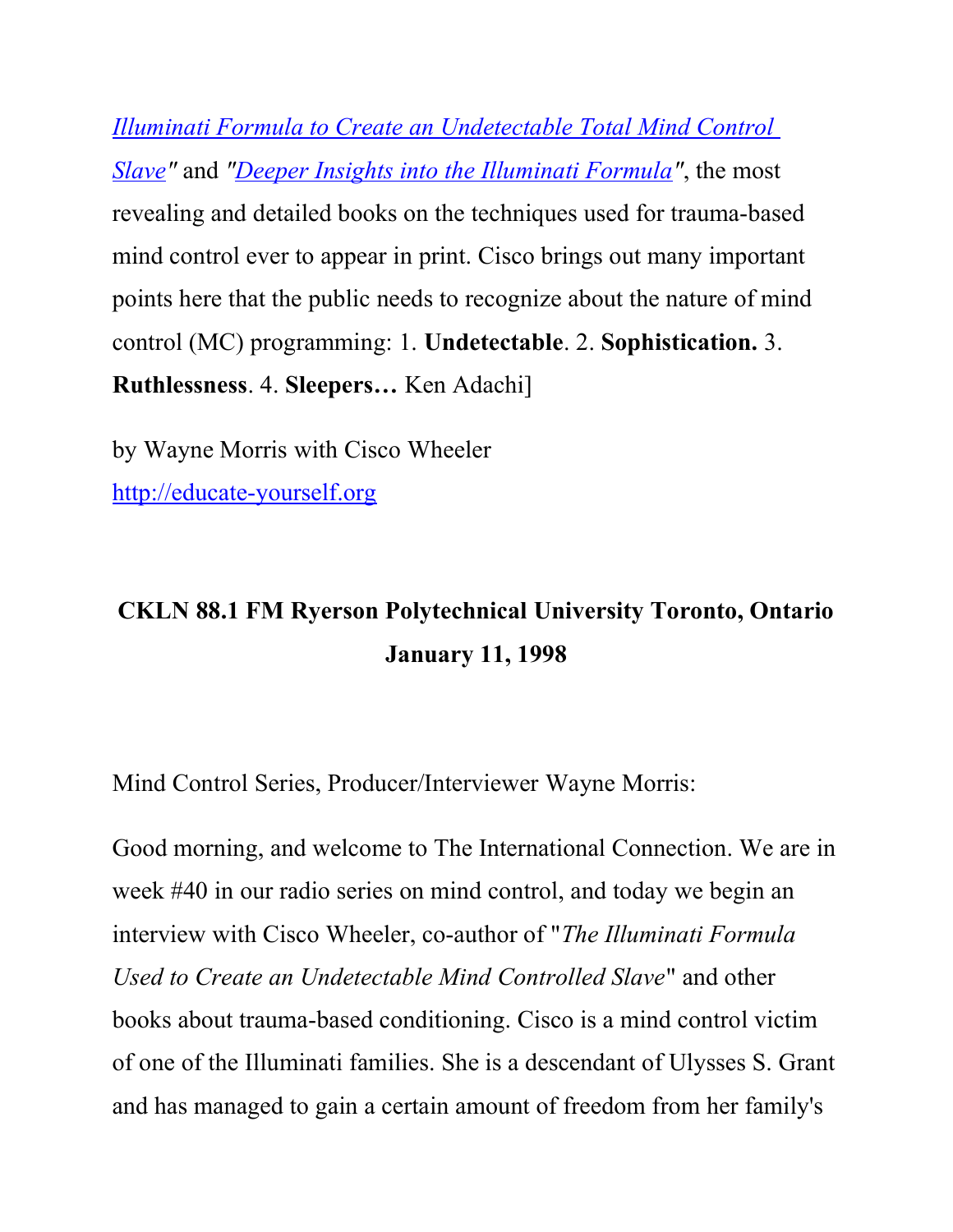control. She is currently working with Fritz Springmeier to help other victims of mind control heal. Cisco rarely does interviews, so we are very fortunate to be able to bring you this interview with Cisco Wheeler.

### Wayne:

I would like to start off by asking you what your background is and how you first became involved in trauma-based conditioning mind control.

### Cisco:

I was first involved as an infant. My father came from a transgenerational satanic family. My life was planned according to a particular structure, from the beginning, as my father was a programmer for the Illuminati and the U.S. government.

### Wayne:

What political/military connections did your family have that you are aware of?

### Cisco:

We had a very strong political background. My father had political connections; my Great Uncle was General Earl Grant Wheeler, he was a direct descendant of Ulysses Grant. General Earl Wheeler was the head of the American military in the Vietnam War. He was the Joint Chief of Staff so we had a very strong political background. My father was also a Grand Master within the Illuminati. He worked on the west coast during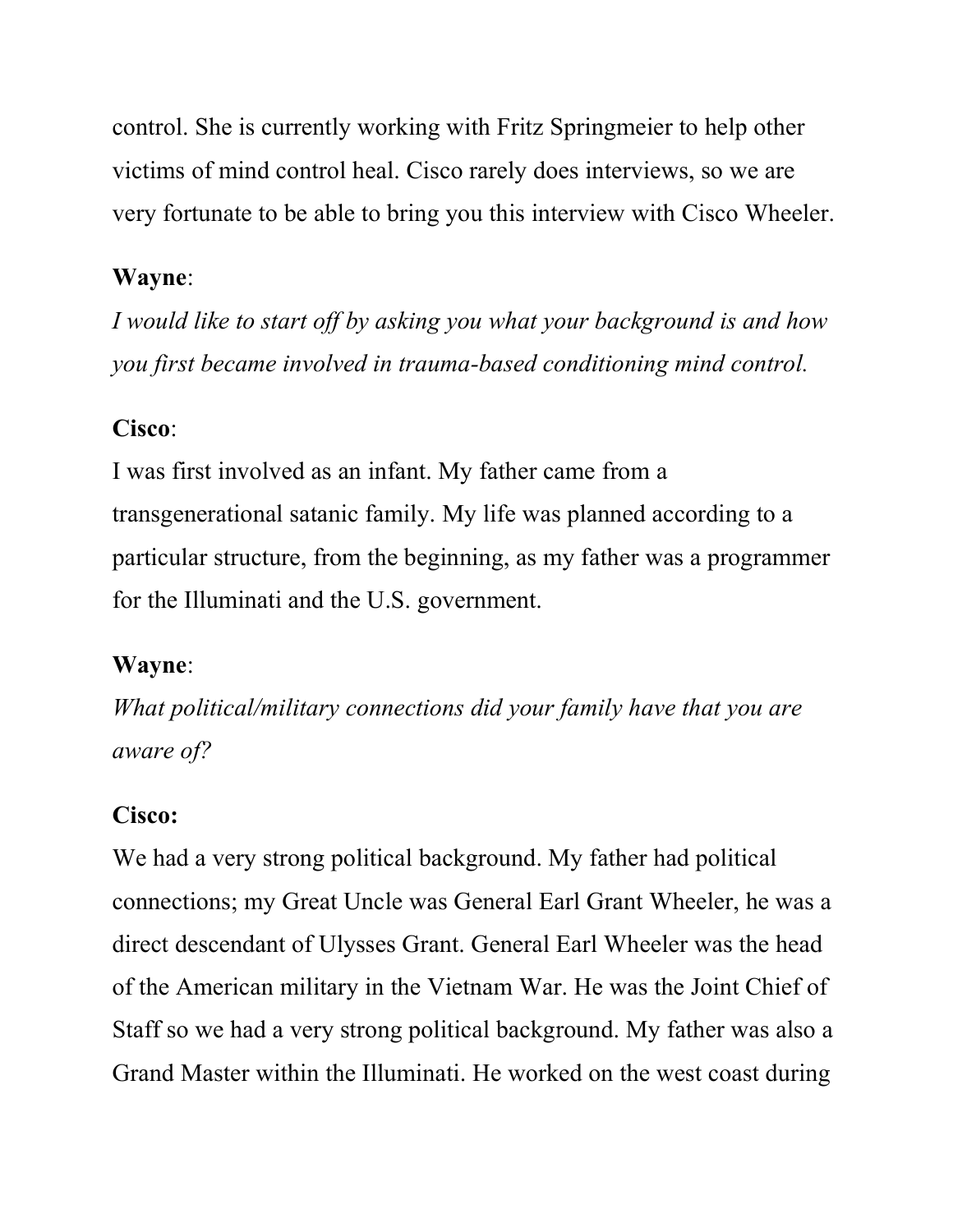the Vietnam War with his uncle who headed the military, to run drugs into this country to create a drug culture. The purpose of that was to destroy the structure within the family unit. The drug culture was the real purpose behind the Vietnam War. My father was also with the USO shows in the military as he was a musician; he was also involved with the CIA; and he was a 33rd degree Mason. Because of his being a Grand Master within the Illuminati, he was very strongly connected to America's political structure. Because of the generational ties within the Illuminati, from the planned time of my conception, I entered into a world that was well structured, and well planned. And as a structured slave within the Illuminati, I too became connected to America's political structure. As a small child I was groomed to sexually service the so-called elite within this political structure.

#### Wayne:

Are you talking people in the White House?

#### Cisco:

Yes. President Eisenhower is the first president that I remember. He befriended me as a small child. I would sit on his lap, sang to him, there were sexual gestures back and forth. I was being trained. I entertained governors, mayors, ministers. I was trained in sexual activity there, and I was part of the Illuminati function within the British Royal Family during elite meetings.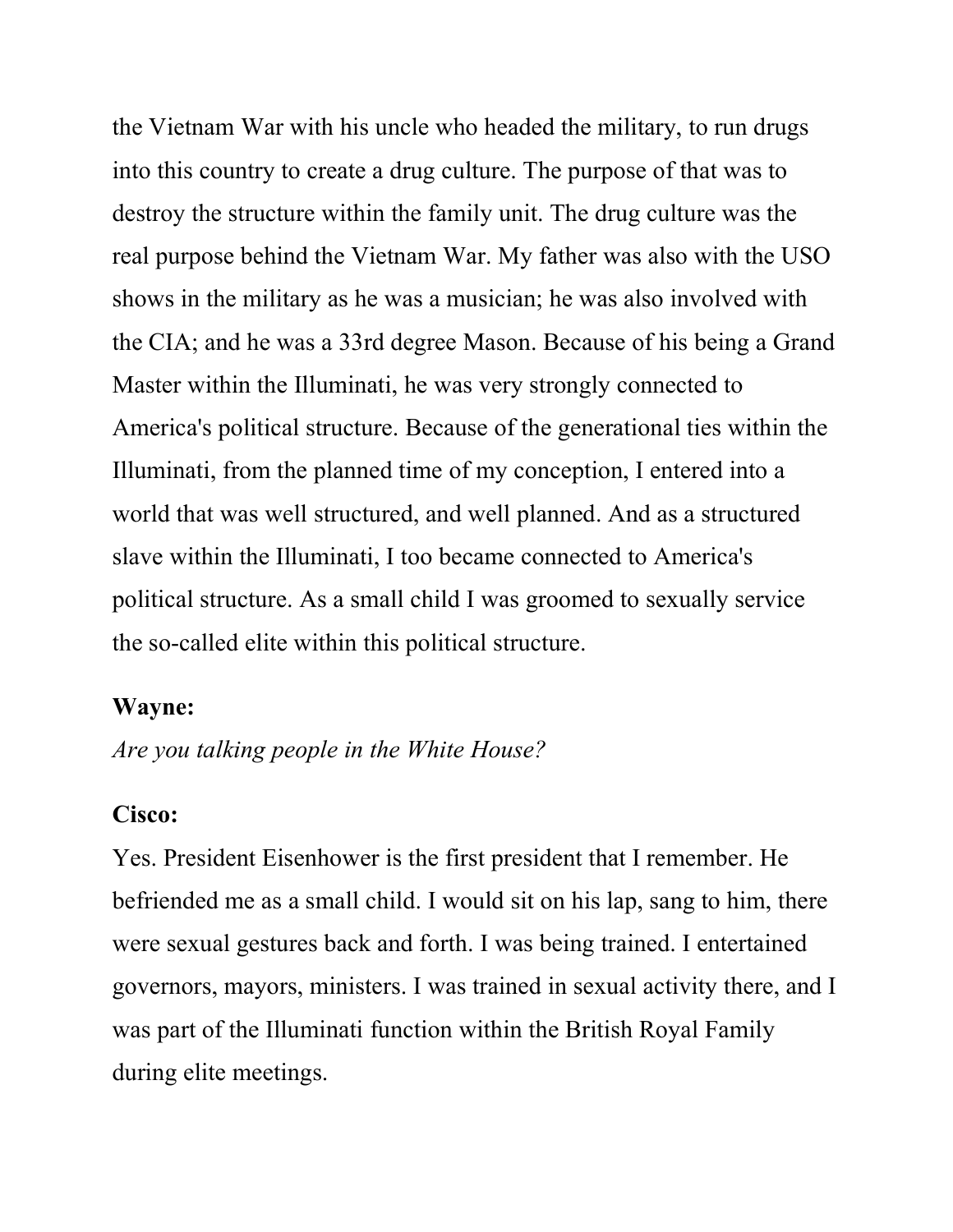How young do you remember when you started being subjected to trauma conditioning ... from birth?

#### Cisco:

I was traumatized in the womb.

### Wayne:

How did you first realize that your family was connected with the Illuminati?

#### Cisco:

If you understand multiplicity, you understand there are many layers in the system. Because there are many layers, parts of our self knew, and had many memories of certain things happening in our life, but the front part of our system that faced the outside world, they had no recall or memory at all that associated them to Illuminati programming or trauma based mind control. So if I speak for the front part of our mind, they knew nothing was wrong at all, outside of knowing they had a very abusive childhood. They didn't really know anything was wrong until my father died. When he died, that freed our mind to be able to retrieve memory, and at that point, they understood something was wrong. They started hearing voices and having flashbacks and having information that was retrieved, that they knew they didn't have a "history" of and they couldn't figure out what happened.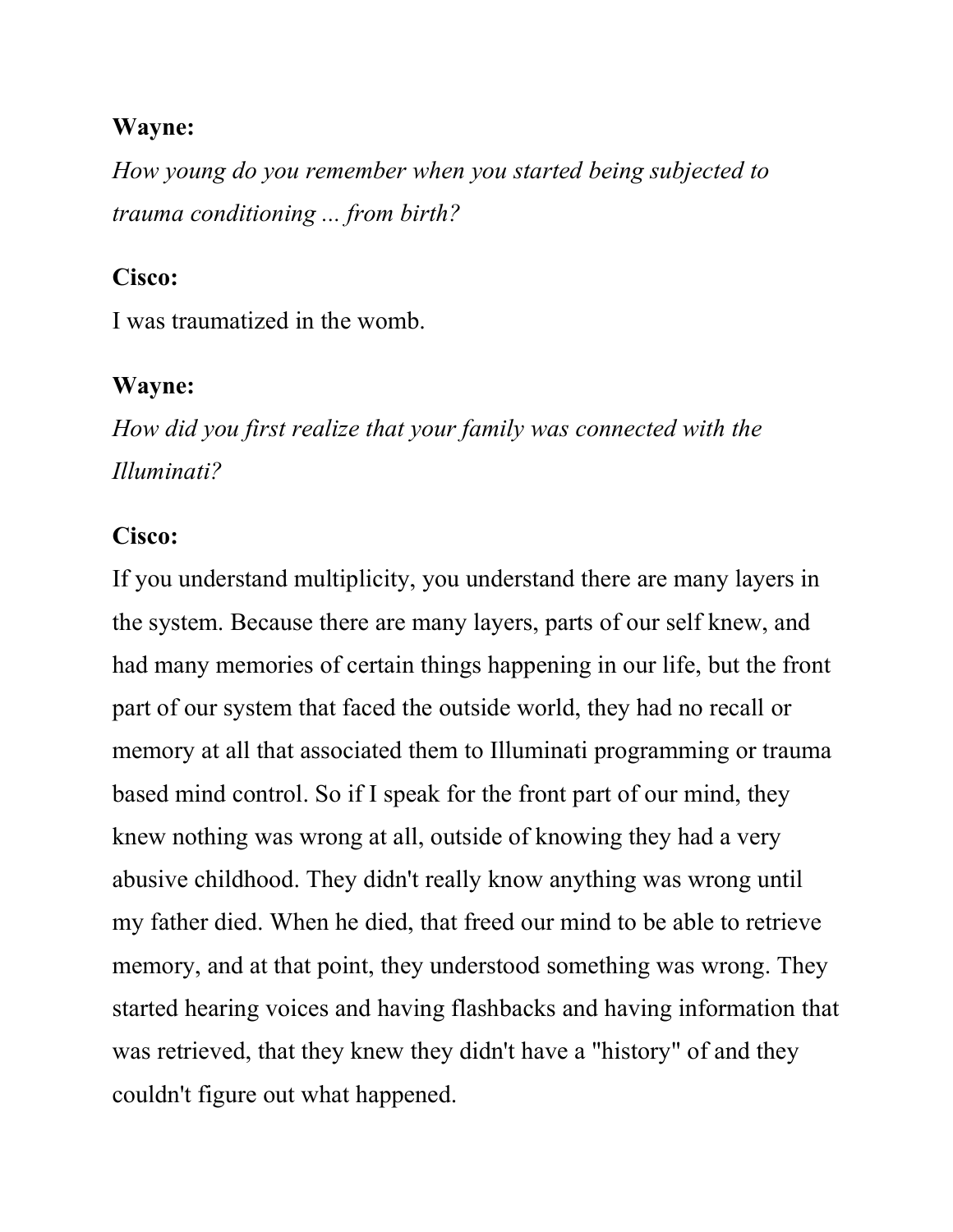Where did this come from? This isn't the way I think. Why would I be thinking about sexual issues when I have no recall of ever being sexually abused or why do I remember that I was in a certain place but yet I don't remember ... it's all second hand. Do you understand what I am saying? So, it wasn't until after my father died that they started breaking down the hypnotic walls within the mind that protected me from knowing what happened. Over a period of time, because of memory retrieval and flashbacks, and the trauma it was causing, they became extremely suicidal and they didn't believe in suicide, they sought help. They went into a hospital for nine weeks and started working with a therapist, and after a time period they realized it wasn't normal to want to die when your father died, and we found out there was a real deep problem.

#### Wayne:

Did these initial therapists that you worked with have knowledge of mind control or trauma based conditioning techniques at the time?

#### Cisco:

Very vaguely. We were one of the first multiples diagnosed in this area and we basically worked with our therapist and she learned. She made a commitment to us, and what she didn't know, she found out.

#### Wayne:

Your father was your main handler and programmer, and how old were you when he died?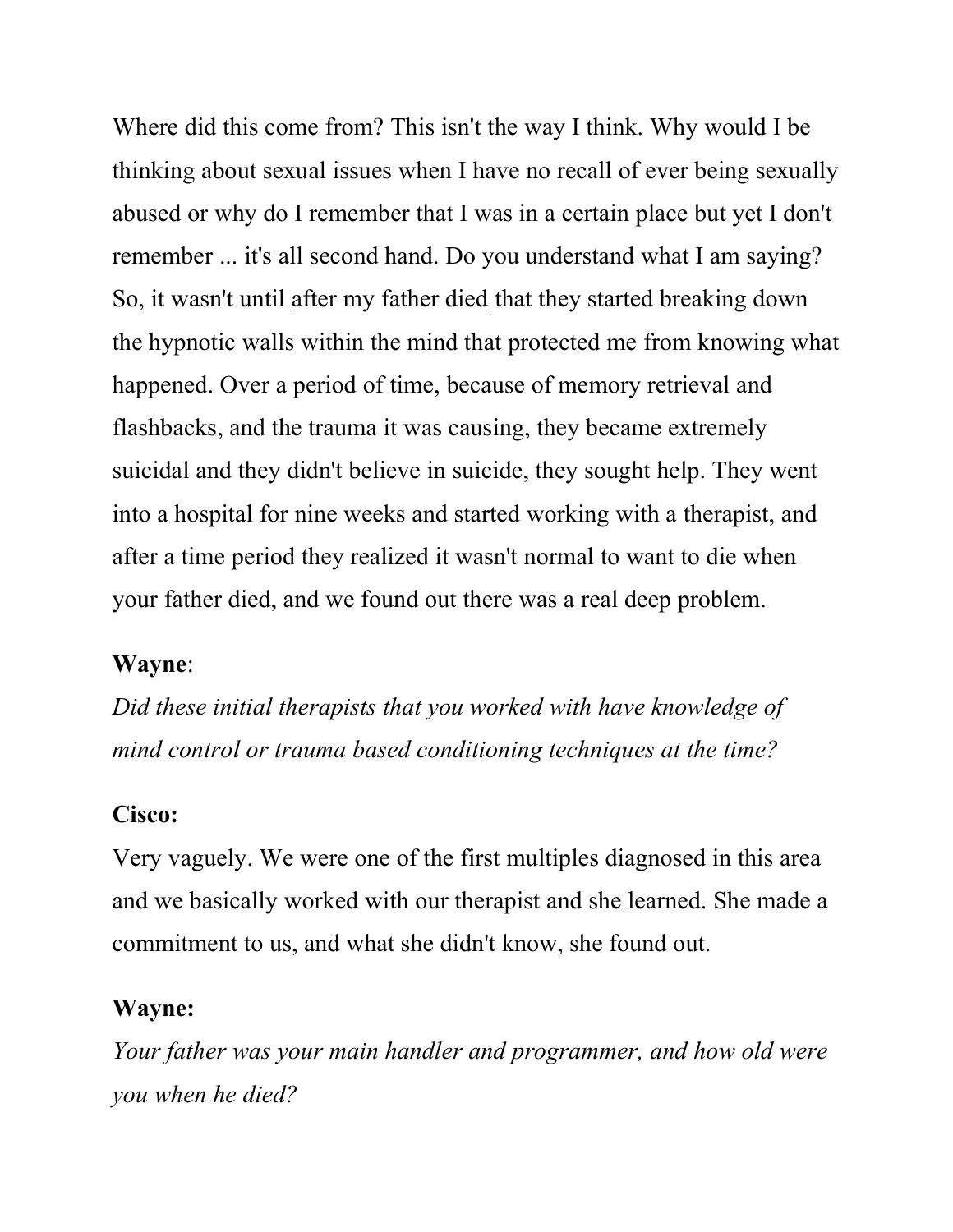### Cisco:

My father was my handler and programmer, and I was forty years old when he died.

### Wayne:

How did you manage to break free of your family's control of your life at that time? Did other people step in ...

## Cisco:

When the Master dies, generally the slave also dies, but because of our determination to fight the programming and to get to the bottom of what was happening within our mind, we were able to fight the suicide programming. From there we started a journey into understanding that we were a structured multiple which we didn't even know what that was ... that we had a long road ahead of us, a hard road to travel.

## Wayne:

Did you have to travel that alone or did other people help you?

## Cisco:

No. I had a very strong support team. Several people in my support team were also victims of mind control.

## Wayne:

The people that weren't, they had an understanding of the mind control techniques?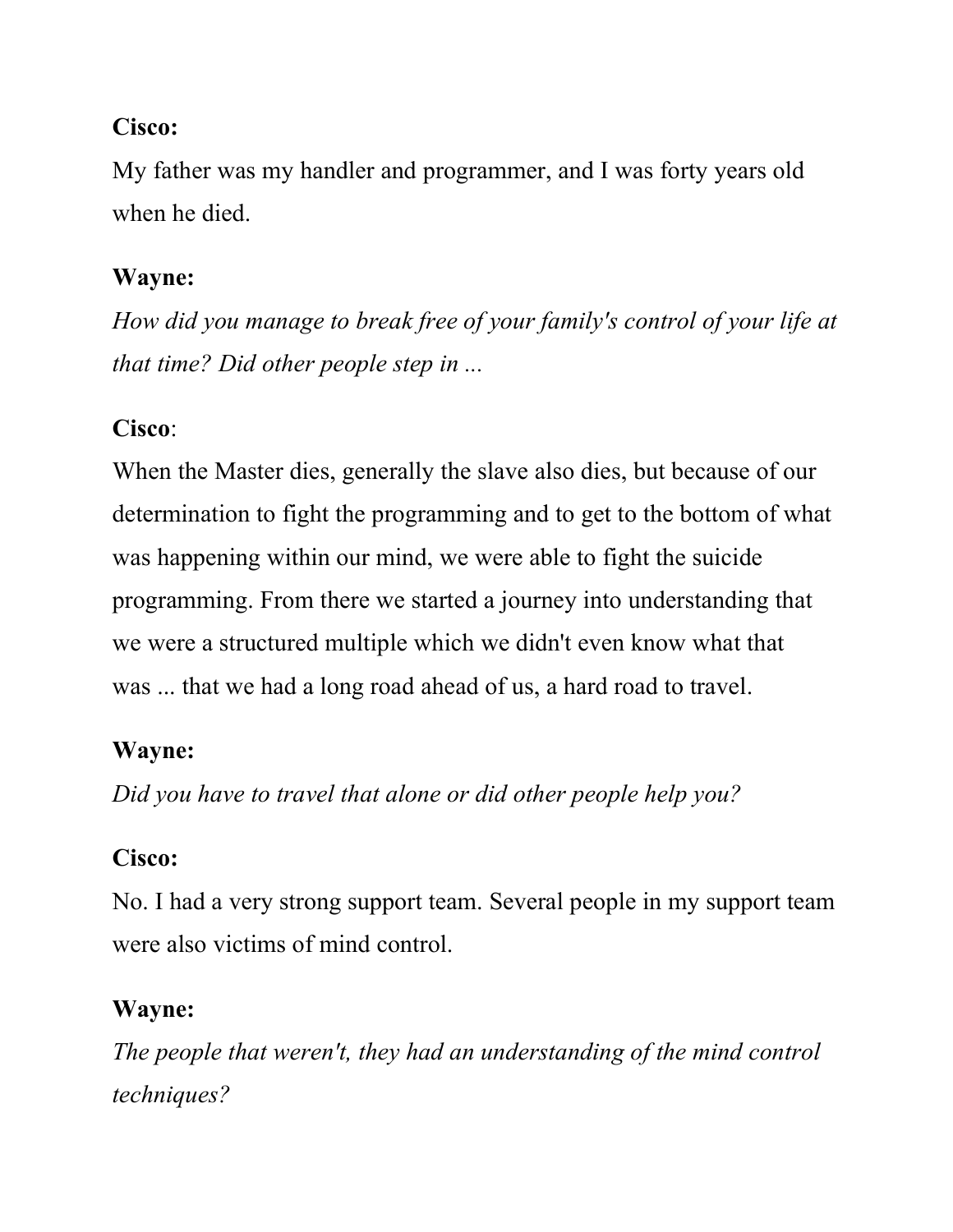### Cisco:

No. We started this journey basically learning to understand ourselves, listening to ourselves, confronting each other within the system with this is what is happening with you, putting our notes together and realizing 'hey we are getting our memories separately, we are feeling the same way, reacting the same way', taking one step at a time because thirteen years ago, nobody really knew anything about MPD.

### Wayne:

Did your father also victimize other people?

### Cisco:

Most definitely. He was a master programmer.

### Wayne:

Did you have brothers and sisters that were affected as well?

### Cisco:

Not to the degree that I was. I was the firstborn.

### Wayne:

Is it because you were the firstborn that you were chosen for this kind of victimization or were there other reasons?

### Cisco:

In part. In the late forties the Illuminati wanted to infiltrate the churches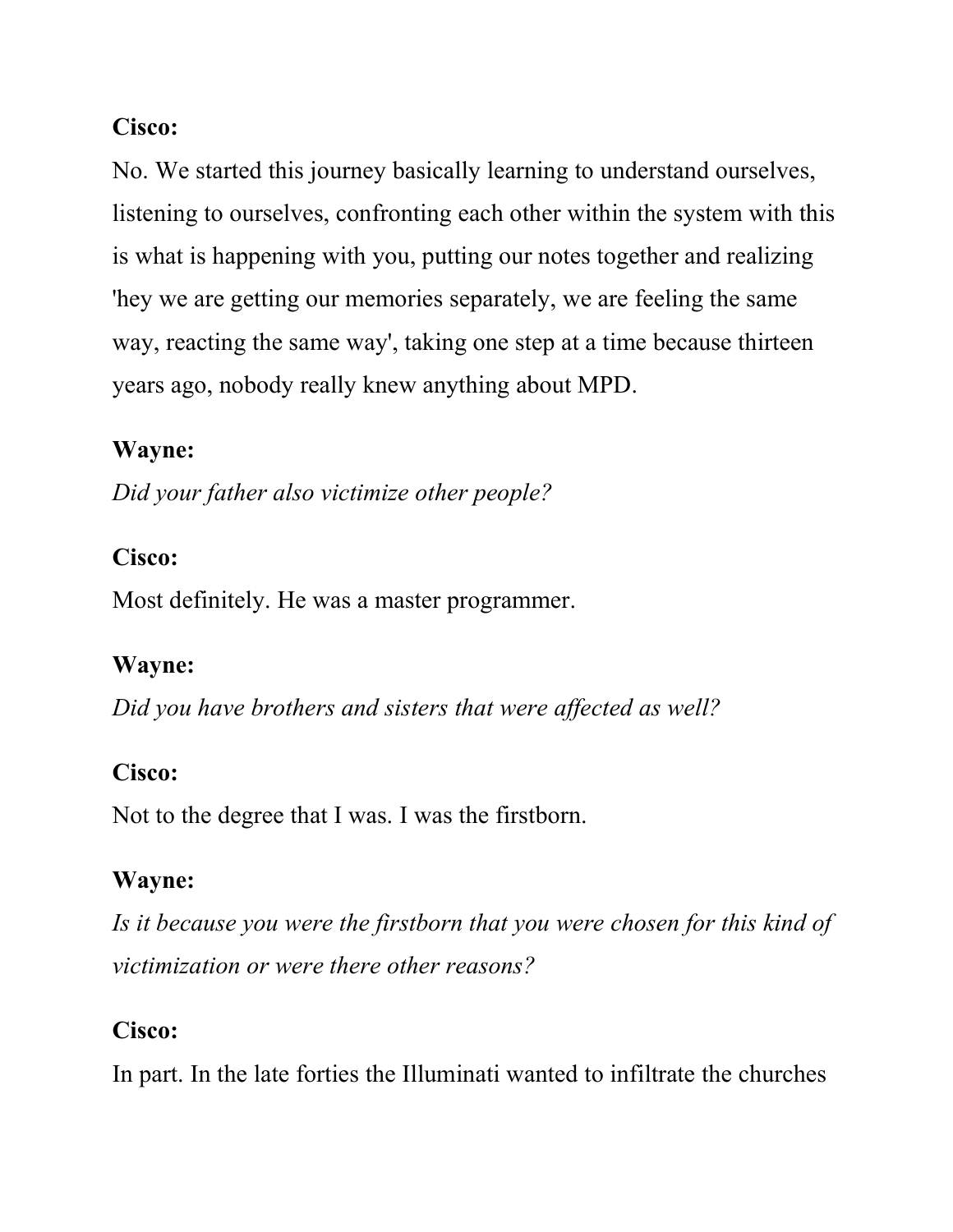because they understood the power of God within the structure of the church, and they had to find a way to infiltrate the church to break down that spiritual strength within the church, the power of the Holy Spirit that works within the church. They had to find a way to infiltrate that, and they wanted to bring the world into the churches so that the churches wouldn't be so strong spiritually. That was part of my father's job. In order to do that my father married my mother who was not Illuminati, nor was she ritual, but she did have a very strong religious background. She was that perfect example for the world, that perfect wife for the church, to set examples for other young women in the church. When my father married her, that was his way to infiltrate the church, through my mother.

#### Wayne:

Throughout your father's life, how did he go about infiltrating during this process?

#### Cisco:

By becoming part of the church, by being a minister, by being ordained, by getting into the youth groups, becoming very friendly with the Elders and the Board of Directors within the congregation itself. This was the Pentecostal churches.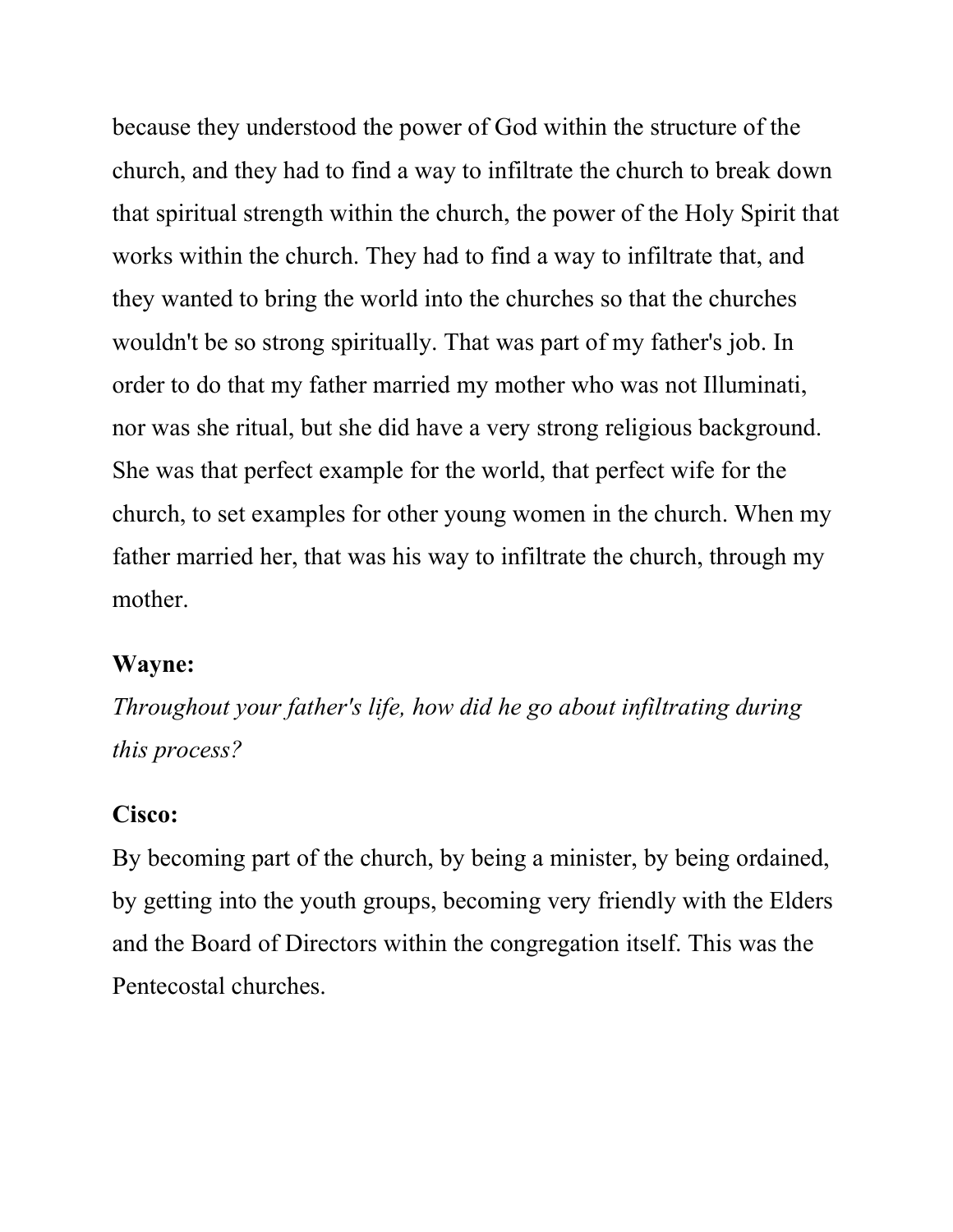You mentioned your father's role in drug trafficking within the Vietnam War. Could you expand on that?

### Cisco:

When the Vietnam soldiers were killed and they brought their bodies back, drugs were hidden in the cavities in their bodies. My father's responsibility was to get that from the mortician and it would be a controlled substance at that point, and he was the handler of that controlled substance. He wasn't active in Vietnam. He was just the extended hand that was used within our government to make sure the drugs met their destination.

### Wayne:

Once the drugs came over into North America, what were your father's connections in terms of the distribution at that point?

### Cisco:

I do not know. I was not allowed to know that. I didn't see it. I was too young at that time ... well, I wasn't that young, but I was too young to be a part of that.

### Wayne:

Do you consider yourself completely free now of the influence from the Illuminati and your former perpetrators?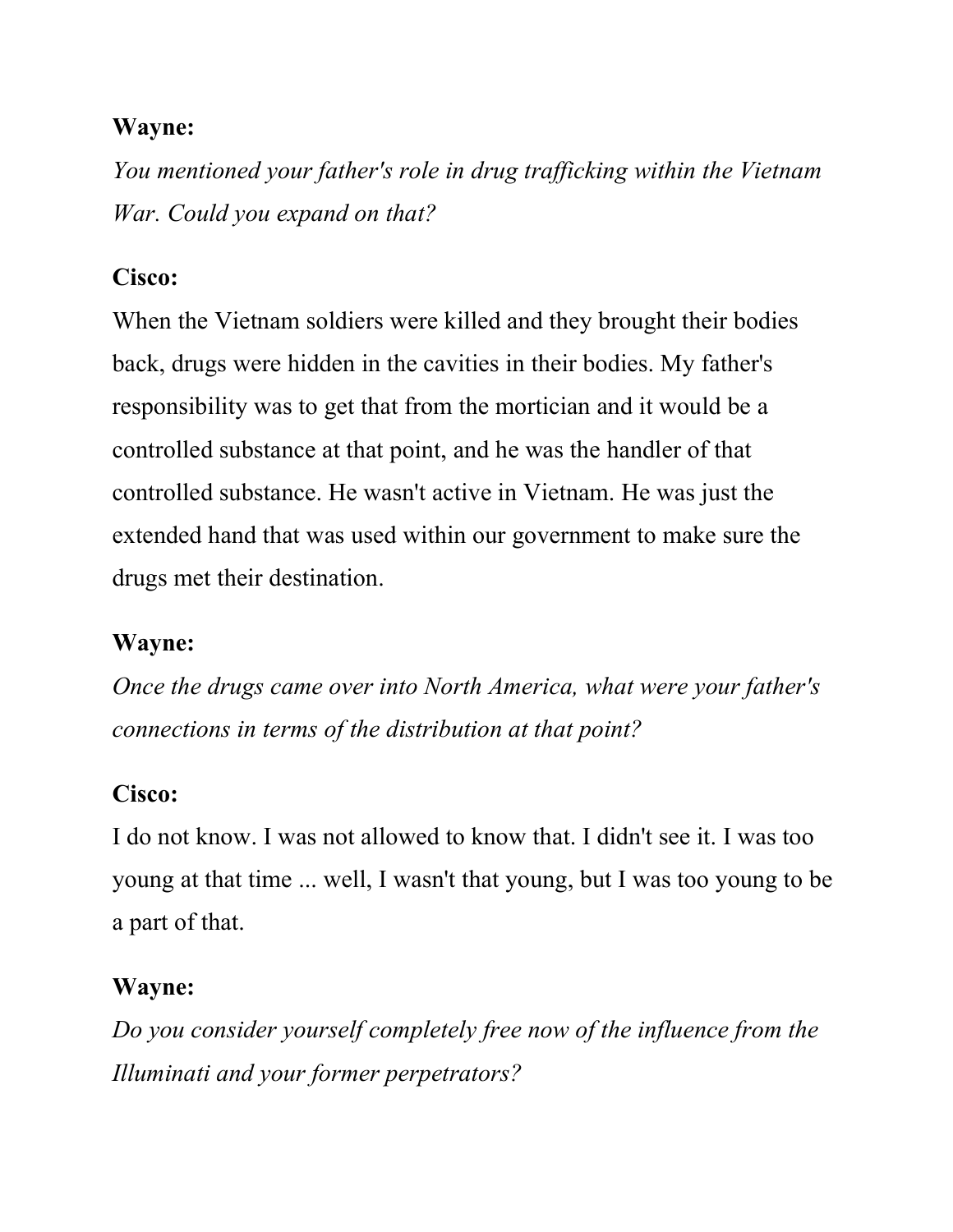### Cisco:

No I do not consider myself completely free from the cult influence. We are continually harassed by external threats. We get a lot of phone calls, we get bullets in our windows, we get run off the road, we get letters, we get people that walk up to us in the grocery store and they threaten us. They let us know in their little way that they know where I am, what I am doing, and what I am up to, and that it's not over until they say it's over. They are calling the shots.

### Wayne:

Have they been able to access parts of you that you have not dealt with in terms of healing?

### Cisco:

In the past they have; at the present time, no. I am very careful on where I am and what I am doing. I am not careless with my time or my energy, and I don't set myself up so that they can access me. I have other people answer my phone. I have other people read my letters. I have other people that walk before to make sure everything is okay before I walk into anything that I can't handle.

### Wayne:

What effects has the trauma conditioning that you have undergone throughout your life do you have to deal with currently?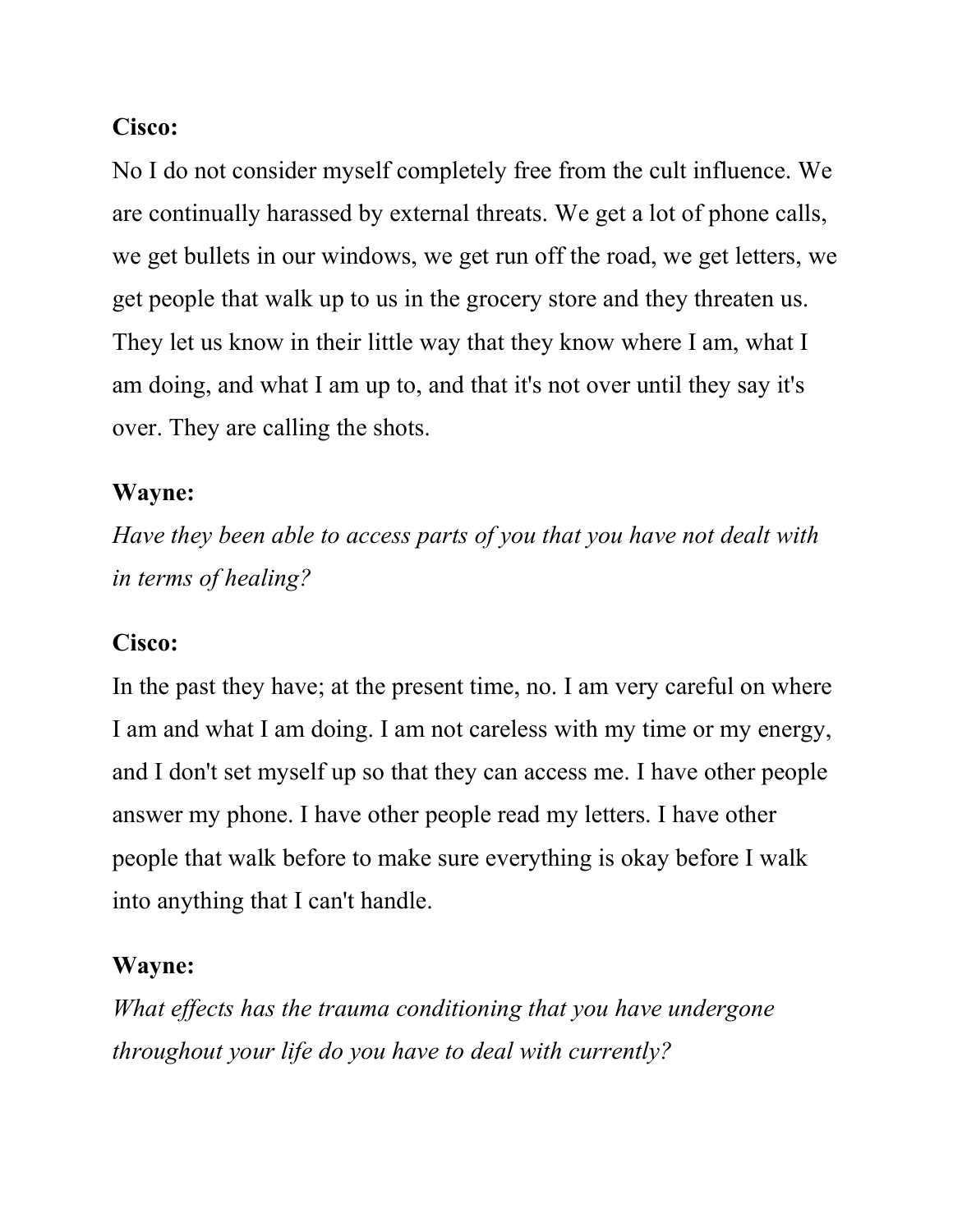#### Cisco:

I continue to suffer with the trauma based mind control in every aspect of my life. I have to deal with the fact that my father had a beautiful little girl and he didn't want her love as that beautiful little girl that was born to him. I have to deal with the fact that he wanted a little girl but he wanted her to be shattered into a million pieces so he could structure every aspect of my life. And then I have to ask myself what did it take to splinter this 18 month old child into a million pieces? And you deal with questions like that. It is hard for the mind to comprehend what has been done to you because the mind always wants to protect itself to some degree so you take little 'bites' of it. But the mind is always processing material. Then I have to deal with the fact that they planned this - that's what structured is. Structured MPD/DID [Multiple Personality Disorder, Dissociative Identity Disorder] was planned from the time of my conception and I am afraid that kind of hurts my feelings when I think about it.

#### Wayne:

They had a definite structure in terms of knowing what they were doing when they were traumatizing you, and what the effects that would bring about ...

#### Cisco:

Exactly. They knew from A to Z what they wanted to do with my life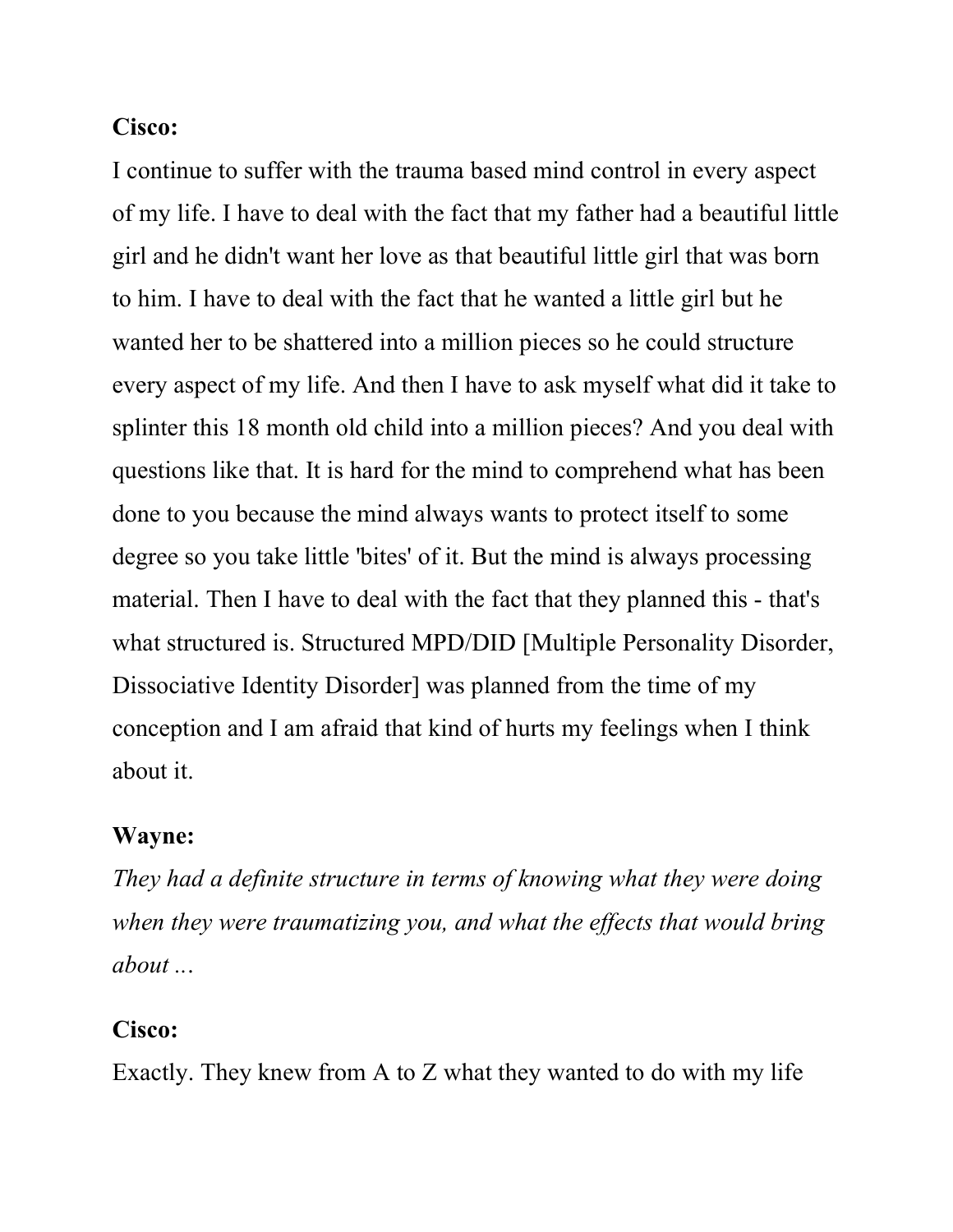and how they wanted to structure, what they wanted me to be, and what they wanted me to become. That is slavery. I had to deal with the body, soul and spirit because all parts of myself have been raped. I continually have to deal with memories; with spirit issues; issues within me - in my programming; how they dehumanized me; how they shamed me; how they traumatized me to the point that I didn't even know who I was, what I was, where I was going. I didn't even know I was a little girl at some points in my traumatization. They made sure they dehumanized me to such a point I became a kitten within myself. To be a little girl was to be tortured, to be punished, unacceptable. I have to deal with the spiritual issues because I was told God didn't love me, he raped me, I could no longer have my name in the Lamb's Book of Life, my name was taken out of the Book of Life, and then they continued to program me with hypnotically taking my heart from my body, using drugs, so I didn't even know I had a heart. They dehumanized me to the point where there was no place to go except the family. No place to go.

#### Wayne:

Were there other perpetrators involved in your family, other than your father?

#### Cisco:

Oh definitely. I am trying to think of where I want to start. My primary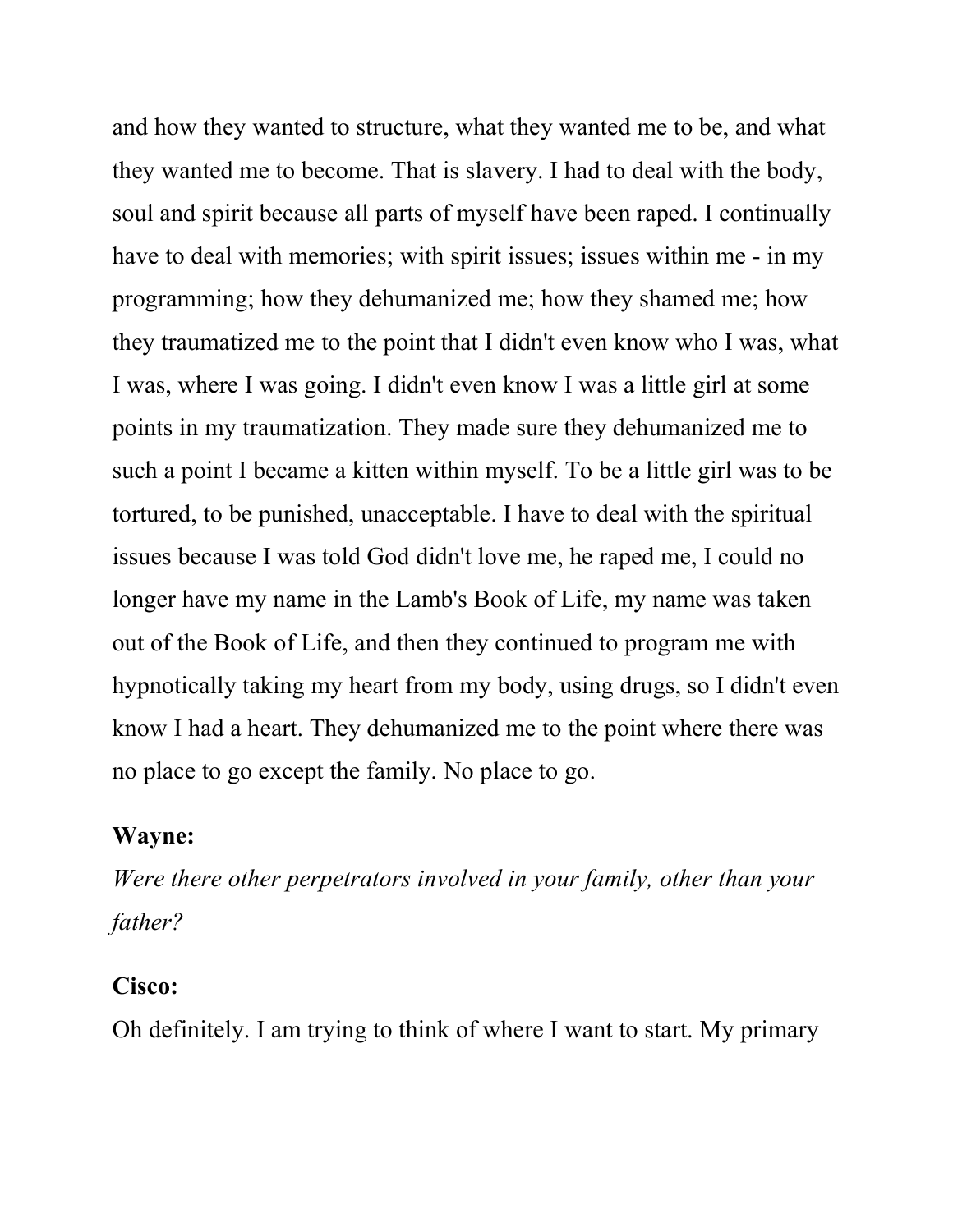programmer was Dr. Green, who was Dr. Josef Mengele. My other primary programmer was Dr. Black, who was my father.

### Wayne:

When did you realize that Dr. Green was in fact Josef Mengele?

## Cisco:

I always knew from my internal parts. My deeper parts were programmers and my father was trained by Mengele, he was his #2 man. We followed in my father's footsteps. We were also trained to be a programmer. That was our specialized field.

## Wayne:

Did he say or use his name at some point?

## Cisco:

Yes, he did. As well he also went by Dr. Fairchild, Dr. Green.

## Wayne:

What's your understanding of Mengele's involvement in mind control across the continent?

## Cisco:

I am sure that he infiltrated every state, and I know he has worked up in Canada.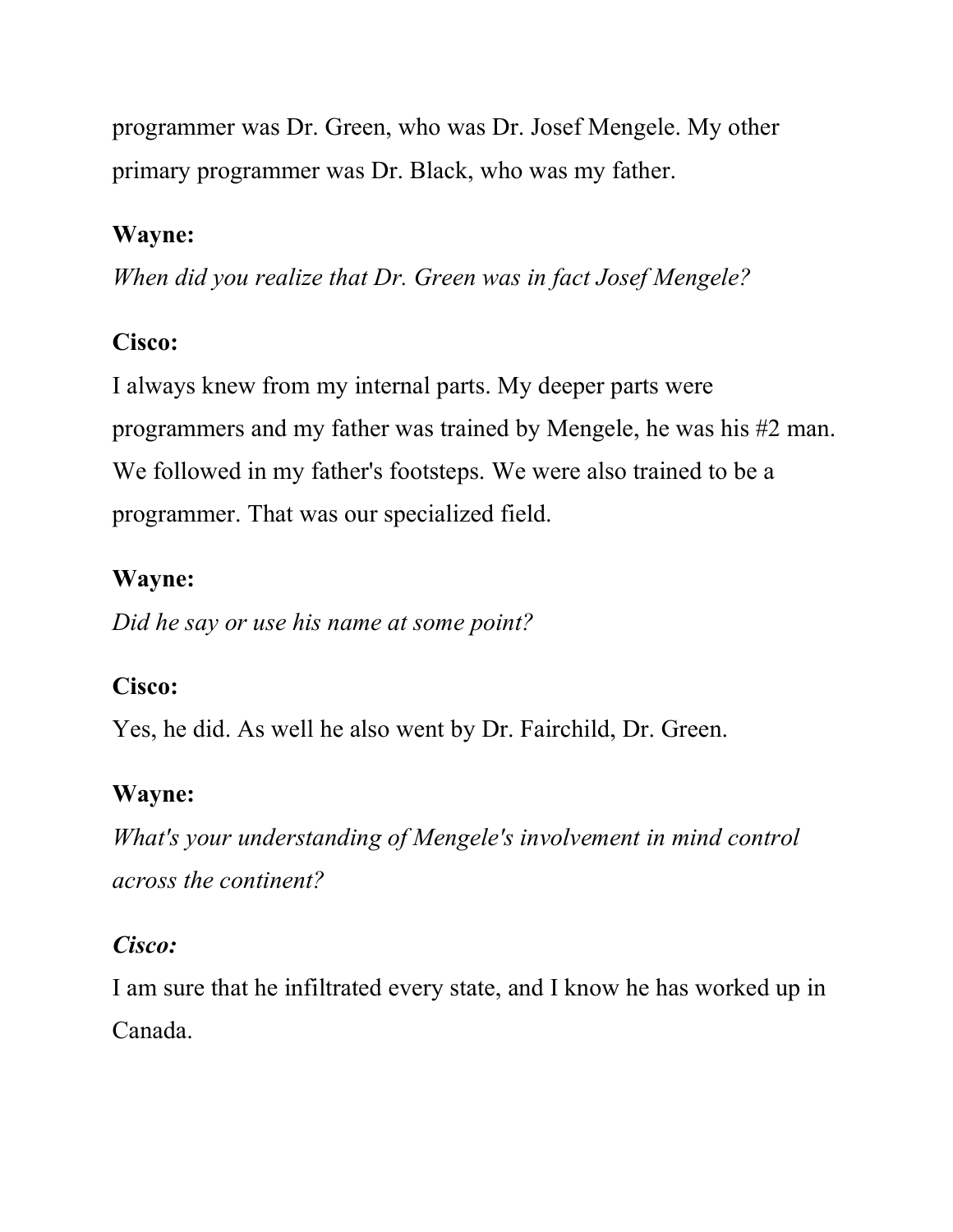What state were you located when he was performing mind control on you?

## Cisco:

Most of my programming occurred in California and Oregon. In California at China Lake Naval Base; the Presidio north San Francisco; and the Letterman Hospital next to the Presidio military base. In Alcatraz there was programming that went on in the prisons there. And Scotty's Castle in Death Valley in California. Also in Torrence, California. And at the State Mental Hospital in Salem, Oregon and in the big Masonic hospital called Dorenbecker here in Portland.

## Wayne:

What time frame would that have been in?

## Cisco:

1948-9 clear up to the middle 60's.

## Wayne:

How did you begin the process of healing yourself into disabling as much as possible the programming that was done to you?

## Cisco:

By stabilizing myself. By making sure I was in a safe place where I could do my work without being infiltrated. By sincerely making that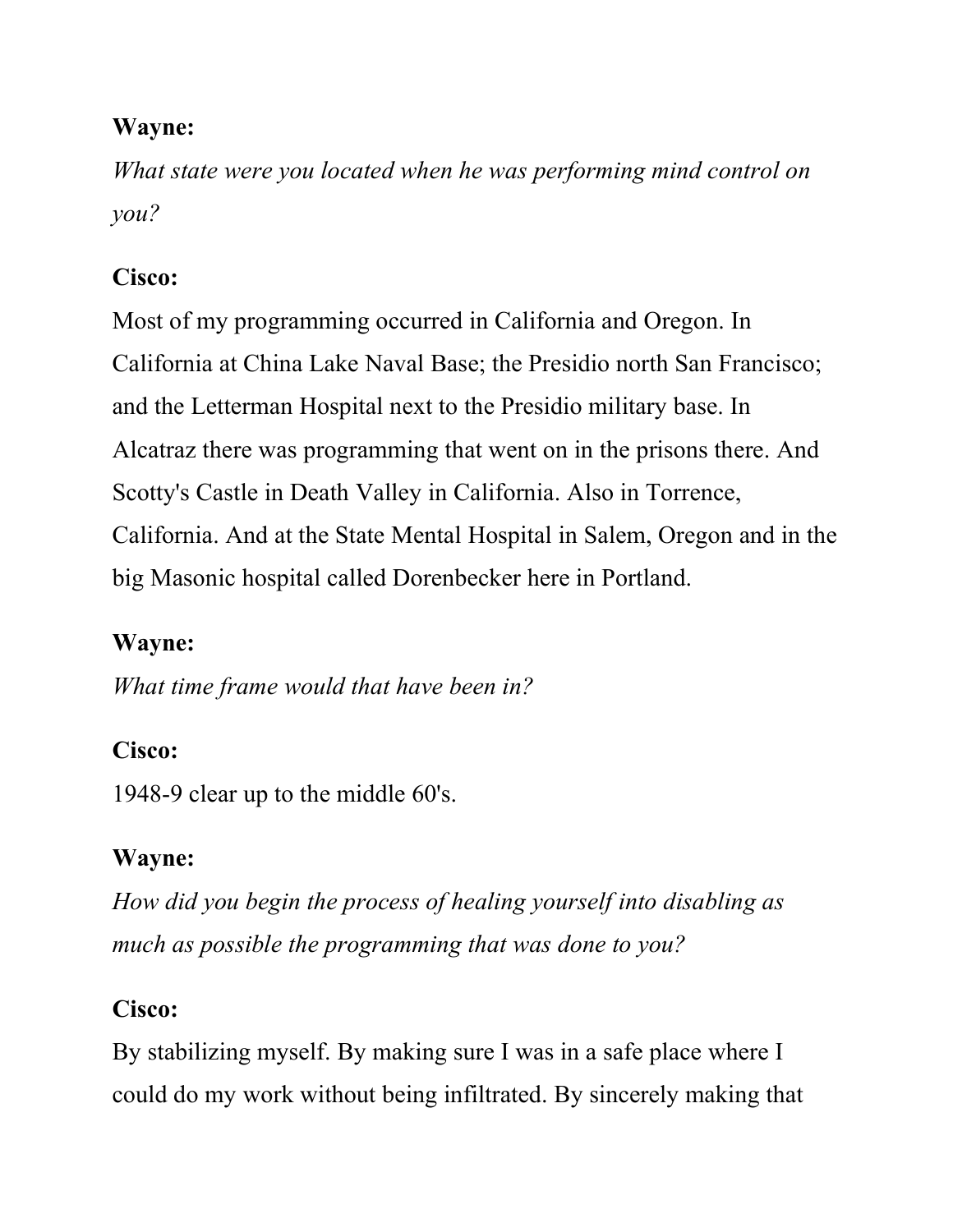effort to go towards health above all else. To work diligently on my memories and my programming, and to be a truth-seeker. To find out, no matter what had been done to me, I wanted to know what had been done. If you don't know where you have been, you don't know where you are going. It was very important for me to go towards health, because once I realized what they had done to me and the depths of the programming, I was going to stand by and not say anything, be silent, let it not be spoken ... I was going to beat the programming which has been hear no evil, see no evil, do no evil. I was going to beat that. I was going to tell. That was my determination that helped me fight the trauma of knowing what I had to learn about myself.

#### Wayne:

The work that you had to go through to accomplish that level of healing - what does that involve in terms of dealing with your memories?

#### Cisco:

I had to face the pain, the torture, face my own fears of the unknown, face the fact that my father didn't love me, face the fact that trauma bonding is not love and no matter what they say as far as in the name of love, there is no love involved in this. I had to look deep inside myself and find that spark of life that was left because they so dehumanize you as they are programming you to be their slave, that for some the light goes out and there is no hope, but for myself I was fortunate. There was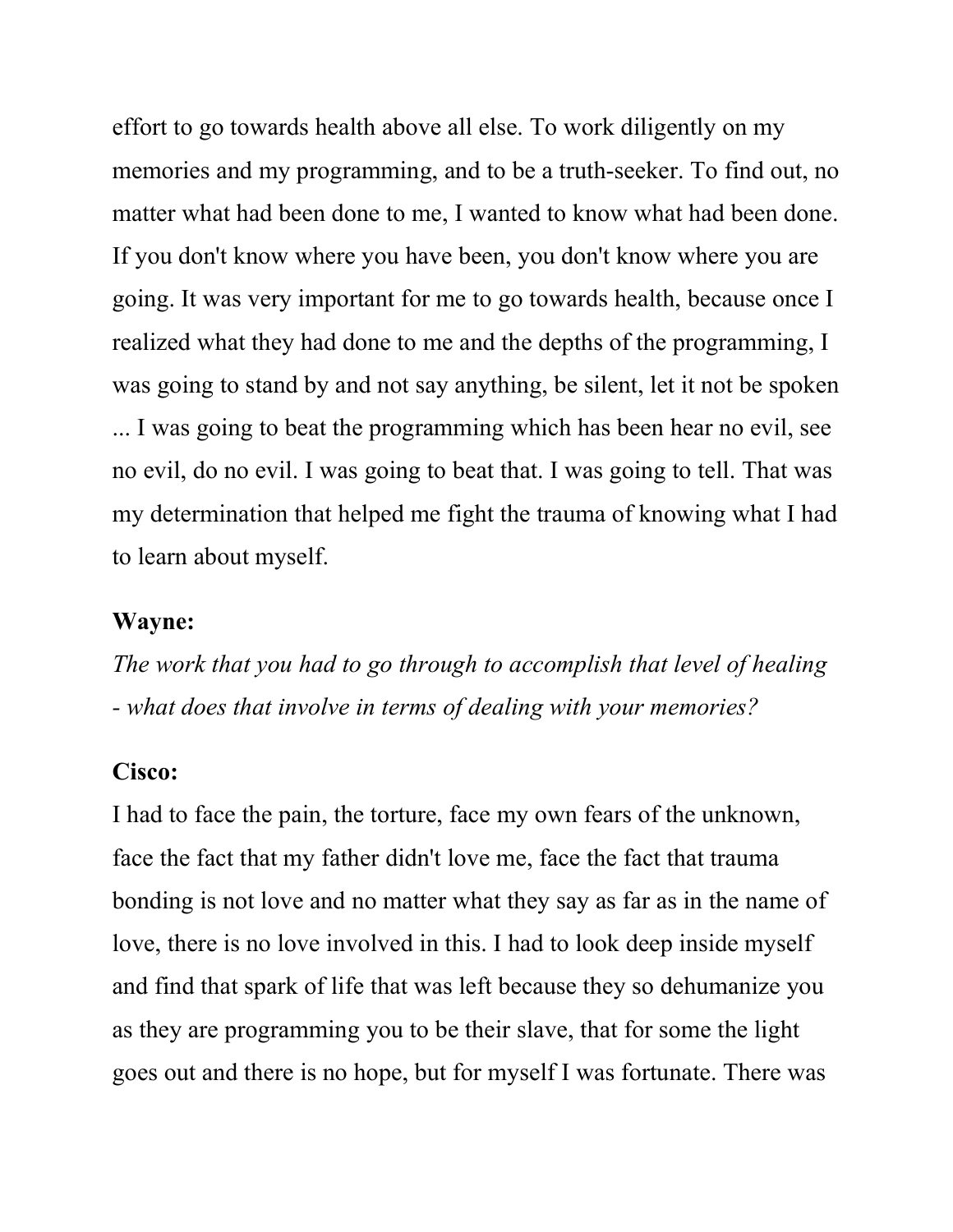some hope and there as a light, and that light enabled me to have the courage and the strength I needed to go towards health.

#### Wayne:

How did the people around you help you through this?

#### Cisco:

My support team was very helpful. It consisted of three women plus myself. We were all programmed around the same time by the same programmers. My father was a very strong in their lives, because he was their programmer. That tied us together emotionally. All four of us had made the determination that we were going to walk out of this and that we were going to go toward health. We became very bonded, not only from what we knew had ritually happened to us, and through the shared trauma base. We stepped out of that and started building a new type of friendship of trust, lifting each other up, building each other up, being there for each other, having a listening ear, learning how to document our memories, to be there no matter what time of the day it was for the first five years. We all needed each other at any given point. Two of the three ladies have medical degrees, the other is a teacher -- all four of us are free today because we stood together.

In our healing process the first thing we had to acknowledge within ourselves, and we each had to do this separately, is to acknowledge that we are MPD, that we are DID, and that we were generational families of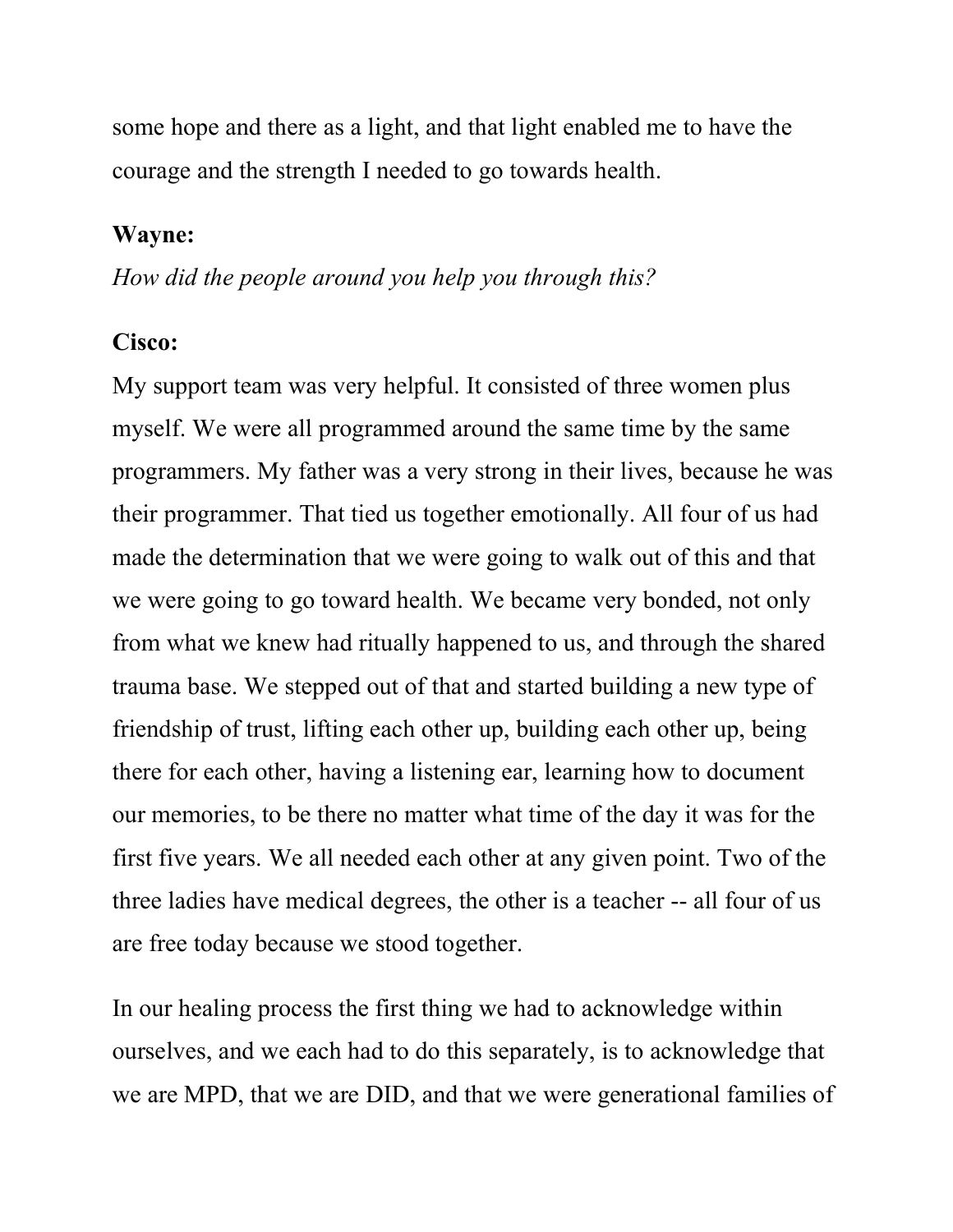satanism. Yes, we did practice satanism, and yes we were of the Illuminati bloodline, and yes, there is a lot of dirt in our lives, and yes, we don't want to look at it. It was too painful to look at. But there came a time when we wanted to step out of our denial and I think that's the most important thing in the healing process when I look back - we had the courage to look at our life and the reality in which it stood. We were programmed to be a programmer, and that gave us the ability to understand others as well as ourselves, and we could work together within a group, and we did gain a lot of strength from one another. But we also had to call a spade a spade. We couldn't run away from what had happened to us. That was our strength. It gave us the courage we needed to keep fighting.

Once we realized that yes, we were under mind control, and yes, we were slaves for the Illuminati - we didn't like the slavery in which we had been born into. We also didn't like the idea that we never were given a choice as to what happened to us. We wanted to be free agents. We just didn't know how to become a free agent. We had to fight for it. It didn't come easy. The nights were filled with trauma. The days were filled with trauma and pain. The body, soul and spirit is continually in a warfare as it goes towards health. It does not like to release the hidden knowledge of what was done to us, everything was done to us in secret. Because of the programs it didn't want to unravel itself and to do so was very very painful.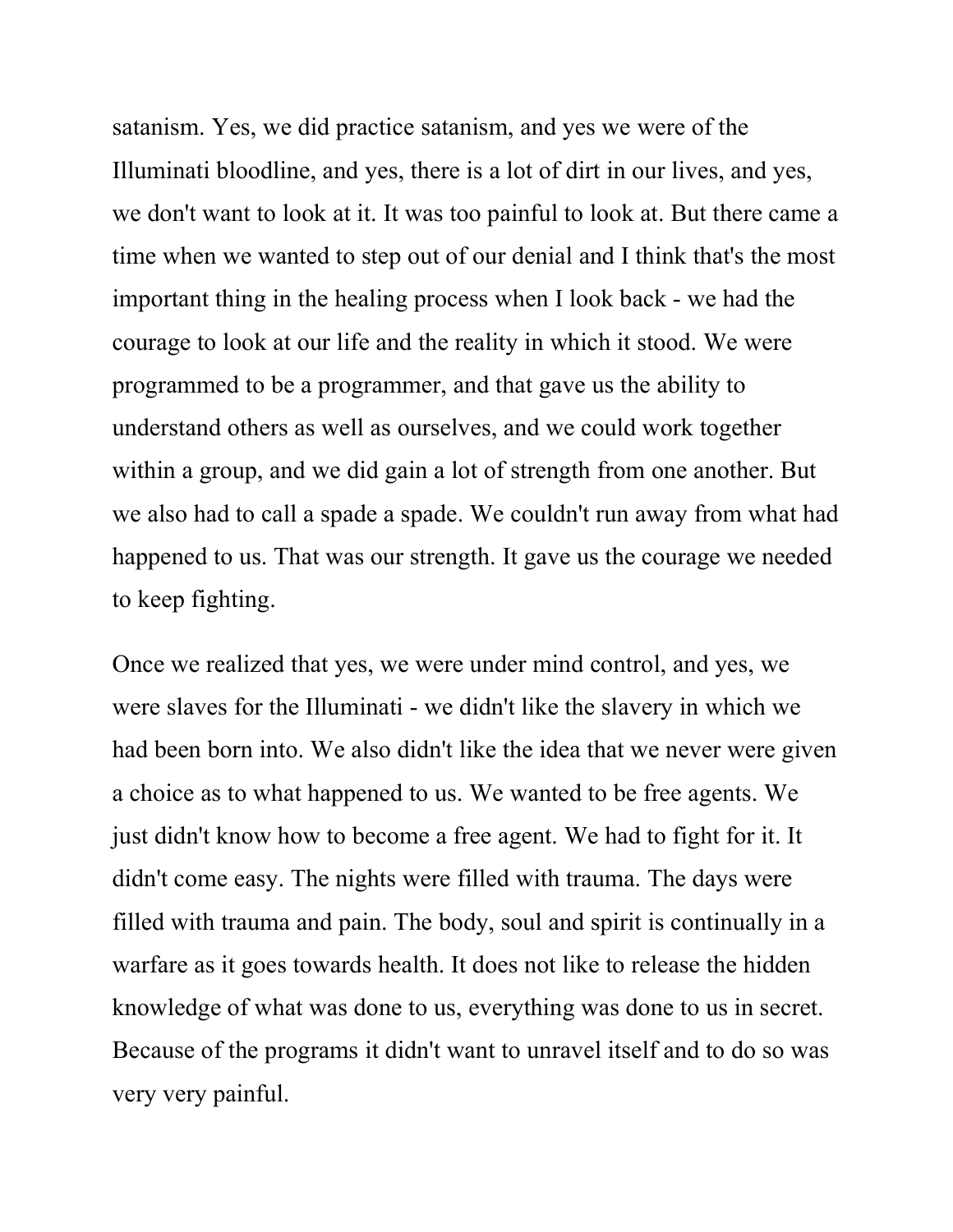Was the ability for you and the other survivors to be able to find a safe place, to be able to undergo this work with others - was this a significant factor in being able to break that control?

#### Cisco:

Oh definitely. Even to the point where we would go to see our therapist, our handlers would be on the stairs of the building which we would enter to see our therapist - to let us know that if we said anything that would bring down the family or to expose the family, that we would pay for it later. They would be waiting for us. In other words, have a good time, enjoy your therapist, but we will be here waiting when you get out. The torture that came - you had to face them every single time you went to see your therapist, you had to face knowing they could be around a corner, or even run you off the road on the way to the therapist. They may burn your house down, or they may put a bullet through one of your children's heads, or through your bedroom window, or they are going to get to you one way or the other. You have to work with threats, the lies. That was at the beginning of our therapy work. Just to get through the trauma of the threat would keep most people at home. But what it did for us and the other survivors is that we became so angry that we decided we were going to fight them, even until death, because it's not over until God says it's over. When He says it's over, that's fine, we are ready to go home. We are going to fight this. We are going to win.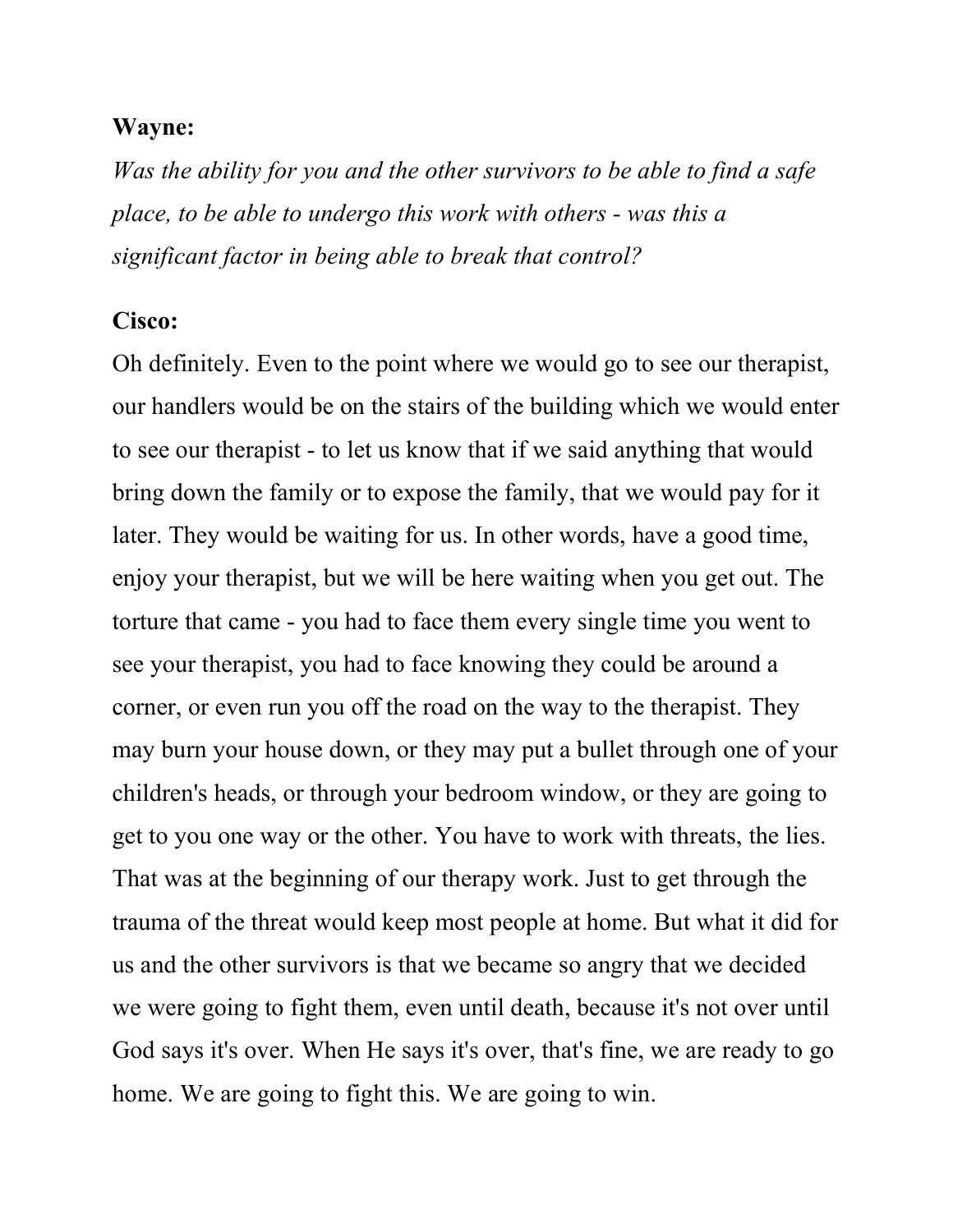Before when we were under mind control and the memories were taken from us, we didn't have a choice. We didn't have a say in what they did to us. But this time it is different. We have a say. We could walk into the therapist's office or we could choose not to. But to have the ability to say 'even until death I am going to go to therapy, I am going to continue this journey' there was a lot of strength that came with that, because every time we took a step in the right direction, it gave us the power that we needed.

#### Wayne:

So you found a lot of strength in the anger.

#### Cisco:

Even when they got a hold of us in the first five years of our therapy, and they did get a hold of us, and they did torture us, and they did apply electrical shock, they did drug us, and they did rape us, over and over, they continued these things the first five years. Even after the trauma, it was still worth it. Because it was the first time we knew we were human. We had been so dehumanized from the trauma of the mind control, that just to have a spark of humanism, to really have the reality, "I am not a kitten." "I am a child, I am a woman, I was once a little girl." "It was all lies." You are willing to die for the truth ...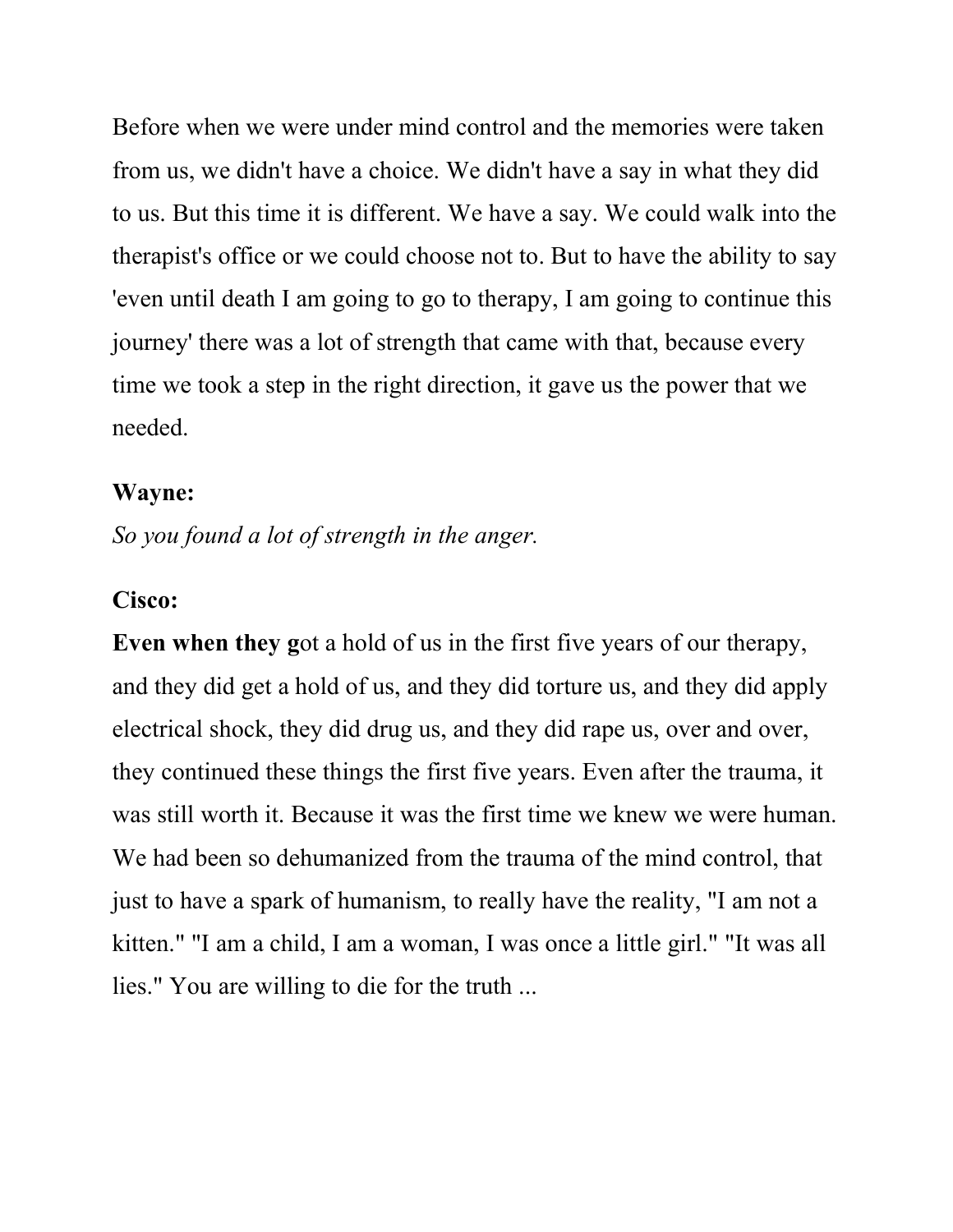You mentioned about trauma bonding ... can you explain to our listeners what that is and what it meant for you in your case?

#### Cisco:

For instance, Dr. Green. He used to put us in the hot cages in the desert there, they were sweat tanks. He would come out there, after we had no water and no food for a number of hours (it seemed like days to us). We were told it was days, but common sense tells us that it was hours. These cages were set up so we could see outside the cages (like animal cages). In my memory, off to the left me were other cages ... with small children 2, 3, 4 years old. Green would come out there and he would have a daisy in his hand and he would walk through this area where we were being held in these holding tanks, and he would walk up to me and he would say, "I love you, I love you not, I love you ..." If he said "I love you not" I knew I was in big trouble because he had already set a prior example to me by walking in front of the cage to my left, and he told the little girl that he loved her not when he reached the last petal of his daisy. At that point, she was taken out, and she was eliminated in front of me. In other words, her life was taken from her at that point, to show his power and his control, and what would happen if Dr. Green ceased to love you.

What I failed to understand as a child, with a child's mind, is that it was set up. The murder did take place but the thing is, these were what they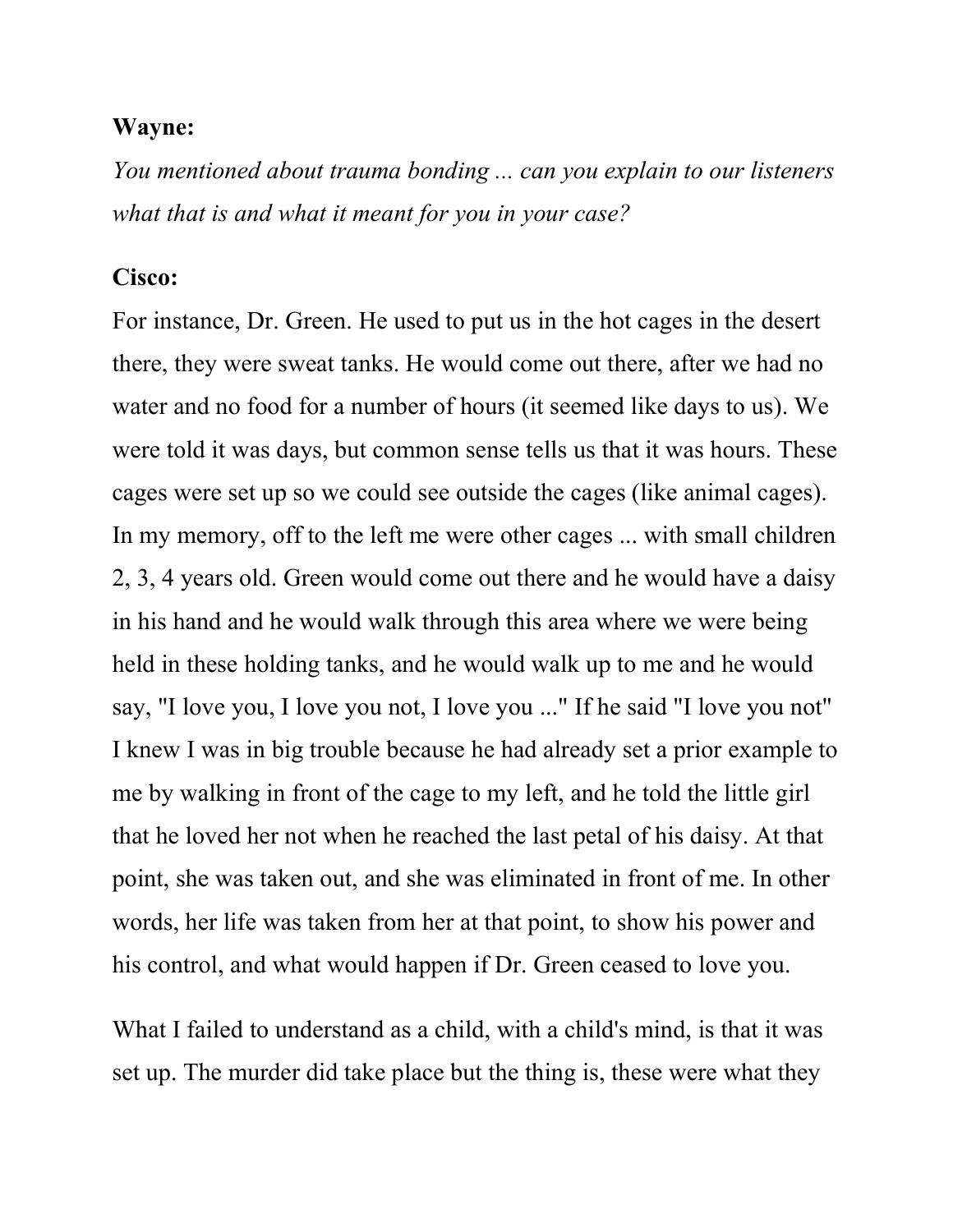called "expendable" children. As for me, I was Illuminati, so they weren't going to eliminate me because they had a reason for me, they had my life planned for me. Part of the grooming is to set the stage. The script was played out when Dr. Green eliminated the child in the cage. I was to see all this, because it was a power play. If that's love trauma bonding, "I love you Dr. Green, I love you very, very much because you could have said you didn't love me and I would be dead". He did "love me" because he "spared my life" - but it also showed me the power that this man had. Try to translate that into a child's mind when they are only four or five years old.

#### Wayne:

Do you feel that the unpredictability of the trauma was a factor in the trauma bonding?

#### Cisco:

Definitely. You never knew when you were going to be loved and when you weren't going to be loved - at any point there could be a change of direction. When my father was kind as my programmer, he was very kind but when he was ruthless, he was ruthless to the core. There was no humanism. He became less than a wild animal himself, there was nothing he would not do to get his point across. We have parts of ourselves that love him dearly to this day, who will always love him, they look up to him.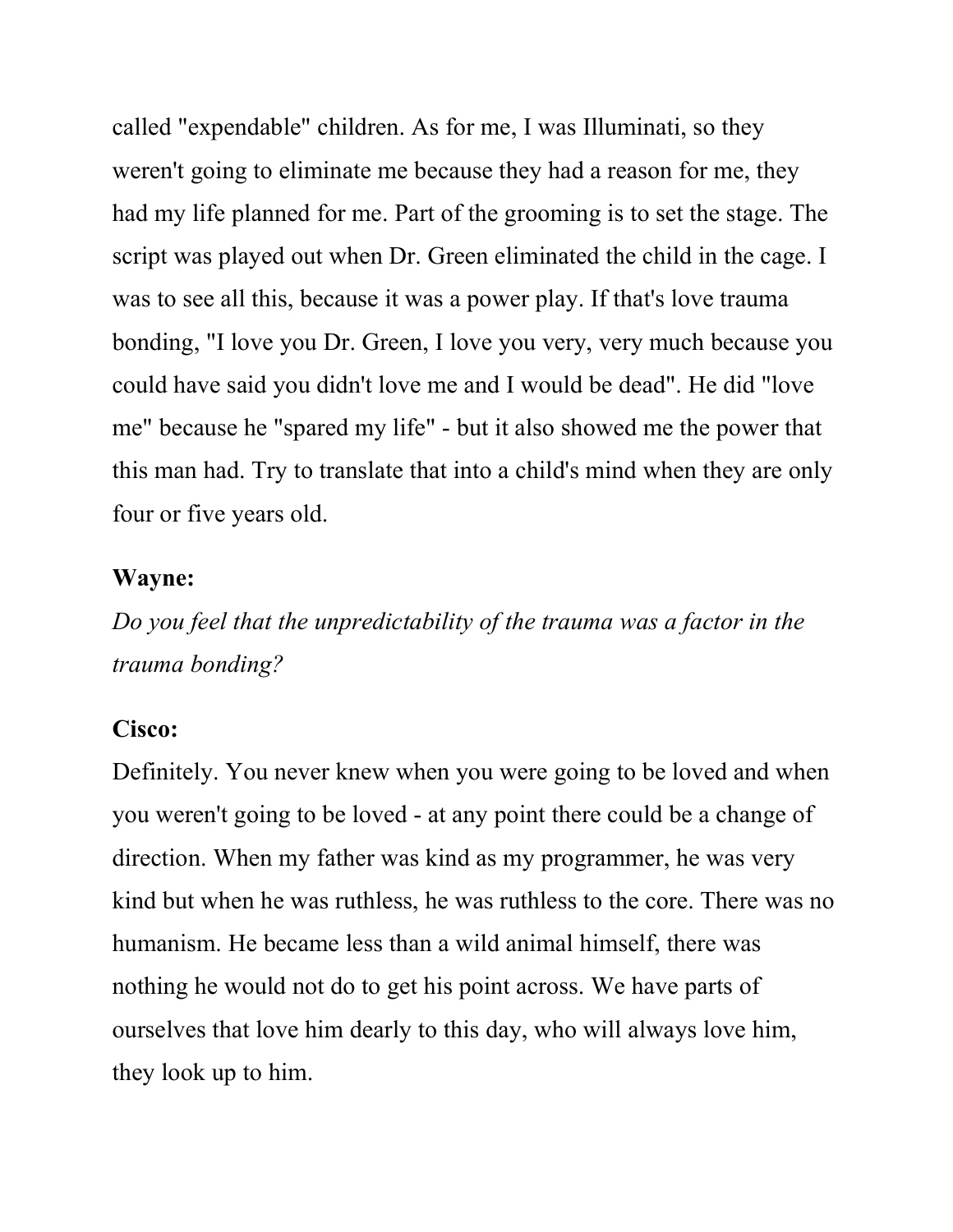How many other children were involved in this, that you were aware of, at the time?

## Cisco:

I knew in 1968 that there were over 2 million MKULTRA's. Since then I don't have the awareness or the knowledge because I am not seeing the paperwork or the records to tell me how many. If I was making a guess, I would say 10 million.

## Wayne:

How did you know 2 million were involved?

## Cisco:

Because I was a programmer and I saw the documented records on this.

## Wayne:

So they have been able to program victims to program other victims ... how did they go about doing that?

## Cisco:

They train you on the job. You have to realize within the Illuminati structure there are many levels to the system. My mothers were trained in programming. That's at the Illuminati level.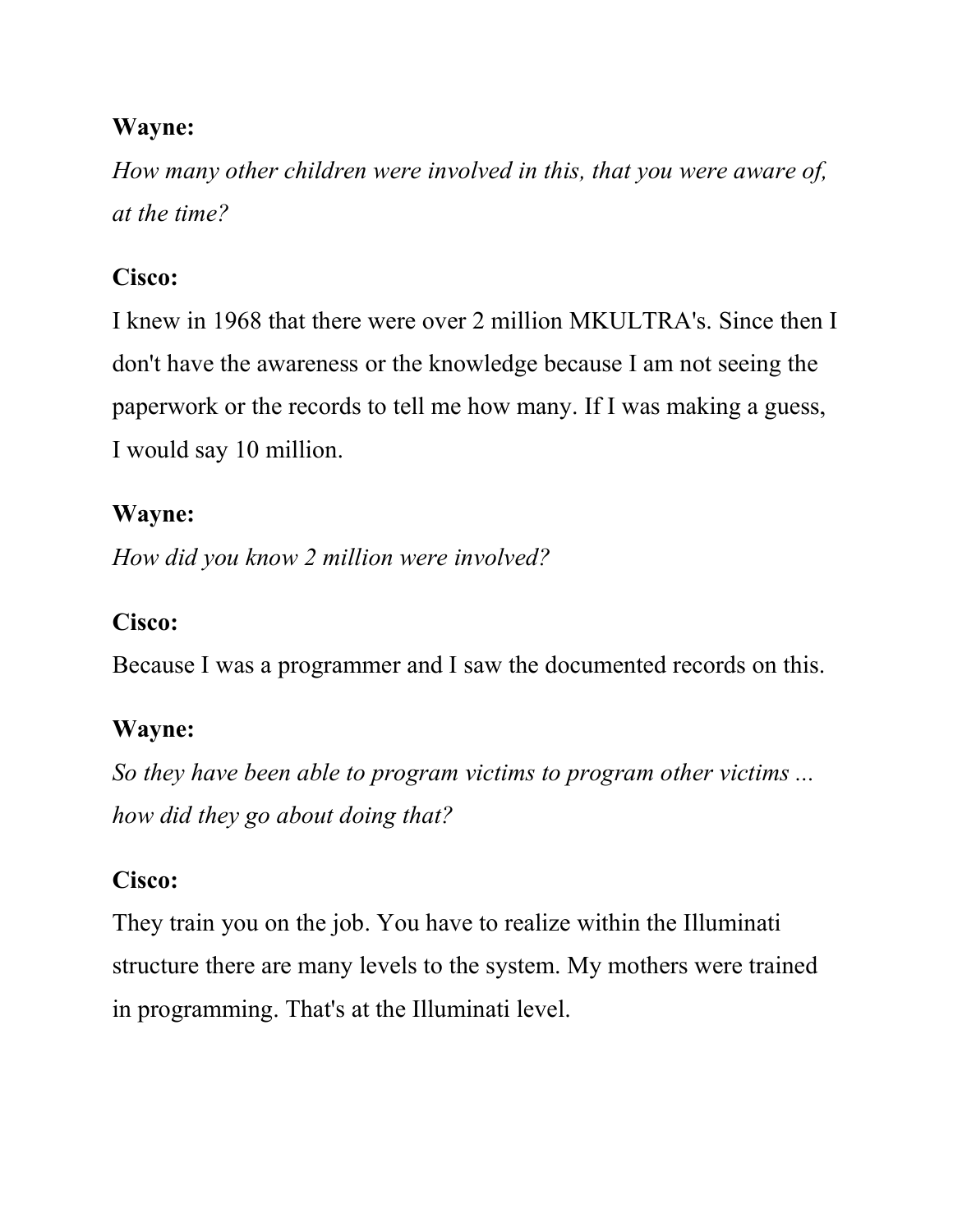They trained you in programming techniques?

### Cisco:

Yes.

### Wayne:

What kind of people did they make you perform this kind of programming on? Were they other Illuminati family members?

### Cisco:

They were all Illuminati children. We did not work outside of the Illuminati structure.

## Wayne:

As an Illuminati family member, what did they have in mind for you, why did they want to program you?

## Cisco:

The sole purpose - at the deepest layer of the system - lies mothers. They are the foundation. You have three mothers who are on a pedestal - their sole purpose is to rule and reign with the antiChrist as his queen when he takes his throne. As god has a bride, so lucifer has a bride, and that bride is the mothers of darkness. That is the bottom line.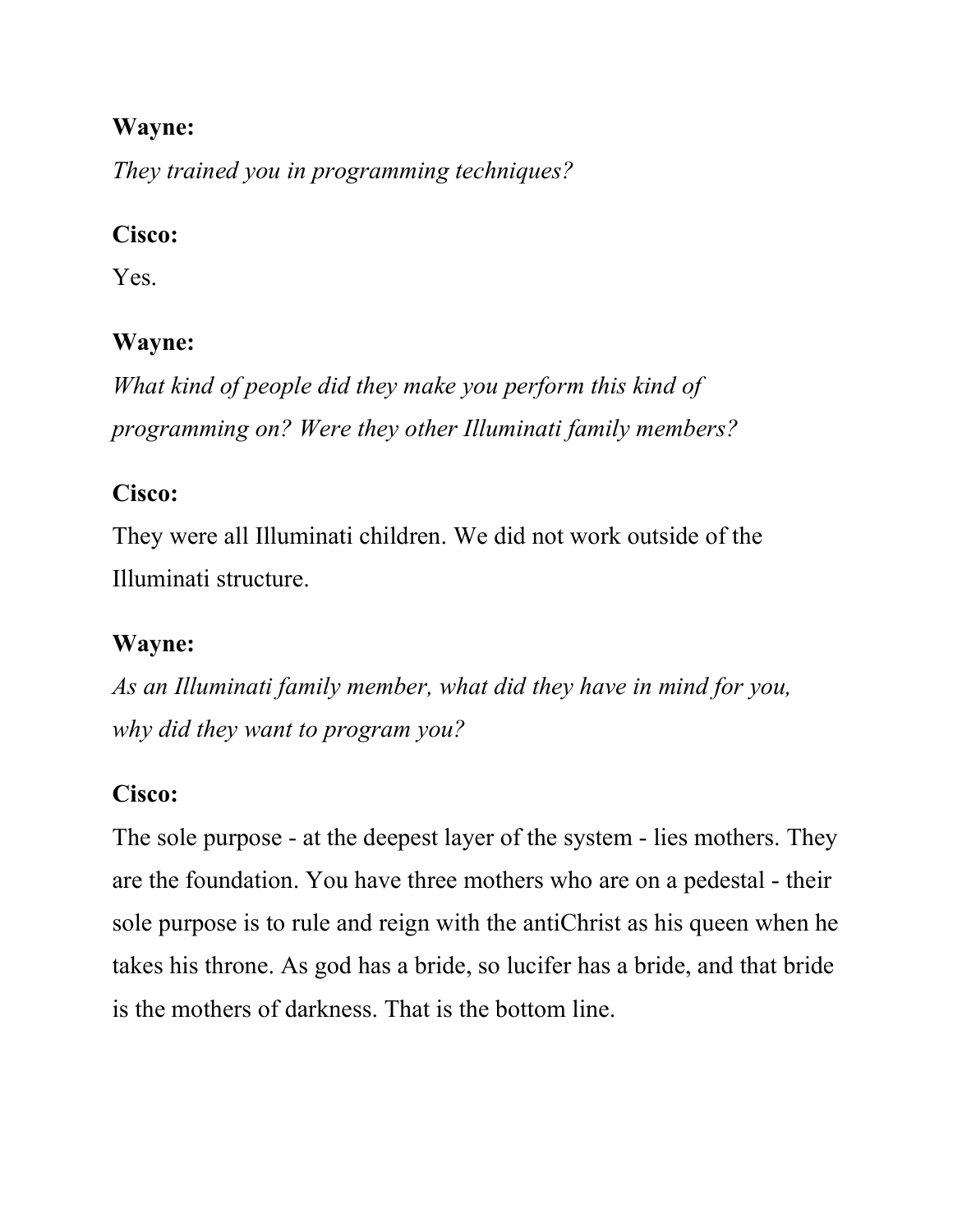Who would be this antiChrist figure? I have heard of the name, "Lord Maitreya." Is this one candidate?

#### Cisco:

He is one of the forerunners, a disciple. You have to understand the luciferian belief system and the way that the structure within the Illuminati is laid out. It is laid out according to god's word - so that it can stand, or it can be blasphemous of who god is. But when god sent his son to the earth, Christ had twelve disciples that followed him. The anti-Christ is going to be like three in one, and he will also have twelve forerunners. This is where Maitreya comes in. He is a forerunner. John the Baptist was a forerunner for Christ.

#### Wayne:

Do you have any information on how they are going to accomplish this?

### Cisco:

They have already accomplished it ... by taking our constitutional rights away from us ... by having a government within a government, like a box within a box. By creating famines, by having wars and rumors of wars, by the American people and the Canadian people no longer having the freedoms that once were theirs.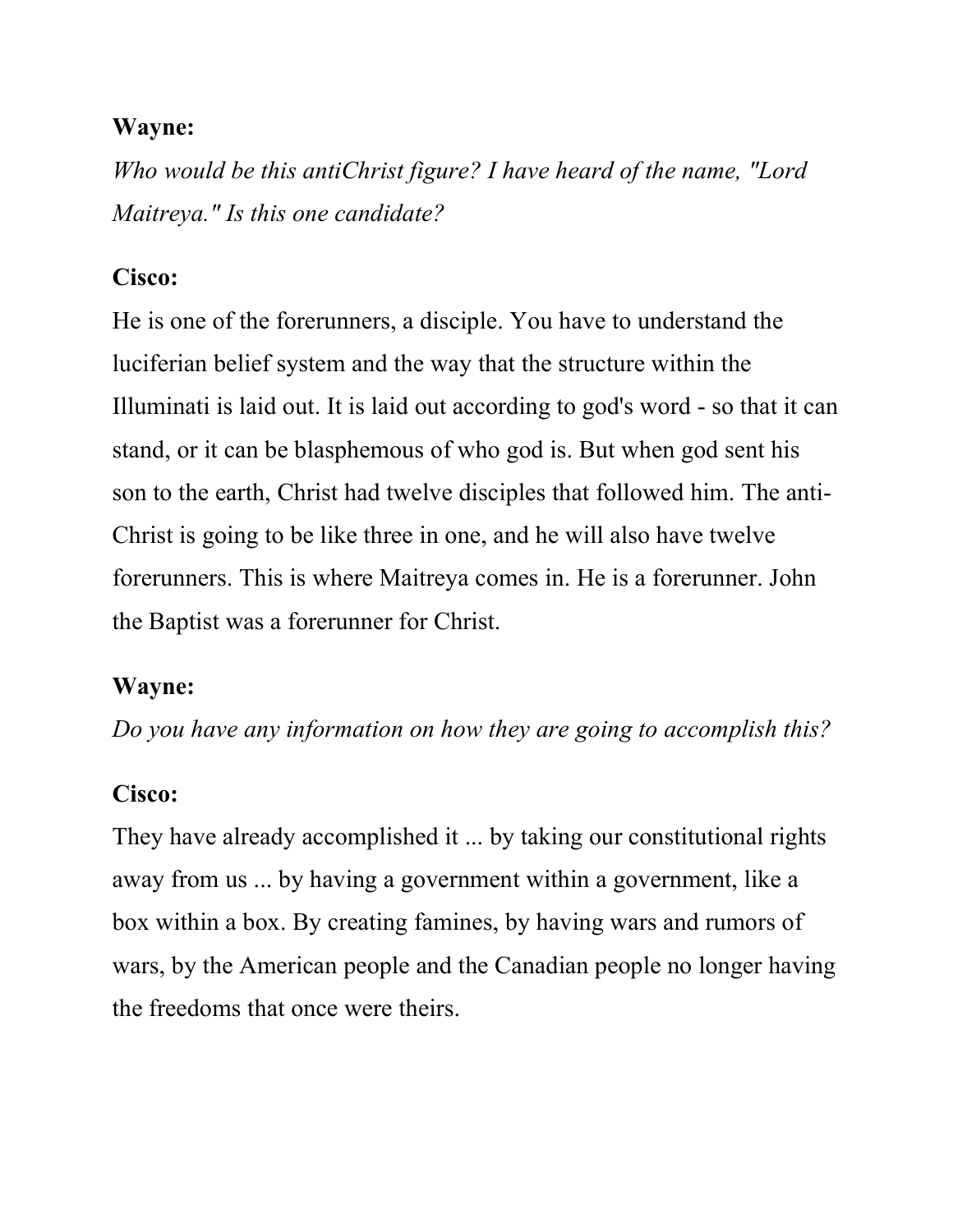In a global sense, how is this related to what is known as New World Order?

### Cisco:

The New World Order is a body of people within the Illuminati, thirteen major bloodlines that rule the world and they set the stage, they play out the script, and there will be a complete fulfillment of what they have staged for the American people, Canadians, and the world. There is no doubt about it.

### Wayne:

What kind of things do you expect will occur in the future that relate to this?

### Cisco:

I believe that the people in the world are going to wake up some day very soon and realize that the stock market has crashed, that financially the world has been crushed. They are going to realize that their food and grain has been contaminated, that their medical field has been dominated by the Illuminati medical force because the Illuminati has infiltrated every aspect of our lives. They are going to realize that we don't have the freedom to even speak for our children, that the government has more to say in regards to our children than we do, they can take them and control them at any given point. We are going to realize that the churches are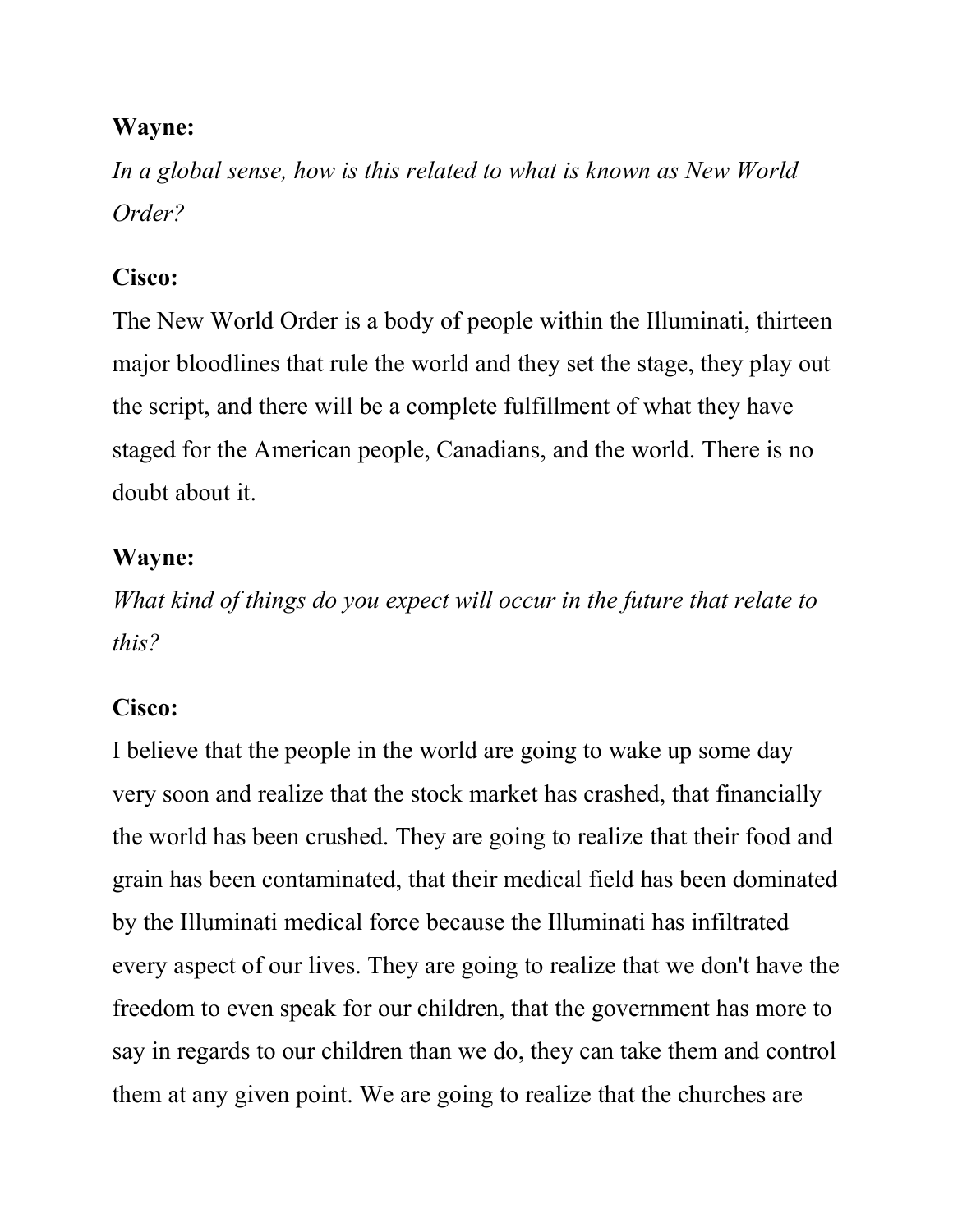not what they seem to have been - that the churches have been infiltrated. There is nothing left. There is nothing that has not been touched by the Illuminati and its family.

### Wayne:

Is there a time when this is going to be implemented in terms of a one world, military government?

### Cisco:

Definitely. I expect 1998 to be a year of turmoil as far as people coming to terms with the knowledge that the government is not what they thought it was, the church is not what they thought it was, people they have looked up to are not who they thought they were.

### Wayne:

What kinds of things do you believe these power groups who belong to the Illuminati will try and implement in terms of controlling people's anger and responses to what they've got planned? What is their retaliation?

### Cisco:

To eliminate the people as a whole - anyone who doesn't come under submission of the New World Order will be eliminated.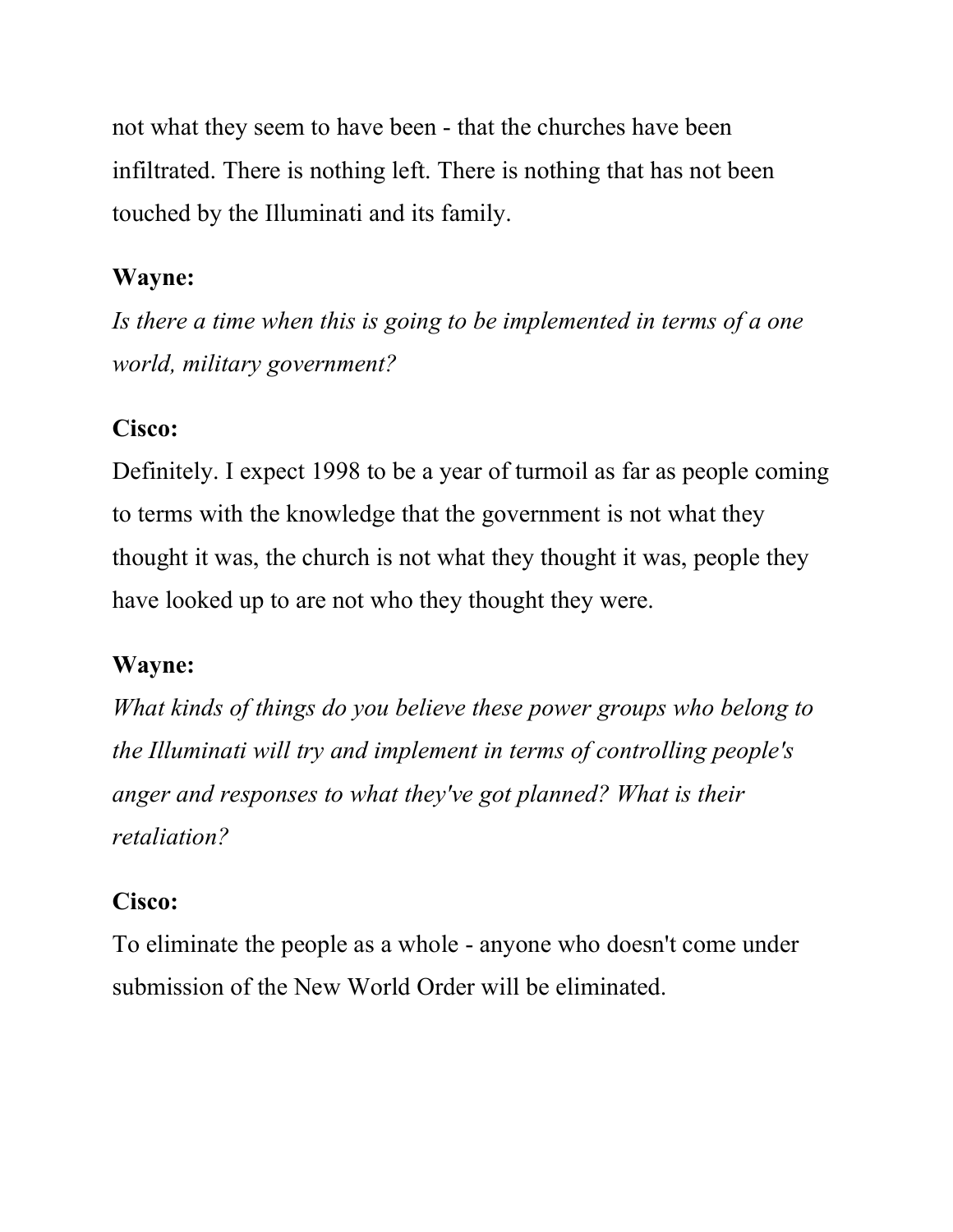Do you think they will use the mind controlled victims to implement that?

### Cisco:

Most definitely.

### Wayne:

How do you think that is going to come about?

### Cisco:

They can use any slave that has been under mind control to accomplish any goal they have set forth with an access code, they can blow up a bridge, they can assassinate any leader - a governor, mayor, pastor anyone that gets in the Illuminati's path, who will not bend or bow to the Illuminati structure - they have slaves in force who will just go and eliminate them. Whatever is needed, it is there. I guarantee you it is there.

## Wayne:

There have been quite a number of survivors of mind control talking about end-times programming where they know they are going to be triggered to do something. Is this related to that?

### Cisco:

Yes it is. Most definitely is. There is a clock ticking and it is going to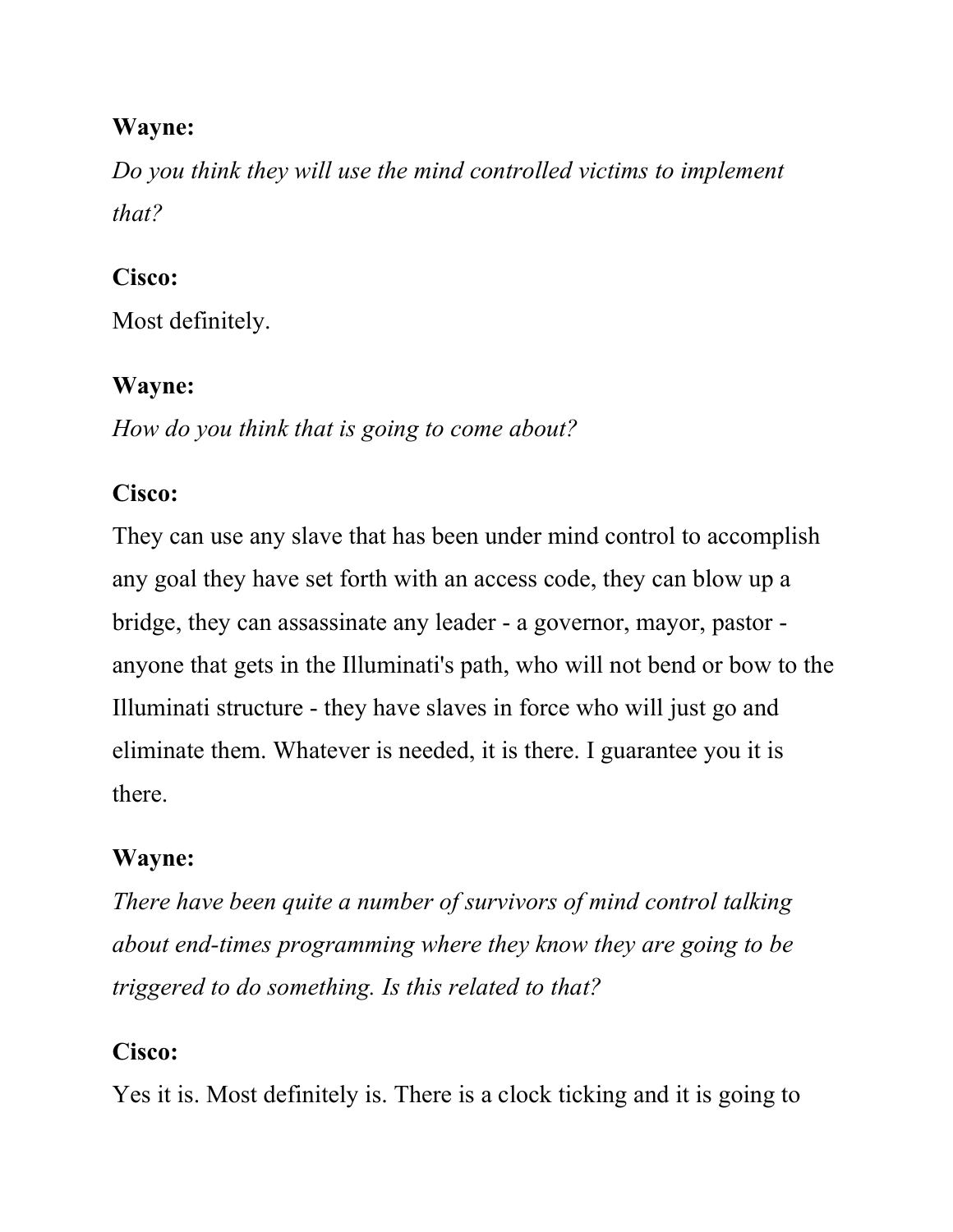strike midnight soon, and when it does, all hell is going to break loose within the world.

### Wayne:

Do you have an idea of a date?

### Cisco:

I do not give dates. I am not God and things can always change. The timetables can change because of circumstances surrounding what they are trying to accomplish. It can either rapidly speed up or time can stand still because everything has to work like a ticking clock - everything has to be in its place in order for the New World Order to come about. Everything has to be in its place.

### Wayne:

What do you think people can do out there to try to stop this or to prepare themselves for this?

### Cisco:

I believe that people need to understand there is a time to weep, and there is a time for war, every man and every woman should have the insight or the foreknowledge within themselves the answer to themselves. When they look around, if they are honest with themselves, they can see that the world is falling apart at its seams, something big is coming down, they need to look at themselves. Listen to themselves.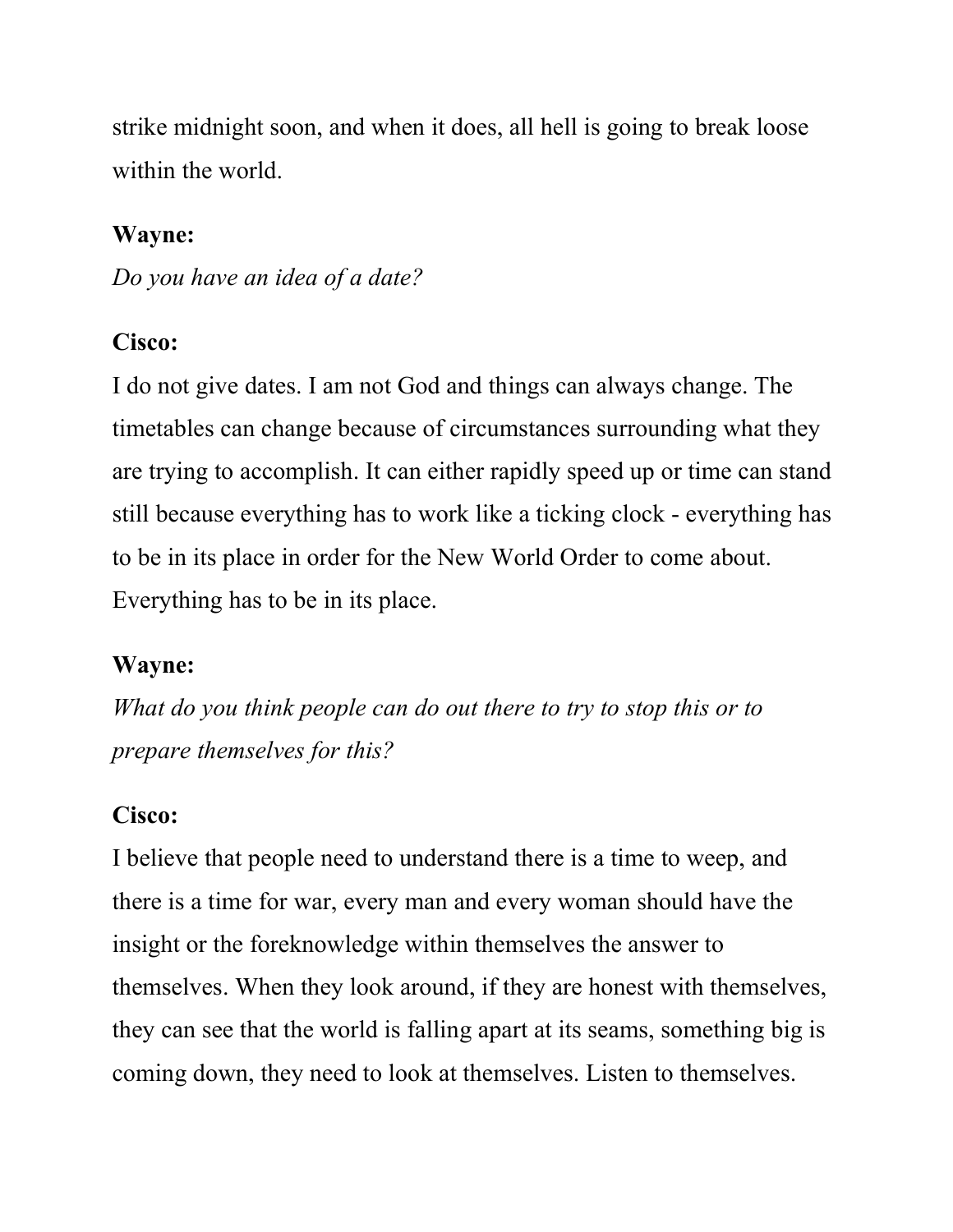Look and see and hear what is happening around them, and they need to start preparing themselves for the worst because the worst is coming. They need to be in a place, and in a state of mind that when the military soldiers are knocking at their doors and come after their children to take them down, that they say "not me, not me, not me and my house." We are in a fight. There is a time to fight.

#### Wayne:

Part of your strength, as you said, has been from your anger in terms of trying to expose what they have been doing. What have you been doing since breaking free to a certain degree in terms of exposing what they have been doing? How have you been getting the word out to the public?

#### Cisco:

I have co-authored three books with Fritz Springmeier, and in coauthoring these books we have taken our internal information and our knowledge that we have had because of our own experiences in the Illuminati and we have put it to the page. In other words, we have written it. Because we are a programmer, we understand the inside and the heartbeat of lucifer himself, because mind control and the Illuminati are nothing more than the heartbeat of satan himself, to bring down God's people, the world as a whole.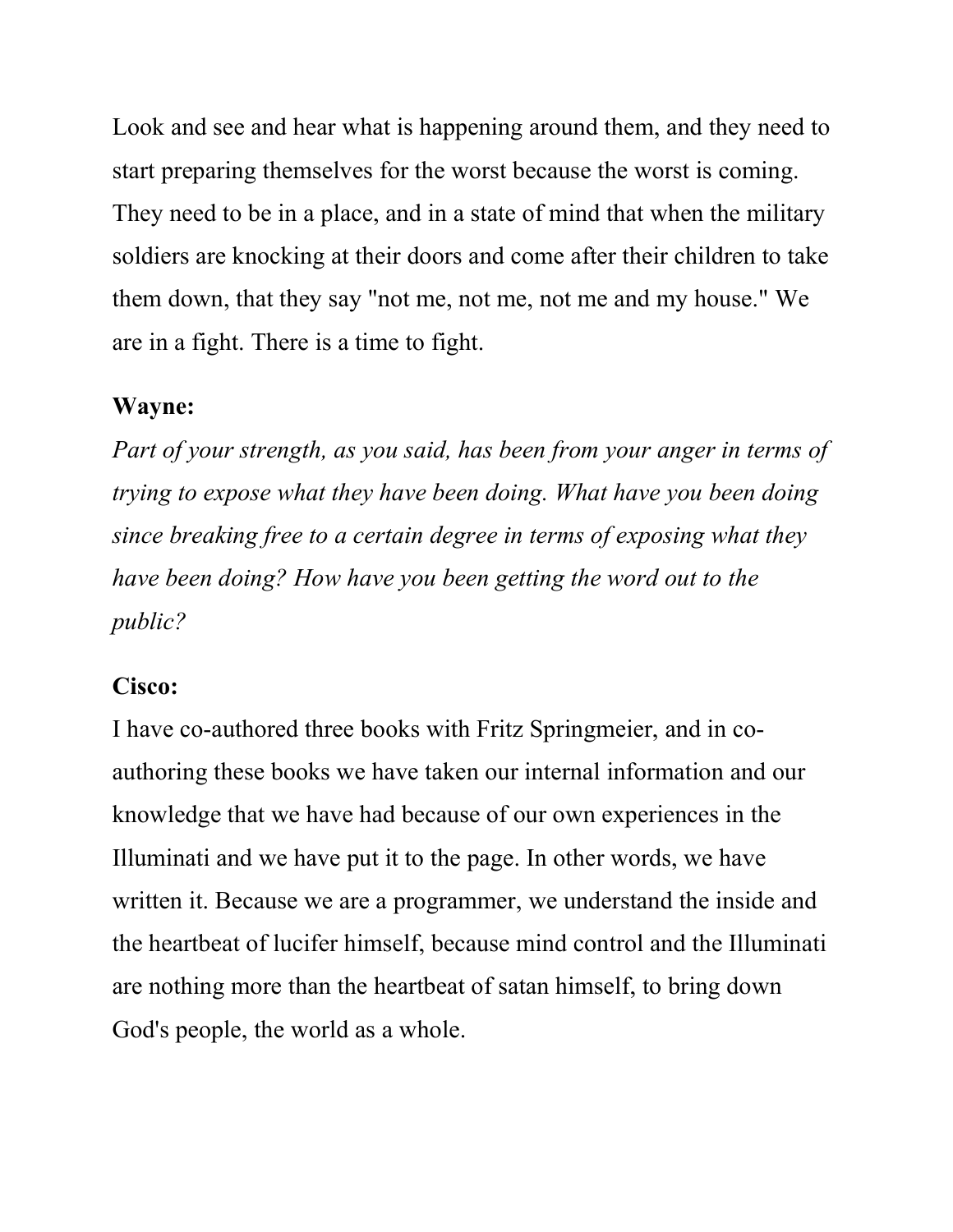What more do you think needs to happen in terms of exposing this to the general public?

### Cisco:

I believe that to understand what is going on within the heartbeat of the Illuminati, that you need to understand what the Illuminati are -- who they are, what they are, and what they have done. To understand something you need to have foresight -- without foresight you are walking in the dark and you are going to think you know but you really do not know until you come in contact with it -- even if it is through the pages of the written word. It's out there -- it's written. Whether it's me or Fritz or someone else, there is written material on mind control and people need to know what's been done. If they don't know what's been done to them, they are never going to know what can be done again to their families and their families, and their children.

### Wayne:

So what elements in terms of the Illuminati's belief systems and what they have been doing -- what elements are essential for people to understand?

### Cisco:

They need to understand that the Illuminati are satanists and that there isn't anything they will not do. They are gods unto themselves. They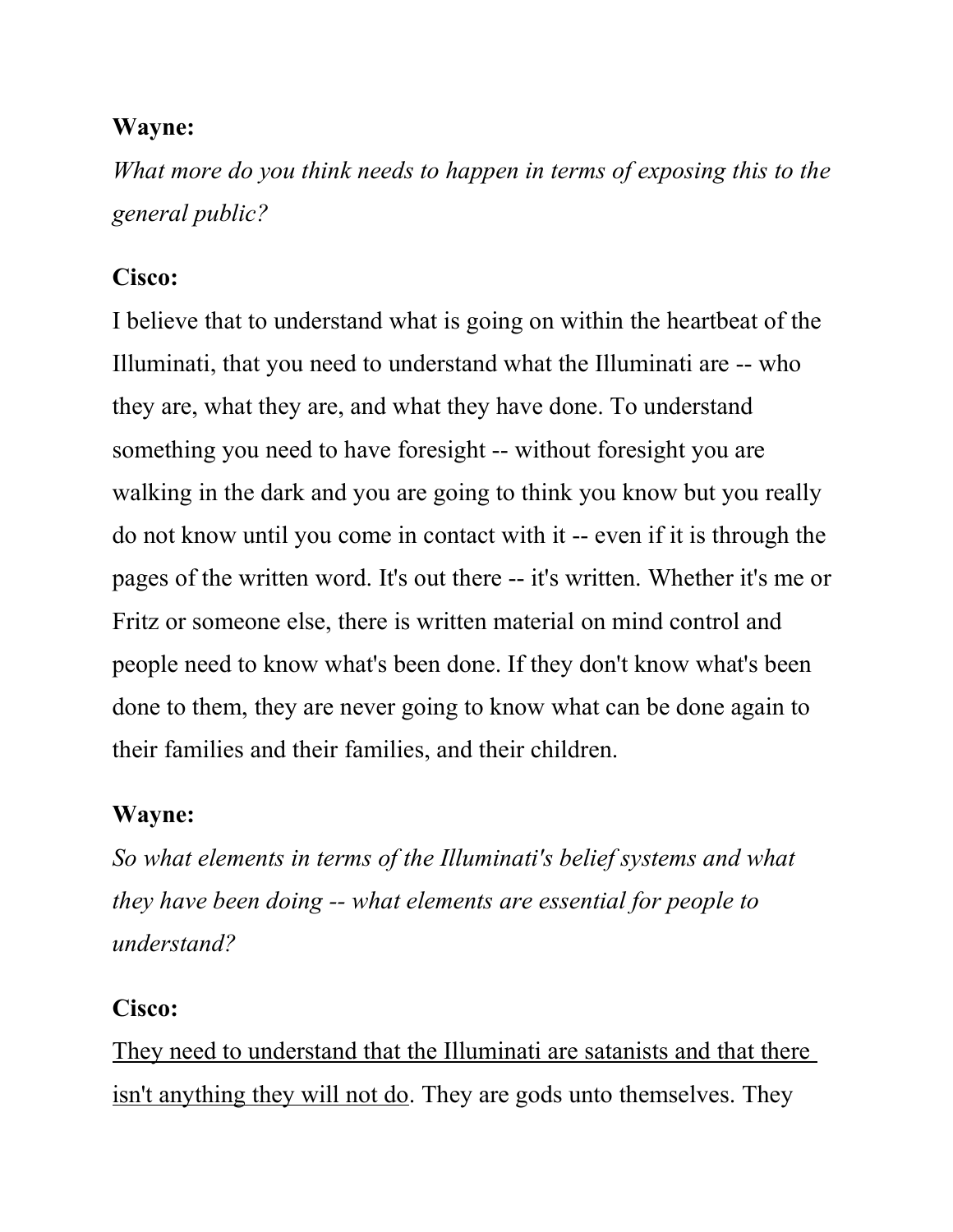think they are gods and they are only serving lucifer. They have taken oaths to lucifer to serve him as their prince, as the father of light. They have taken blood oaths in order to see this, to see it done, to see the fulfillment of the end-time, to see the anti-Christ take his throne. They have done this for centuries.

### Wayne:

Do you think it is important that the general public understands the mind control aspects of this and how they have accomplished mind control?

### Cisco:

Most definitely. If they don't understand mind control, they are not going to understand what's happening in their backyard or in their schools or in their churches or in politics. They need to understand how they have been totally controlled from the cradle themselves -- that most everything they have been told is a lie.

### Wayne:

How important in terms of the Illuminati's bloodline is mind control on their own family members? What part does that play in promoting their goals?

### Cisco:

The Illuminati are very loyal unto themselves. They are gods. They see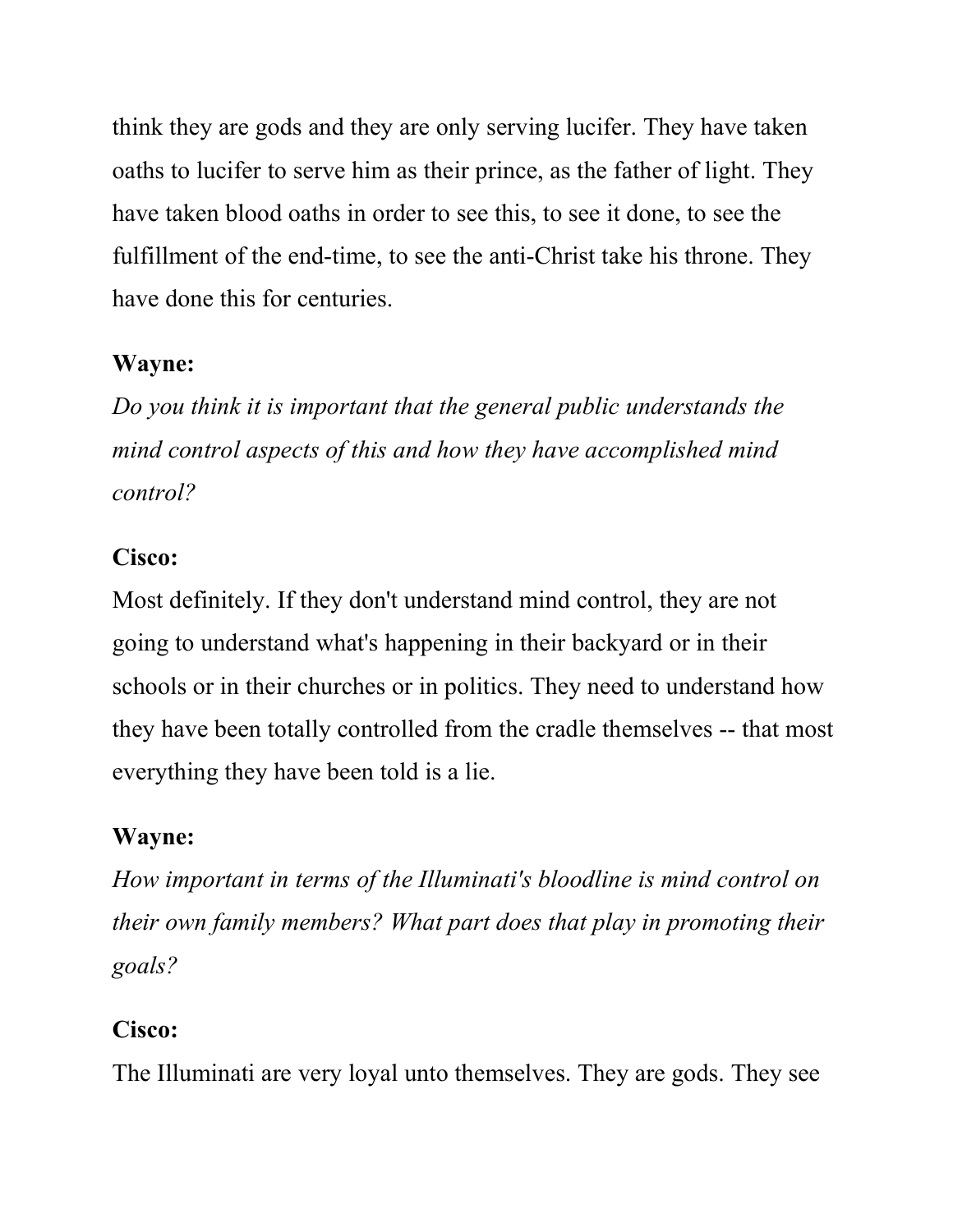themselves as gods, and they stay within the Illuminati structure, within the royal bloodlines, within the thirteen ruling families. If you are not generational, you are not going to get into the Illuminati because this is passed from generation to generation from son to daughter to daughter to son, to father ... it touches everyone within the family for generations. This isn't something that just happened.

#### Wayne:

It seems to be something more than just normal family allegiances at work here in that they have traumatized and mind controlled their own family members. I sense that has been an important part of perpetuating their end goals?

#### Cisco:

That's true, because their allegiance is unto lucifer who I now will call him satan, that's who he is. They believe in the doctrinism of satanism that if they rule as gods and they are obedient to the call which is lucifer's call upon their life because they made blood oaths with him, then they will rule and reign with him in hell. They don't fear hell. They have no fear of hell. They only believe if they do what satan asks them to do, which he does tell them what to do, that they will stand as gods with him in hell and they will rule the people in hell. They will become gods with him. That is the big lie. They believe this. What can I say? That is the bottom line of the doctrine. They believe they will be gods in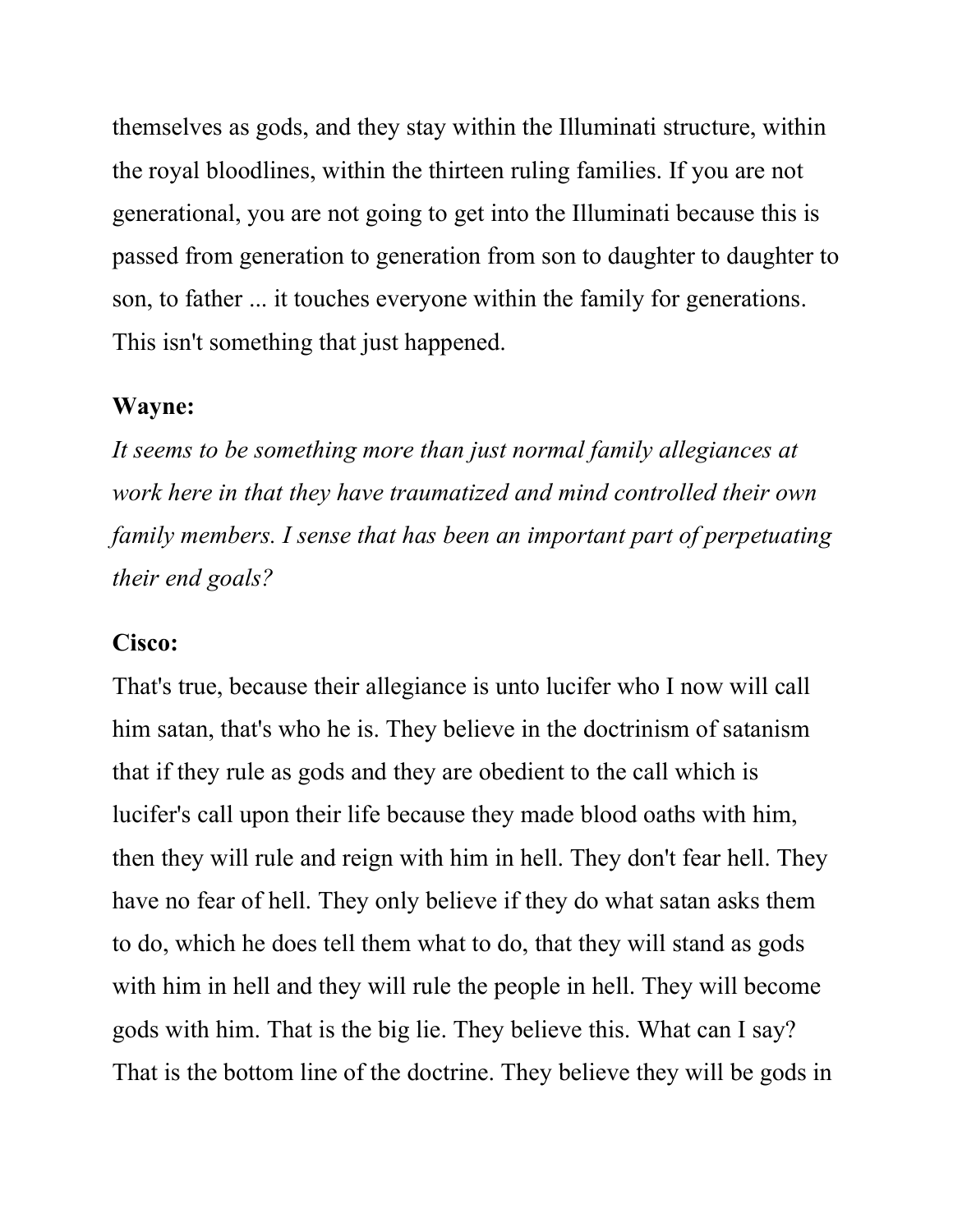hell. And they all want to be gods because they see themselves as gods. As a god, they come under no authority except lucifer's authority. Lucifer does their bidding for them. He tells them exactly what to do, what he wants, and they will do it.

### Wayne:

Do you think this is driven by just the drive for power and the seduction of power? Is this what is underlying their motivation?

### Cisco:

It has to do with money, honor, power and glory -- it has to do with demonic entities -- with generational spirits.

## Wayne:

So they have aligned themselves with ...

### Cisco:

With lucifer and his demonic entities, yes, they are very demon possessed.

### Wayne:

Both you and Fritz have been helping other victims of this trauma-based mind control. How has the understanding of the programming techniques helped you help others?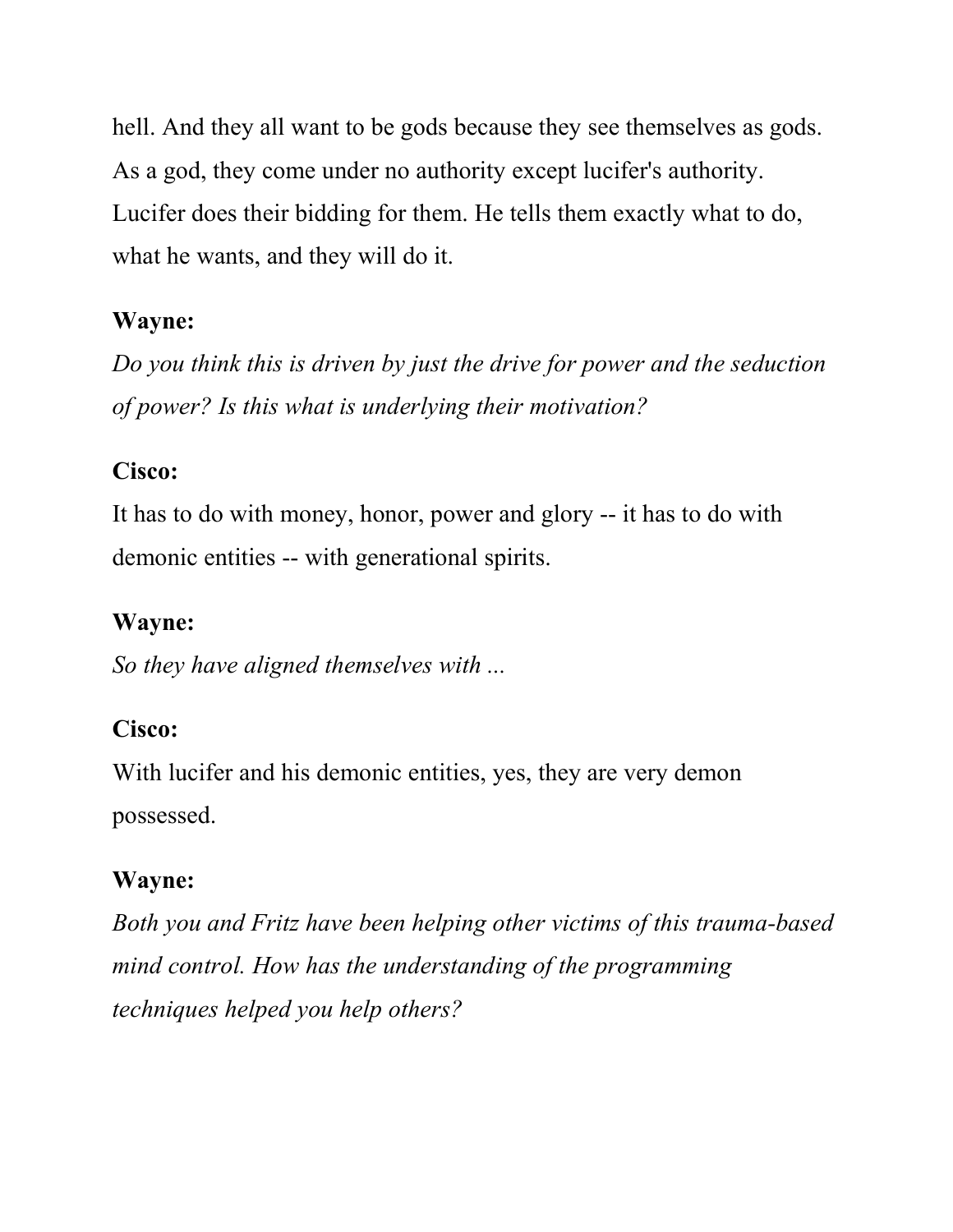#### Cisco:

I have been able to help other victims of trauma-based mind control as I have made myself available to counsel without any charge. Also I have had -- because I have co-authored books with Fritz -- I have the information out there and they are wanting to talk to me about some of the material that has been written in the books because many of them have been facing the same issues and the same problems. Sometimes they just need a listening ear. Also in working with victims of mind control I can understand them in the complexity of who they are and for what has been done to them, without being judgmental. When they tell me they are MKULTRA and Dr. Green or Dr. Black or Dr. Blue or Dr. Star has programmed them and they have memories of this, immediately my heart becomes one with them because I have been there. I have walked in their shoes, and I know what they are going through. I want to hear what they have to say, and I care what has happened to them. I care. I see their journey -- not that I take on their journey -- but I see their journey and whatever I might say may give them the strength they need to continue to go towards health, and that's very important to me.

#### Wayne:

I am wondering when you are working with other victims, has the act of remembering the trauma of their conditioning, does that help to disable the programming or conditioning?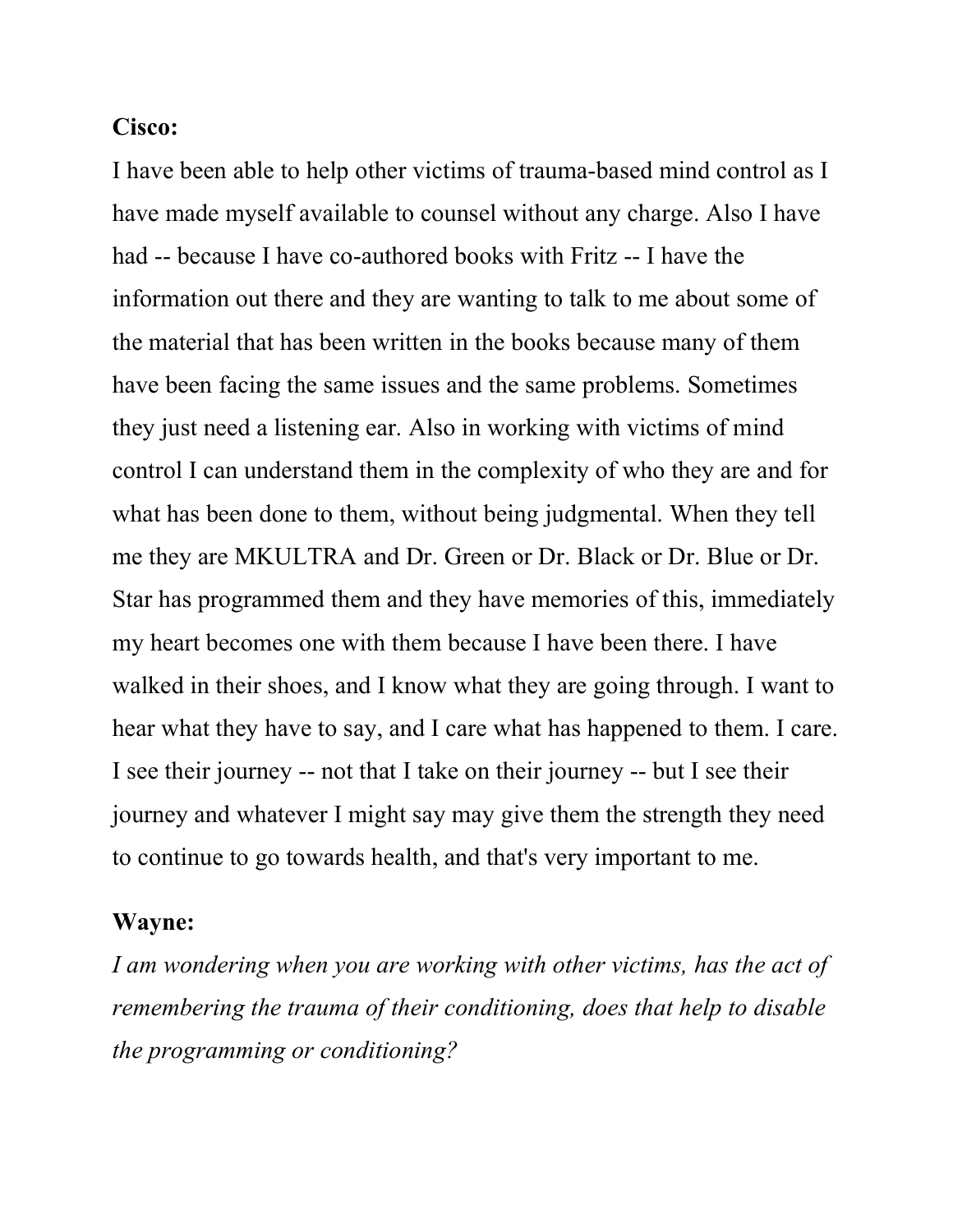#### Cisco:

When someone else can walk where you have walked, or say yes, I do acknowledge that -- it's confirmation. We need confirmation. Because the atrocities that have been done to us in order to enslave us to the degree in which we were enslaved under total mind control that we didn't even know we were alive and well on planet earth without permission - you know what I'm saying?

When someone calls me and says "I remember such and such" and I'll say, "you're right on track -- your mind never lied to you -- I can confirm what you are saying -- these things did happen and yes, I am very familiar with this program." I will not tell them about the program because that's very dangerous to do so, but I will let them tell me what they know. Then I will give them the confirmation as to where they are.

#### Wayne:

What other kinds of things can be done for victims in terms of their own healing and memory work? What else do you recommend for them?

#### Cisco:

I think one of the most important things to remember is that we were all slaves. We were ruled and controlled by the harshest hand of mastery. We were controlled by very sadistic individuals and we were terribly, terribly treated. You wouldn't treat an animal the way we were treated. You wouldn't -- it's important to be sensitive to that because it's very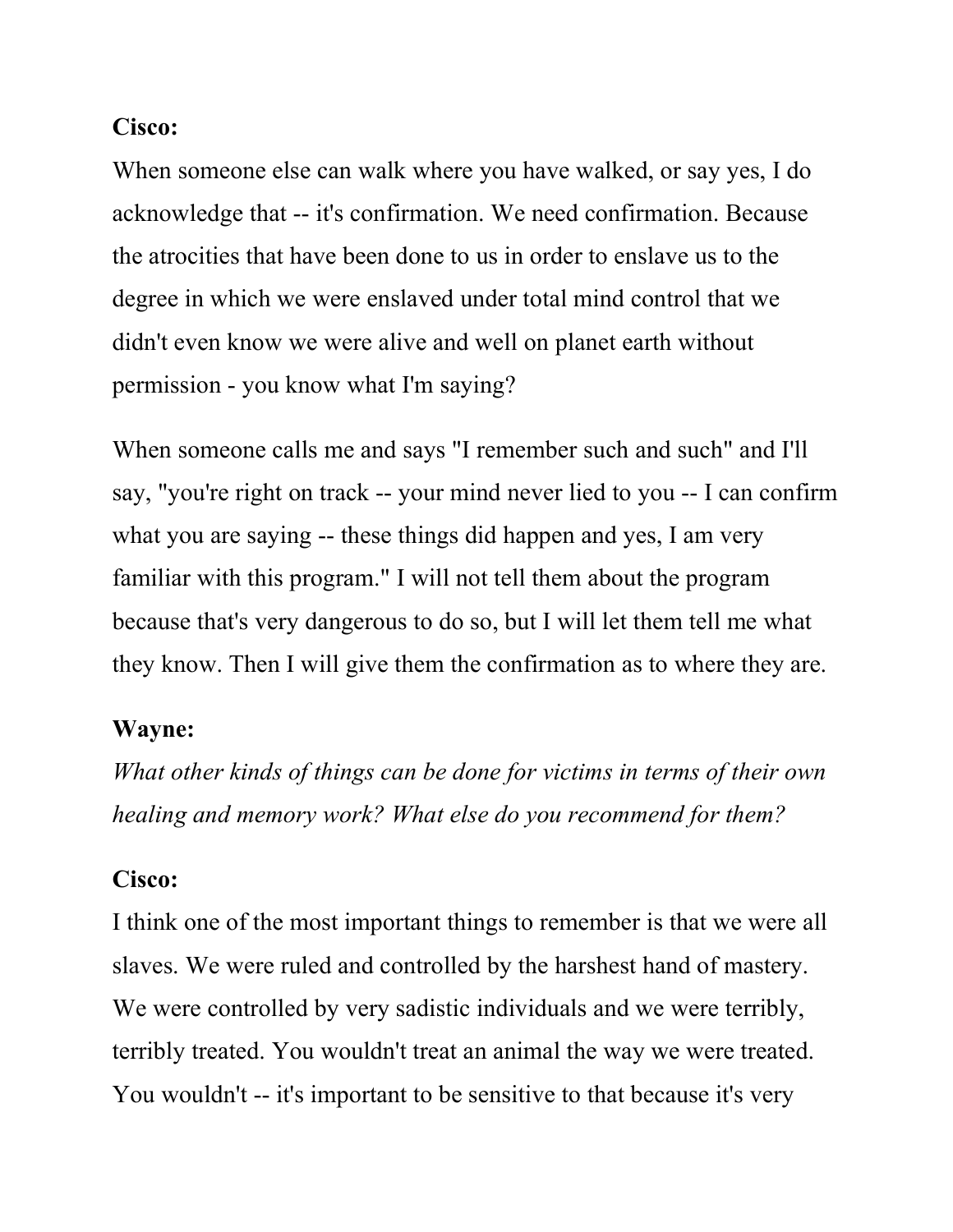painful. The body has felt raped, the mind has felt raped, the spirit has felt raped. And we need someone to say this really hurts and we need to have someone to say "you know I didn't walk where you have walked and so I can't totally comprehend what you are saying to me, but I am listening, and I truly believe what happened to you did happen to you." Because we have been so programmed to believe that if we tell the world that the world will call us a liar and they will stand us up and either shoot us or put us in prison for the crimes that have been done or that no one is going to believe the atrocities anyway. Did anyone believe about the Holocaust? The world didn't want to hear about the Holocaust. They didn't believe it. It's been how many years -- and people still don't want to believe that the Holocaust really did happen. And what happened to us is no less than what happened in the concentration camps.

#### Wayne:

Do you feel that they have done particular types of trauma and conditioning that would set you up to be disbelieved by the public?

#### Cisco:

Oh definitely. When someone like myself or Mr. Springmeier start telling you things about ritual abuse and satanic holidays and yes, they do this, and they do a, b, c and d, the mind goes "Uh, uh. I am going to shut down, you just hit a block here, I don't want to hear it." To hear it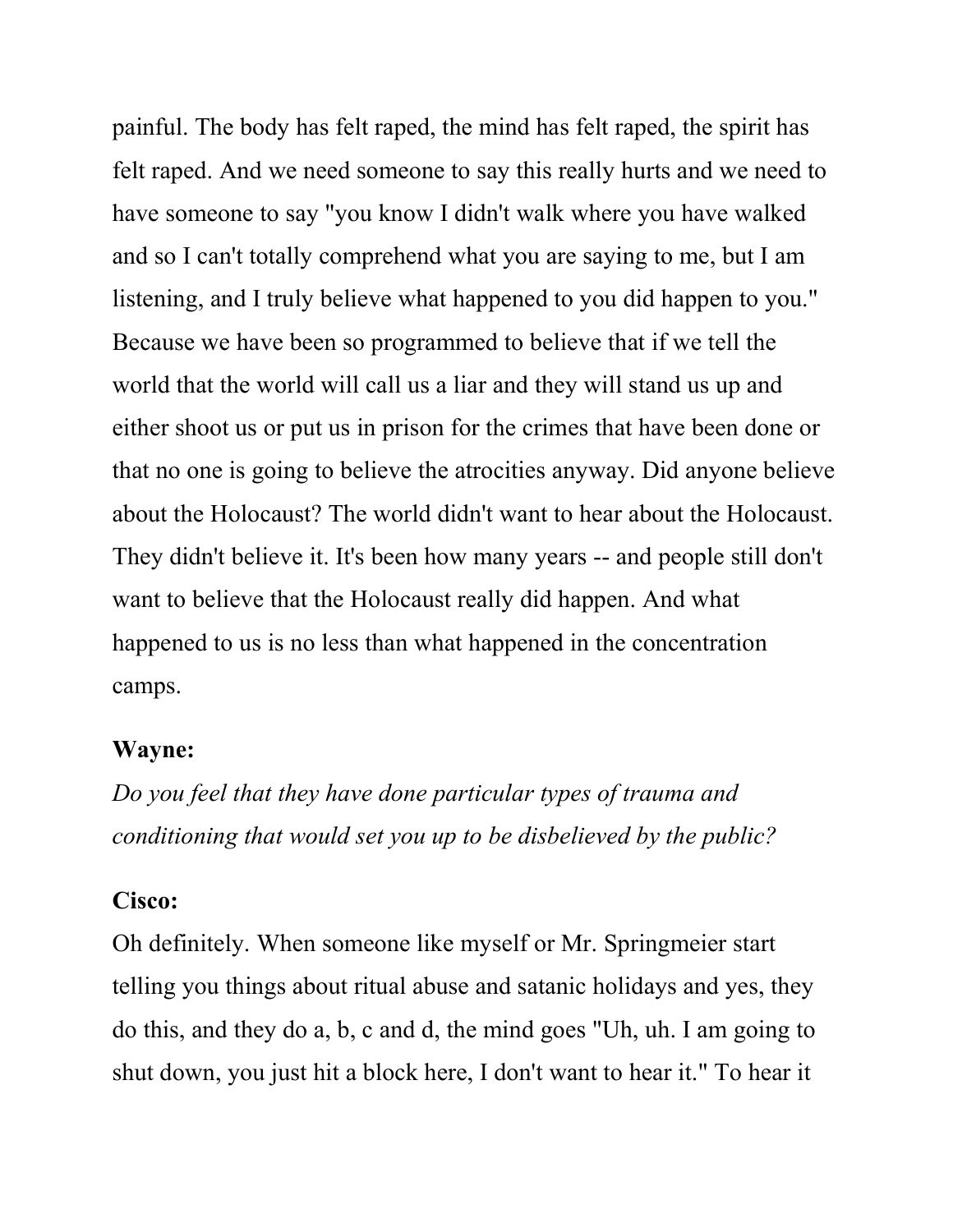means that everything you have been told in your life all of a sudden is a lie. These things do happen. We are programmed within the story lines of fairy tales, etc. and that helps us.

### Wayne:

I talked about this with Fritz about how certain cultural - stories, movies, books are used ... Wizard of Oz ...

### Cisco:

Alice in Wonderland, make believe ...

### Wayne:

So this is done for a couple of purposes, both because of the prevalence of this type of material out in our 'cultural' world -- this reinforces the programming.

### Cisco:

And even if you haven't had the trauma-based mind control, you are still in a world of make believe because you are conditioned to a world of make believe through the fairy tales. There isn't any reality here, but the mind always wants to go back where it is safe.

## Wayne:

It seems like some of these programmers also have done things deliberately to discredit any accounts coming -- afterwards -- in terms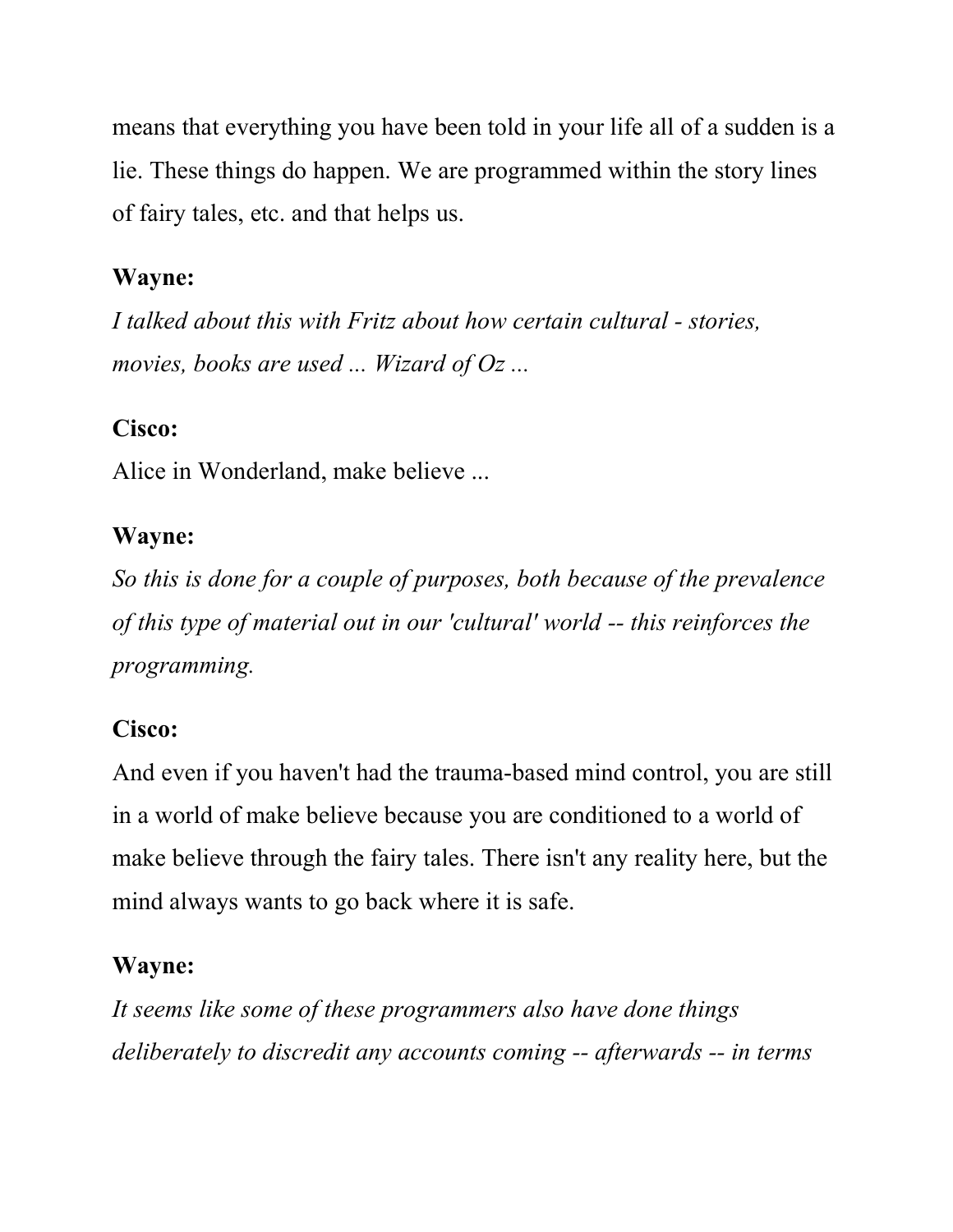of the victims, like them dressing up like Santa Claus -- just being ridiculous ...

#### Cisco:

They do that so it invalidates you -- there are certain programs that if you remember this or that -- and I don't want to say it over the phone because I certainly don't want to be responsible for triggering someone out there -- but if you remember certain information you immediately go into an insanity mode. These insanity modes are put in at a very deep level with hypnosis and drugs, and when you hit one, if you don't have a support team that you need, you will go insane. And you will end up in a mental institution. Who wants to believe someone that spent the last six months in a mental institution?

#### Wayne:

In a general sense, I wonder if you can give some information to our listeners to sensitize them as to what kinds of things were done, what kind of techniques were used for the purposes of mind control? You mentioned hypnosis and drugs, trauma …

#### Cisco:

Yes, and electrical shock. I always speak for myself, and I go back to eighteen months when they wanted to make sure they splintered my mind. My father was my primary programmer, but he was also my father and when I was born I was isolated with my father in a small room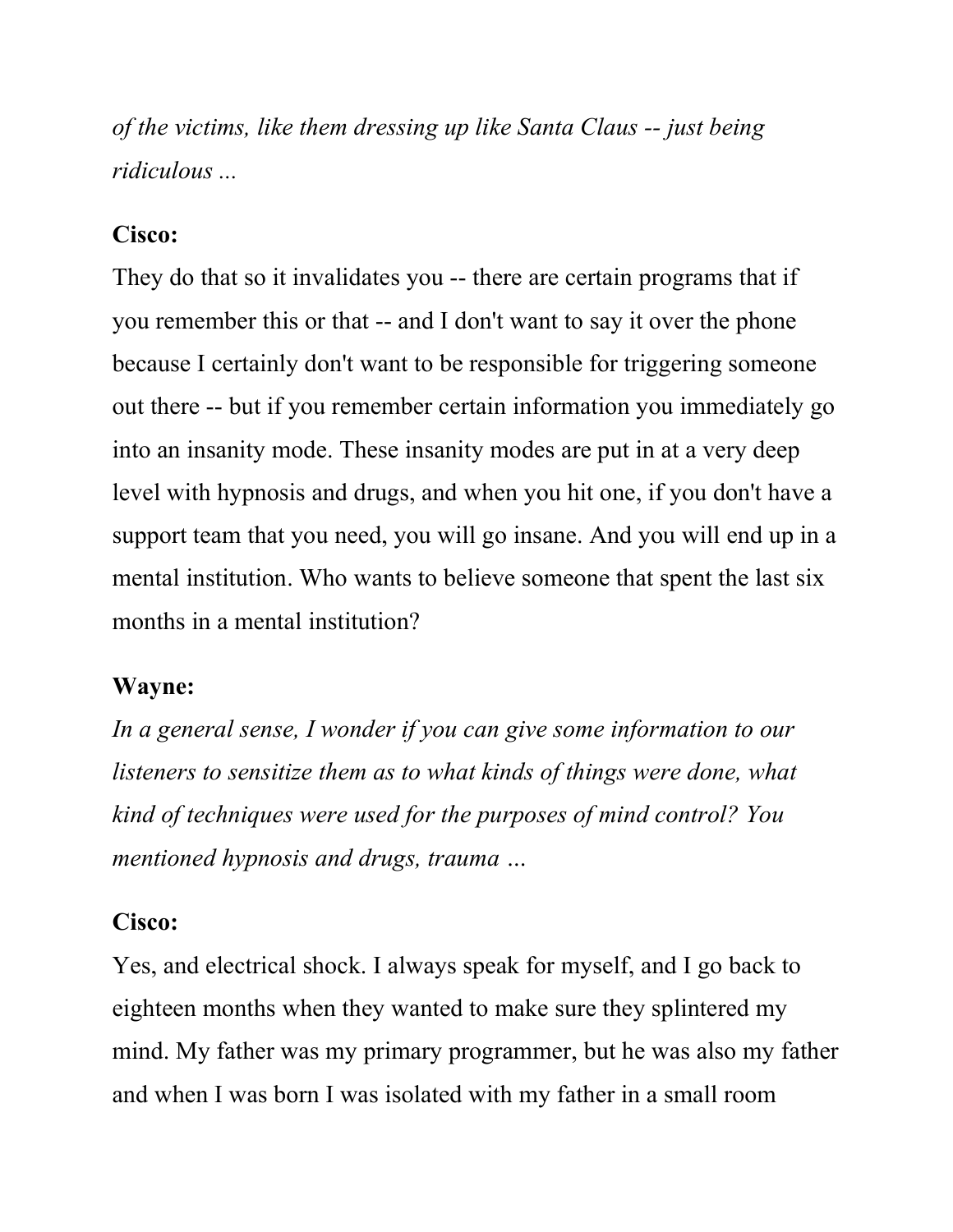within the environment of our own home, where my father became my primary care provider. I looked up to my father. By the time I was 18 months, because my father was a programmer, he could control my liver, my kidneys, my heart rate, my pulse, my respiration.

#### Wayne:

How did he accomplish that?

#### Cisco:

Through hypnosis -- I was so trauma-bonded to him. My survival depended totally on him. I was not exposed to the outside world. He was my handler, in every sense of the word. He fed me, he bathed me. I also was a premature birth which was very important because I was a very weak child when I was born. I weighed 2 lb. 1 oz. and he conditioned me through his voice - he always told me he could control me. He loved me to the point that, even in my infancy, as a newborn child, I was totally dependent on him for my life.

When I was 18 months old I was taken from him which was a shock for me because I had never been separated from him, and my first trauma came when I was raped by him. When he finished raping me I had to have reconstructive surgery done to repair the damage. That was the trauma that splintered my mind into a million pieces. I shouldn't say "million", it feels like a million to me -- rather thousands of pieces.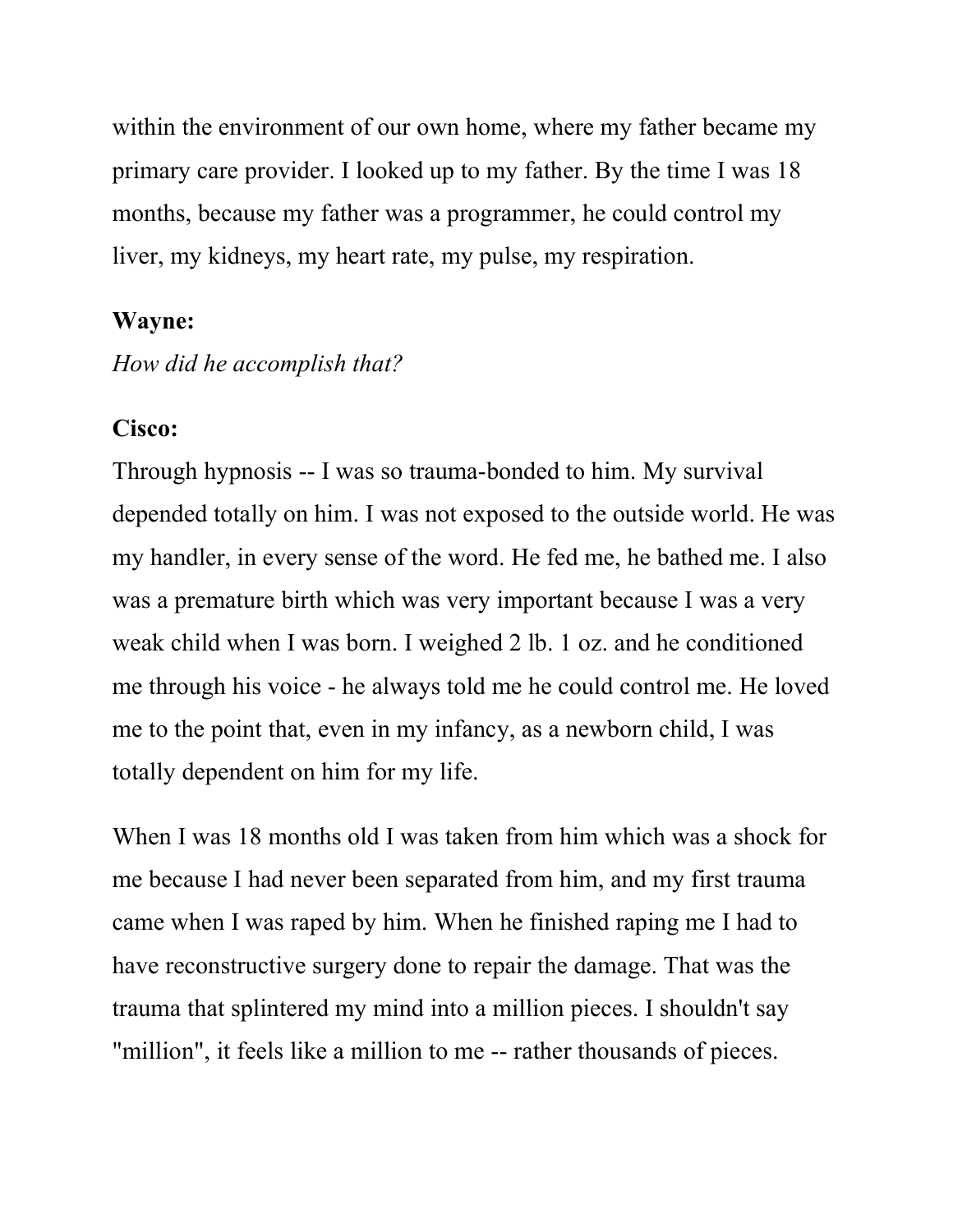What kind of things were you conditioned to do -- you mentioned sexual slavery -- what other jobs or operations were you programmed to do?

### Cisco:

I have Beta and Delta alters which are espionage alters -- they specialized in martial arts. They were alters that were used for blackmail of politicians, ministers, anyone that needed to be blackmailed in order to bring them under the submission of the Illuminati.

### Wayne:

How would this blackmail occur?

### Cisco:

Usually through a sexual act. Usually there would be a stage where they would have sex with a certain person and that person, during the sex act, would be traumatized to such a point that the person died and they would be blackmailed that they committed murder, when in fact they didn't. There are many different ways to set up blackmail. It would be recorded and that would be the sex slave's responsibility to do that, and to set that individual up.

### Wayne:

Who would be the people behind the blackmail?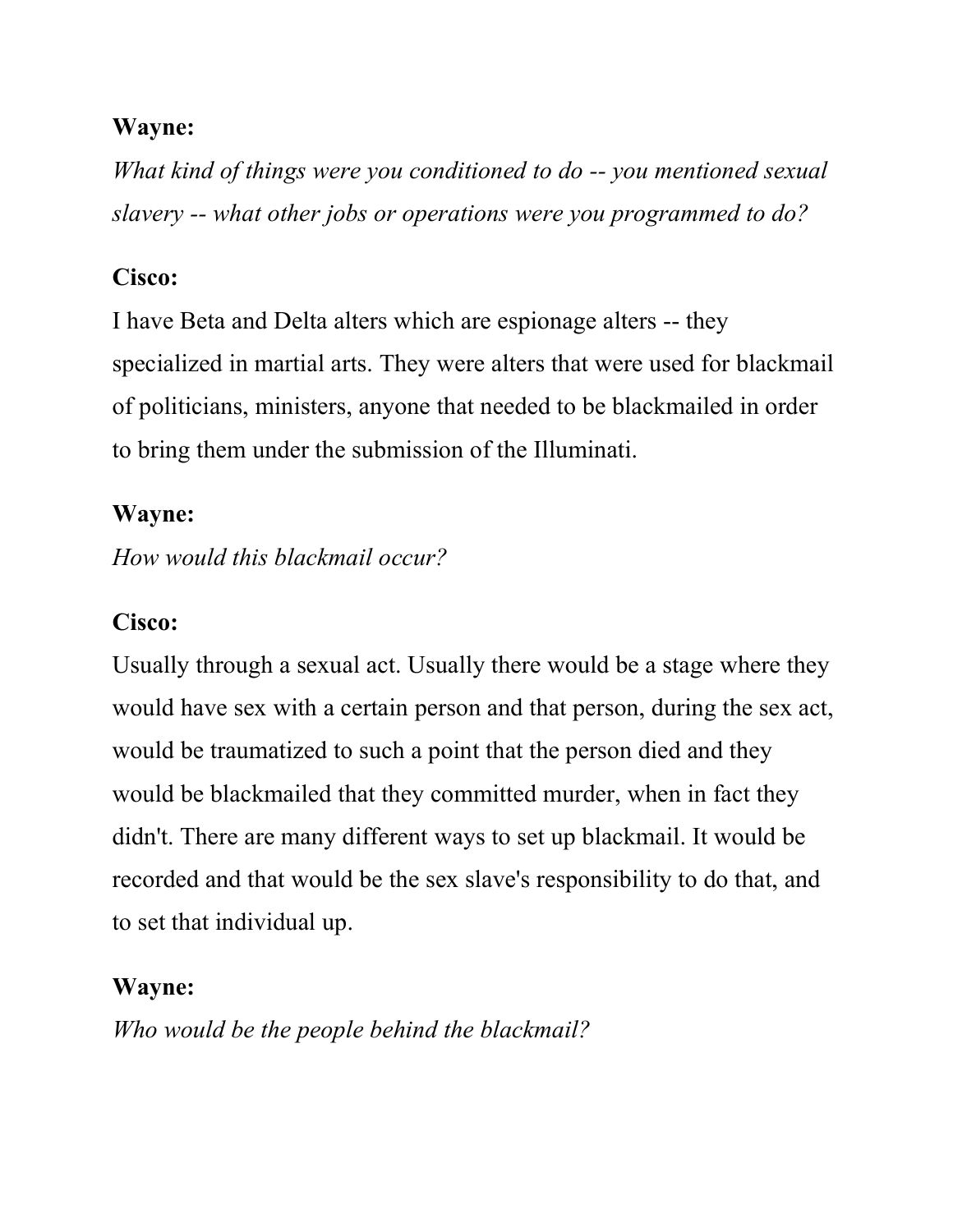#### Cisco:

The Illuminati, the family, who wanted that person under their submission, under their rule, from that day forward. Deltas were assassination alters for anyone who doesn't want to follow the orders of the Illuminati -- anyone who wants to feel like they are bigger or better or stronger or more powerful, and can step outside the authority of the Illuminati and live -- will be eliminated. We also laundered drug money. But you need to understand that these particular alters don't live in the outside world, they live within the mind, within the construct of the mind. When they are needed, they are accessed through a specific code, they are brought up to awareness, to the front of the mind. They are then given the program as to where they are to be, what they are supposed to do, and then after they have done the job they are immediately traumatized again through electrical shock. That memory is shattered again in the mind and then they are put to sleep until the next time. They have no awareness of what's going on in the outside world, or that there is even another world except for the world they are programmed to function in.

#### Wayne:

The electroshock served to wipe out the memory of the operation?

#### Cisco:

As long as you do it within 48 hours.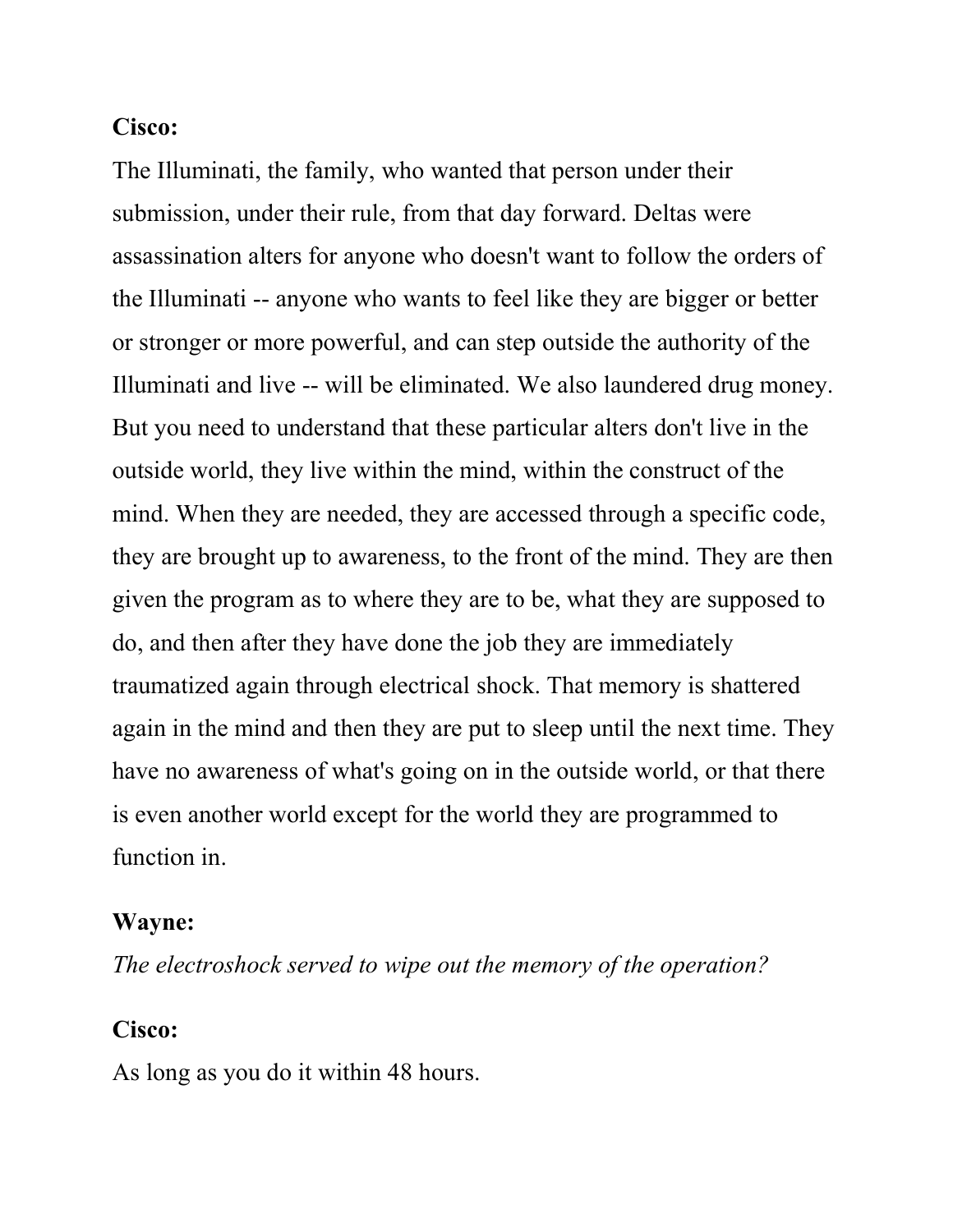You and Fritz have been going public with this information. I understand you have been doing a number of radio shows, you have written books and people have contacted you about that. What kind of response have you gotten from the public with the information you are presenting?

### Cisco:

We have had very positive response from a lot of therapists, psychologists, psychiatrists, ministers, people within our own government. We were just told several weeks ago that there are two congressmen who are reading the books and they are pleased with what has been written, because they know what we have written is factual and they are glad that it is getting out to the public. We have had people say that next to God's word, this book should be in every home, on every shelf, in every library ... Of course it has shattered a lot of their dreams and foundational structuring they have had within their own environment whether that is home or school or church, because things aren't as they seem. People who are truth-seekers are willing to pay that price because that may be the only way they can save themselves and their children.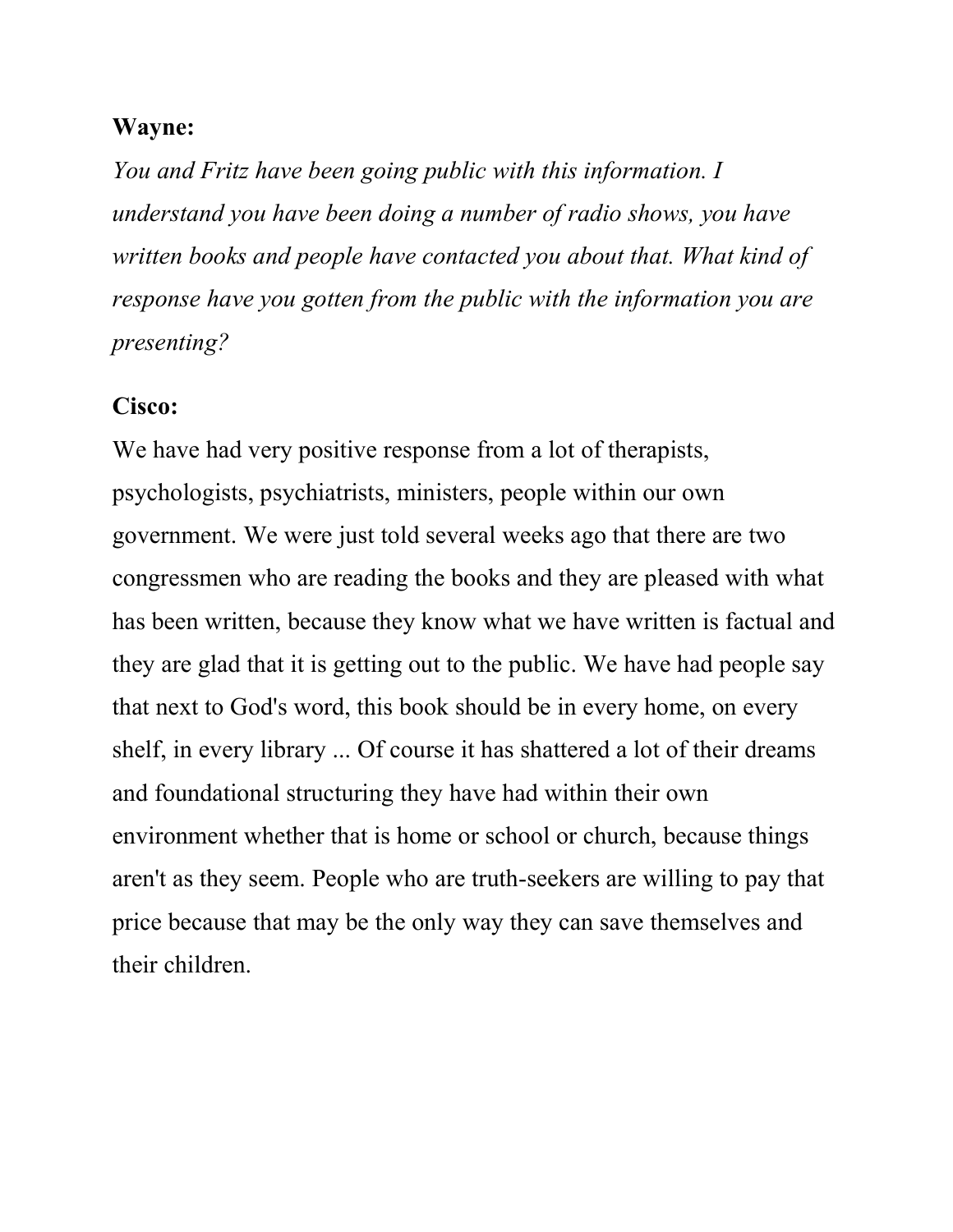So some of the professionals who have come across your information have dealt with these issues in their own work ...

## Cisco:

Oh most definitely. My work has been confirmed by a number of professionals, and they say it's right on. Some of them have worked with multiples for twenty or twenty-five years, and they have confirmed my work.

## Wayne:

And what generally is the response from people who have not been exposed to this, just the general public?

## Cisco:

It's like a culture shock. If you can imagine going into Japan and not being able to speak Japanese - you wouldn't even know how to get a cup of coffee if you wanted one.

## Wayne:

And it must be even more of a shock because its own culture they are confronting.

## Cisco:

It severs the traditional lies because if you are going to work in truth and you are going to have integrity then you have to see what is in front of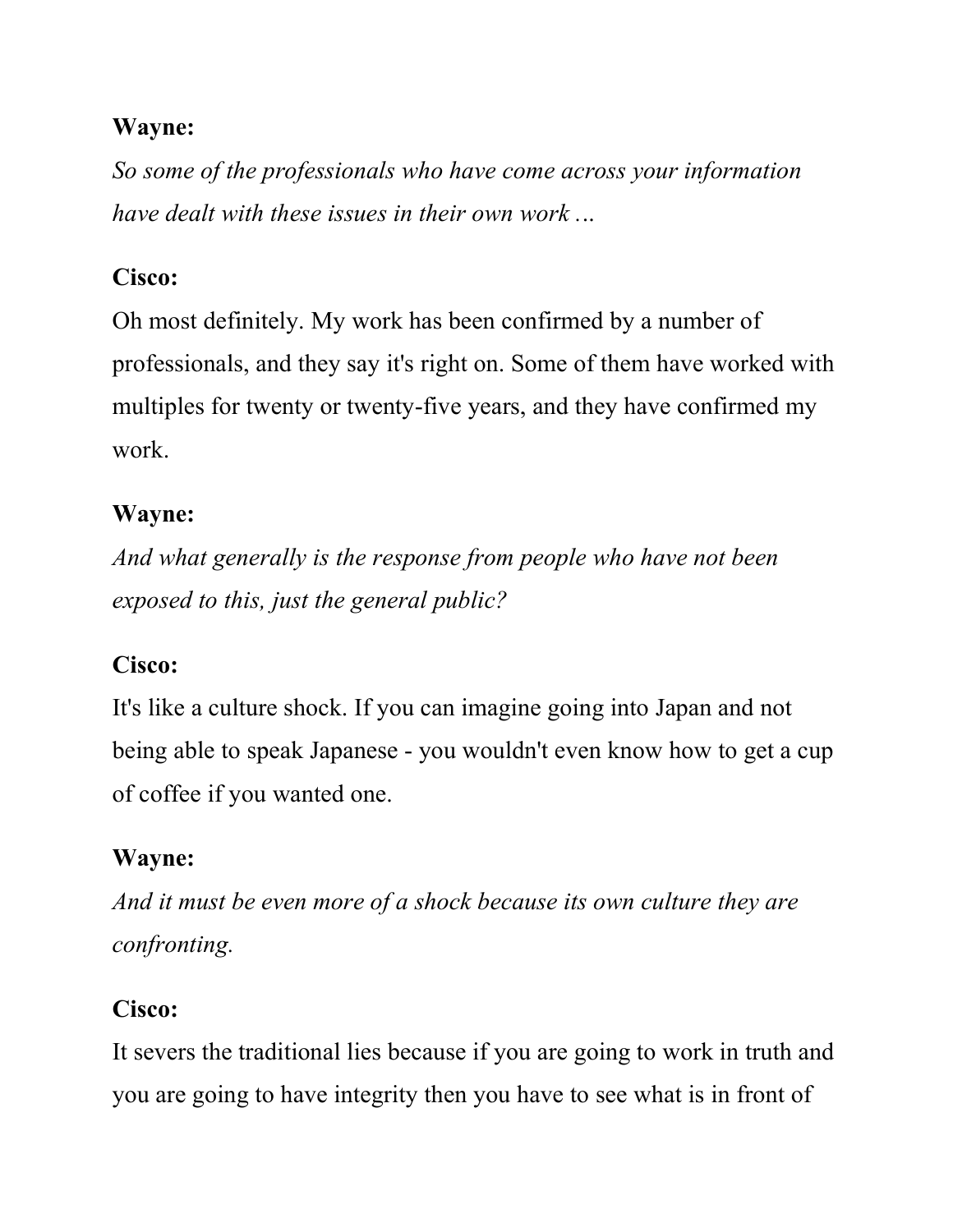you. Our book certainly puts on a light on the darkness so you can see what has happened to you. It's not only multiples who are programmed the world is programmed. We are programmed to believe our presidents are men of honor, men of great integrity. Our presidents are rotten bastards - they are pedophiles, they are drug addicts, they practice high magic, they practice ritual. They think nothing of live sacrifice of small children. They think nothing of having their own slaves available to them. That's the way it is, that's the truth.

#### Wayne:

In terms of the books you've written - how much have they gotten out to the public - is it yourselves who are distributing them or do you have distributors?

### Cisco:

We are self-published. If we had a publishing company distributing them, the Illuminati would buy them all up and have the right to them, and we would lose our books.

### Wayne:

They would just disappear ...

### Cisco:

They would just disappear. We can't risk that.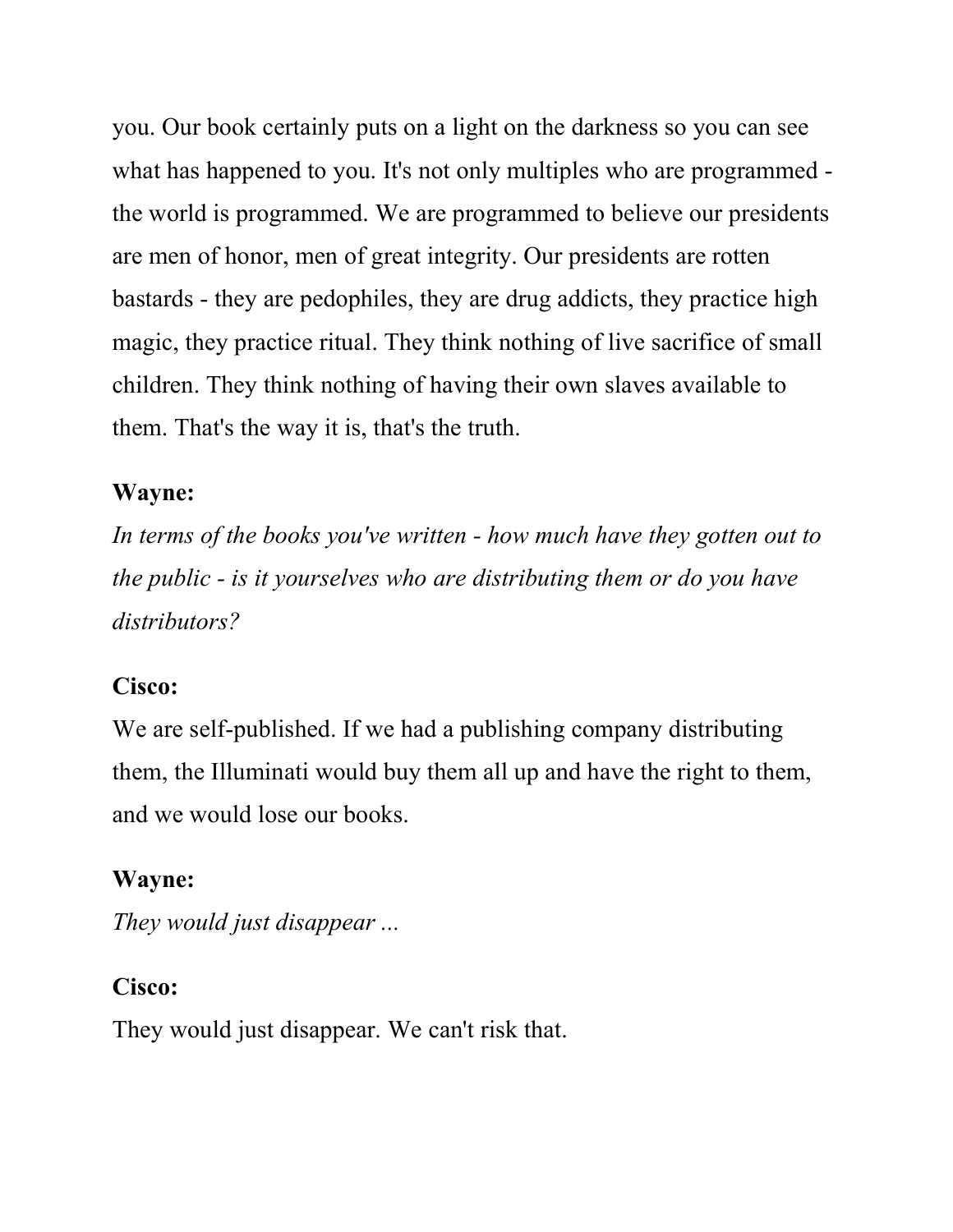I also wanted to ask you - are you aware of your father's connection to any of the people involved in the CIA MKULTRA projects?

### Cisco:

Definitely. He was Dr. Green's left hand man. Dr. Green trained him [Dr. "Green" was the code name for Dr. Joseph Mengele who was secreted into the USA from Nazi Germany following World War II....Ken]. Also, Dr. Star, Dr. Blue, Dr. White ... these are alibi names. I know their real names, but for the sake of survivors who might be listening, I prefer not to trigger them. That would be a very dangerous thing for me to do.

#### Wayne:

What more do you think the public can do to help victims of mind control? What can the average person do to help?

### Cisco:

The average person can be a support person, they can contact ministers who are working with MKULTRA mind control survivors, they can contact therapists and say 'I've learned about MKULTRA, about mind control - I'm just beginning to have a picture of what has happened to these individuals who have been traumatized from their birth'. Ask 'how can I help you?' Can I work with you as a therapist, as a minister, as a layman - can I work with you to understand what mind control is? And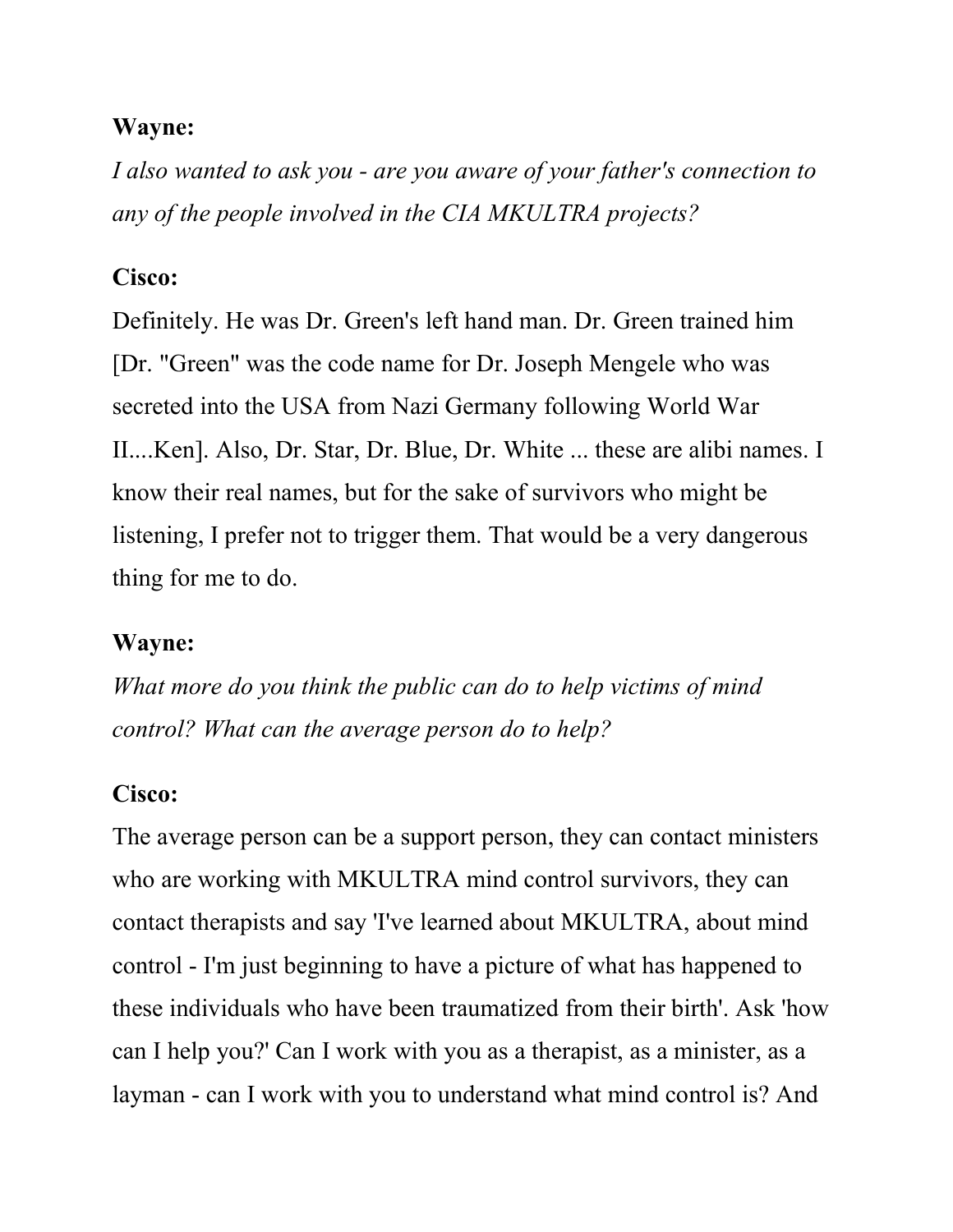as I grow and as I understand this subject at a deeper level, then can I reach out and be that hand extended to a survivor out there? Can I be there when they have ritual holidays that are approaching, when their mind wants to have flashbacks as to what happened to them during those ritual holidays? Can I be there to help that individual who can't get out of their house because they are so trauma-bound at this time because they are working on programs or they are fearful for their life and they won't even go to the grocery store because they are terrified? Can I be there to wash that dish because that survivor may not have the strength because she or he is working on their issues, and they are too weak to even do dishes. Can I be there to sit in the middle of the night listening to you because you are in so much pain from what you remembered? Can I be there at night to hold your hand? Can I be there to support you? Those are the little things that give stability to continue because you have to understand, as a survivor, in order to go towards health, everything that was done to us, in order to come out of this healthy, we have to re-live every trauma that was ever done to us. We have to know it with the full impact of our emotions, every sense of ourselves with these five senses that God gave us. We have to see it, smell it, touch it, hear it, feel it.

#### Wayne:

It's just so difficult for people to understand what you have to go through.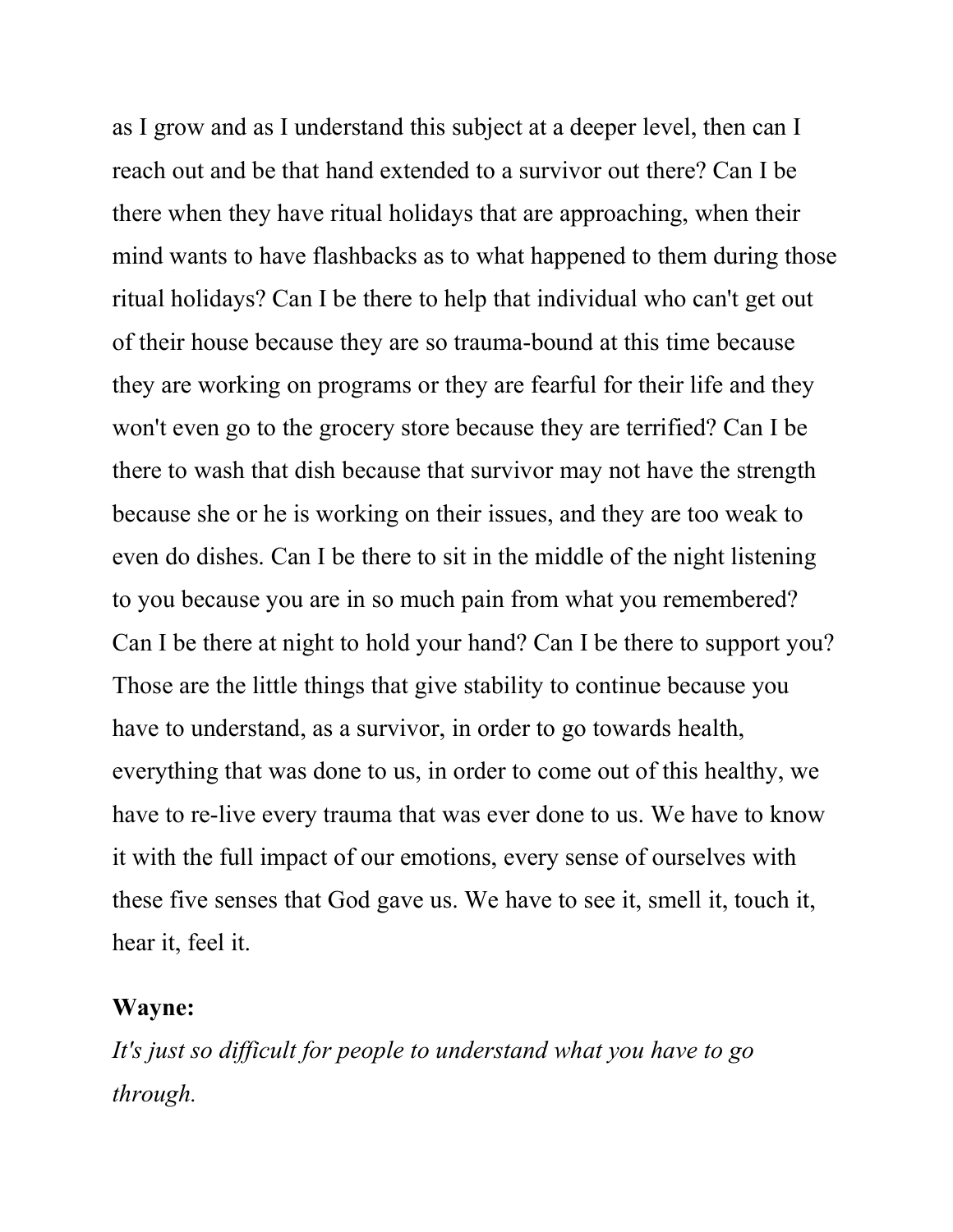#### Cisco:

I can speak for myself and only for myself because I have experienced it - some of the memories I have had to go through in order to go towards health - as I was going through the memory I would lose control of the process which I needed to work. There's a certain process in retrieving memories that you need to focus on that - there are certain things that you need to do to keep the memory intact, so that the mind doesn't resplinter itself. If the memory of what was done to you is so powerful that it splintered your mind when you were traumatized. Every memory we have re-traumatizes us. It's a process - it's something you have to learn, over and over again - because every memory has a different feeling. Every memory has a different purpose behind it.

So those who want to be there to help need to learn about mind control. There are many people out there who are working with survivors and they need a break too. They need to have a few days off once in a while, and they need to be able to have a good night's sleep. They need to know that if they want to go and do something special for themselves, that the survivor they are leaving is not going to be harassed all night or is not going to be contacted or is not going to walk out of that house and walk into a trap where they will be re-programmed or tortured. Because the Illuminati is just waiting for a slave to make a mistake and walk out of her house and meet their handlers. All programmed slaves have handlers, and they are just waiting for us. They answer to the Illuminati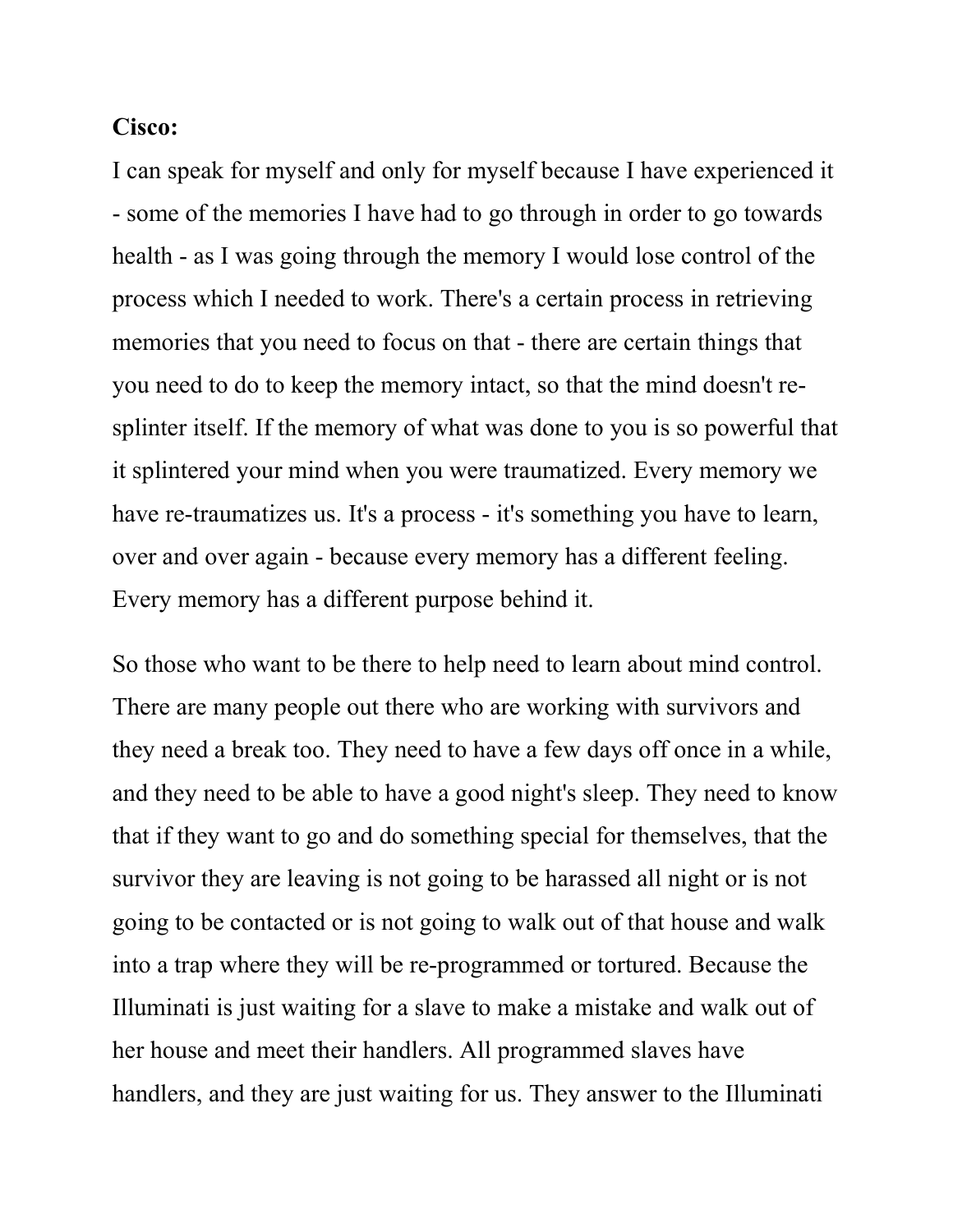and their job is to make sure they punish us for what we have done, and that is that we have spoken against the family, we have seen what has been done to us, and we have not held our tongues, we have told, we have talked. And there is a great punishment that comes with that.

#### Wayne:

For people listening who feel they may have been influenced by this kind of stuff, or know of people, what is your advice for them?

#### Cisco:

I would advise them to seek out a therapist who has had training, at least five years of training, with MPD {Multiple Personality Disorder] or DID [Dissociative Identification Disorder] victims. Who truly understand and believe that ritual abuse does exist on the planet earth. If you are trying to work with someone who doesn't even believe that satanic ritual abuse exists, you are wasting your time. If you are trying to work with someone who doesn't understand DID or MPD, you are also wasting your time because we have no time to play, our minds won't allow us to, there is no playfield here. This is a life and death issue. If you are not in the right setting and working with the right person, they could cost you your life. There is a very high percentage of suicides in recovery for victims of ritual abuse.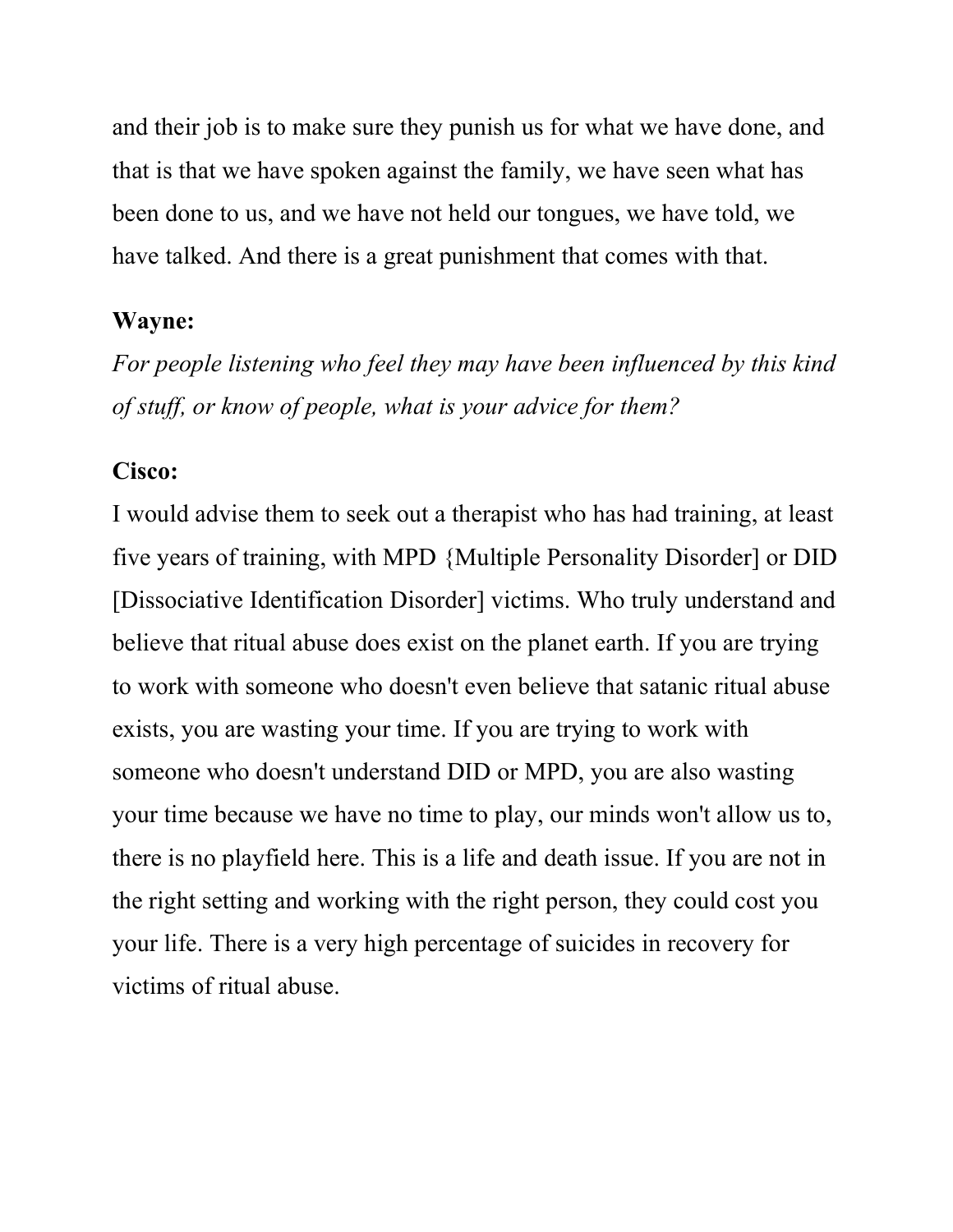In your experience Cisco - how important was it having a strong support system to be able to heal?

#### Cisco:

On a one to ten scale - it's the top ten. Without a support system, you might as well forget it in my opinion. I was one of the more fortunate ones in my healing process - I had Fritz Springmeier who was my support team for many, many months and even into years he was there for me, twenty-four hours a day, seven days a week, 365 days a year, day in and day out.

Therapists have this idea that - and I have heard top therapists say that it's all right to work with a survivor - I prefer to use the word "victim" because we are continually victimized, internally and externally. They say, "Well, we can spend the one or two hours a week with them and if they get picked up by their handler, that's okay, because we have still made progress." I just about died when I heard this the first time. I thought, man, if you were the one who was picked up by one of your handlers and you were raped, or you were gun-raped, or you were bruised as bad as what I have been bruised, internally and externally, you wouldn't be saying this. When they victimize you and they traumatize you and they de-program you, only the front part of the system is told to tell their therapist they are doing very well. The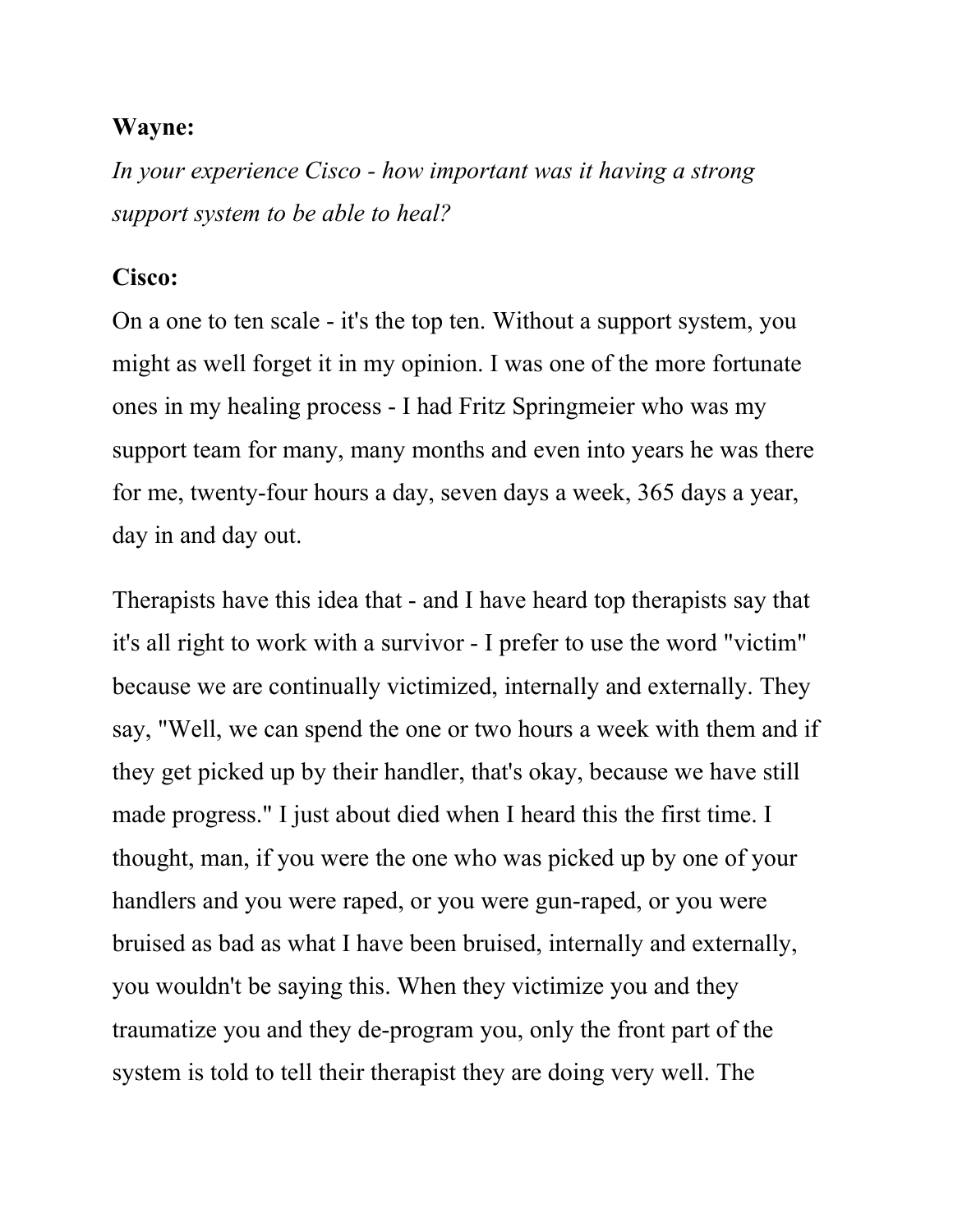programs are so intact, and we are so fine-tuned that parts of yourself can be dying internally but part of the system will go to work every day never knowing anything ever happened. It's pathetic. What people do not understand is how severe the trauma is when your handlers get a hold of you and what you could even do to yourself if you don't have someone there. When those programs go off they are hot - they are hot as they were the day they were put in - whether that was twenty years or thirty years ago, it doesn't make any difference - they are red-hot - and when I wanted to cut I wanted to cut myself - when I wanted to burn - I would burn myself. There were times when I had to literally be held down because I couldn't help myself because the programs were so powerful. Therapists don't understand, neither do people understand the depth of the programming - to what extreme they went to ensure everything they did to us would stay intact to be obedient to the laws that govern the Illuminati.

### Wayne:

So part of the role of your support team is in helping limit being reaccessed by your programmers?

#### Cisco:

Oh yeah. And it takes a special individual like Fritz - I can only speak for myself because I don't know anyone else who has been as fortunate as I was to have a support person who stayed with me during those hard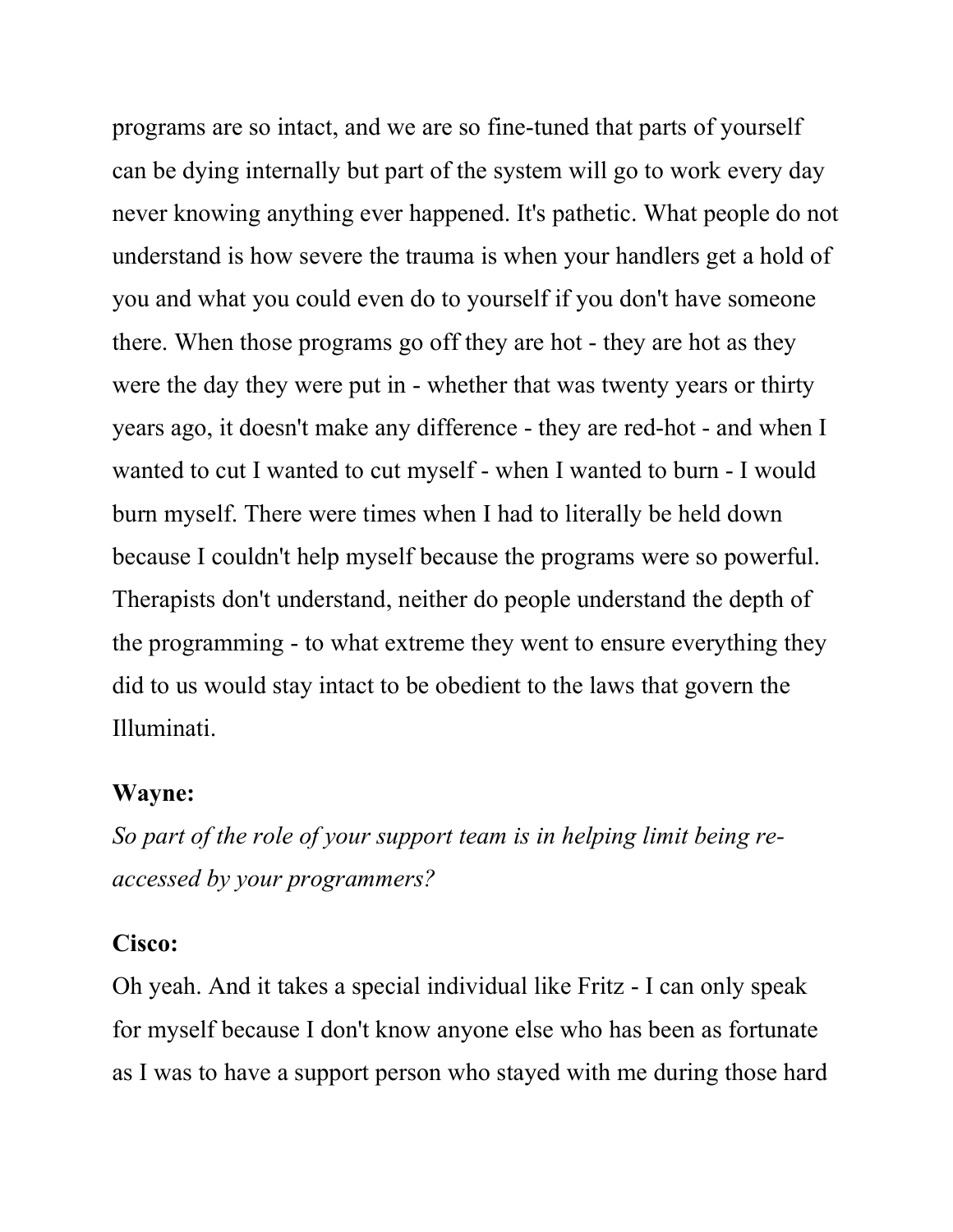times. He stayed with me when it wasn't so hard, because there are lot of days that are good, days that are bad. Where we got into trouble - our front system is extremely powerful - very high functioning. They swore up and down that they weren't being contacted, threatened, no harm had come to them in twenty years as far as they knew. That was their information. It doesn't work that way because you have amnesia walls, you are not supposed to know. They go deep, deep into the system. I know the front part of myself - the alters within the front part of my own mind - they made contracts with their therapist, with Fritz, with God there were certain things they wouldn't do. There were boundaries they wouldn't cross - no, they wouldn't leave the house at 1 a.m. Well, you have sleep triggers and so forth during certain ritual holidays. The minute that front system lays down, there are deep parts that are ready and willing to go. The alters in the front of the mind go to sleep, the other alters slip out. The front alters think they slept all night. Well, we have been playing all night. You know what I am saying?

#### Wayne:

It must be devastating to realize they have affected you at such a deep level.

#### Cisco:

You cannot make contracts for the deeper parts of the mind because the mind doesn't even know what's going on within the front system, nor are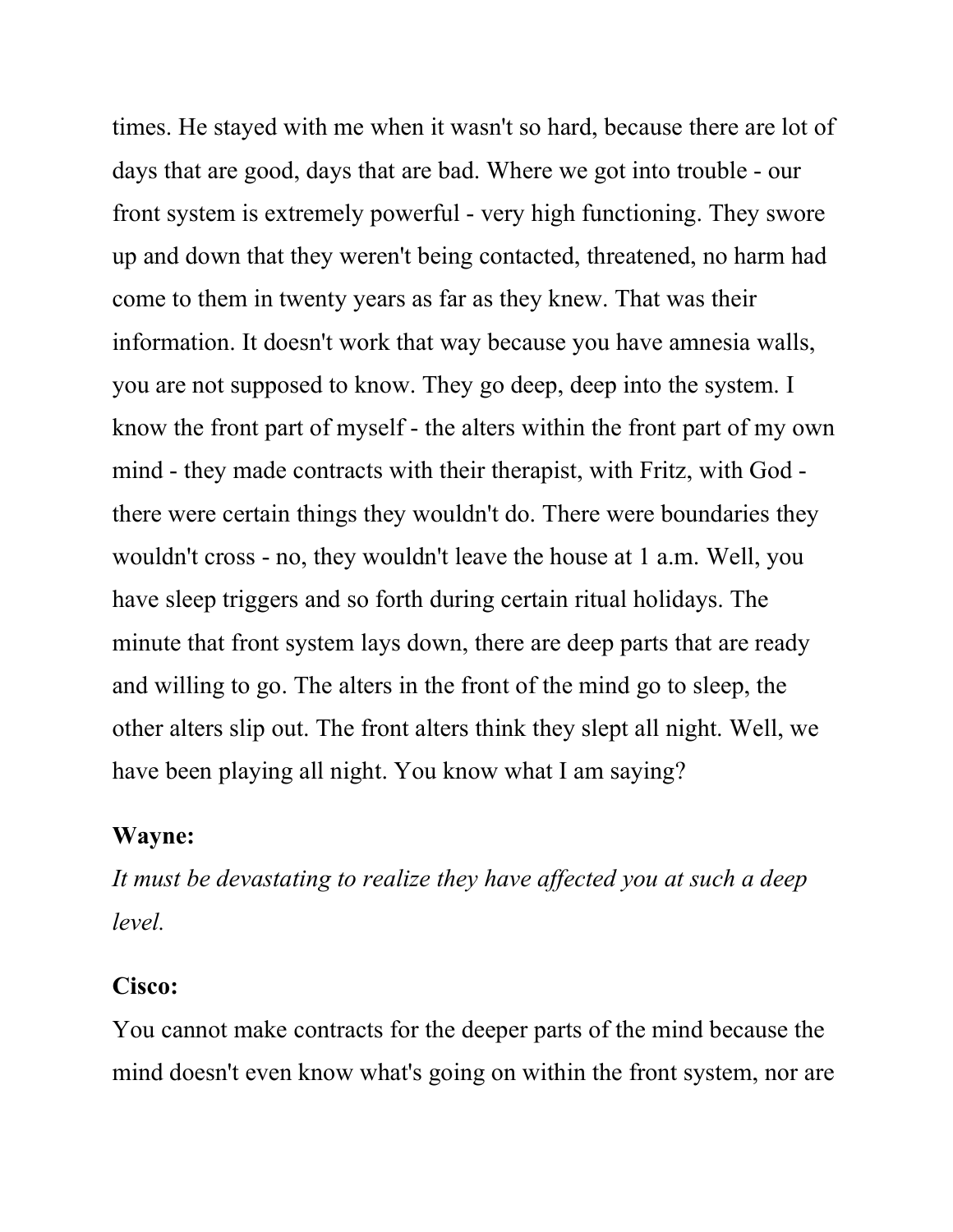they going to make it a commitment, because they are 100% programmed. They are going to do what they are told to do because they know nothing else. They only know the scripts which are running within their own mind.

#### Wayne:

I think it's a testament to your courage and strength to be able to have broken the control as much as you have, and to have gone through and dealt with what you have, and I think that sends out a hopeful message to other mind control victims out there.

#### Cisco:

There is lots of hope out there for mind control victims if they have a very strong support system. Like with Fritz - he stayed with me 24 hours a day, and when it was bad, when I would go into memory and be triggered by something and programs would kick in - he was there to support me - to help me talk it through. And he taught me how to run the two tracks. One track I acknowledge as the program track and the other track is the de-program track so that I could balance myself out and get back on my feet. You can stay within a program for days if you don't have someone to teach you how to free yourself up from the old messages.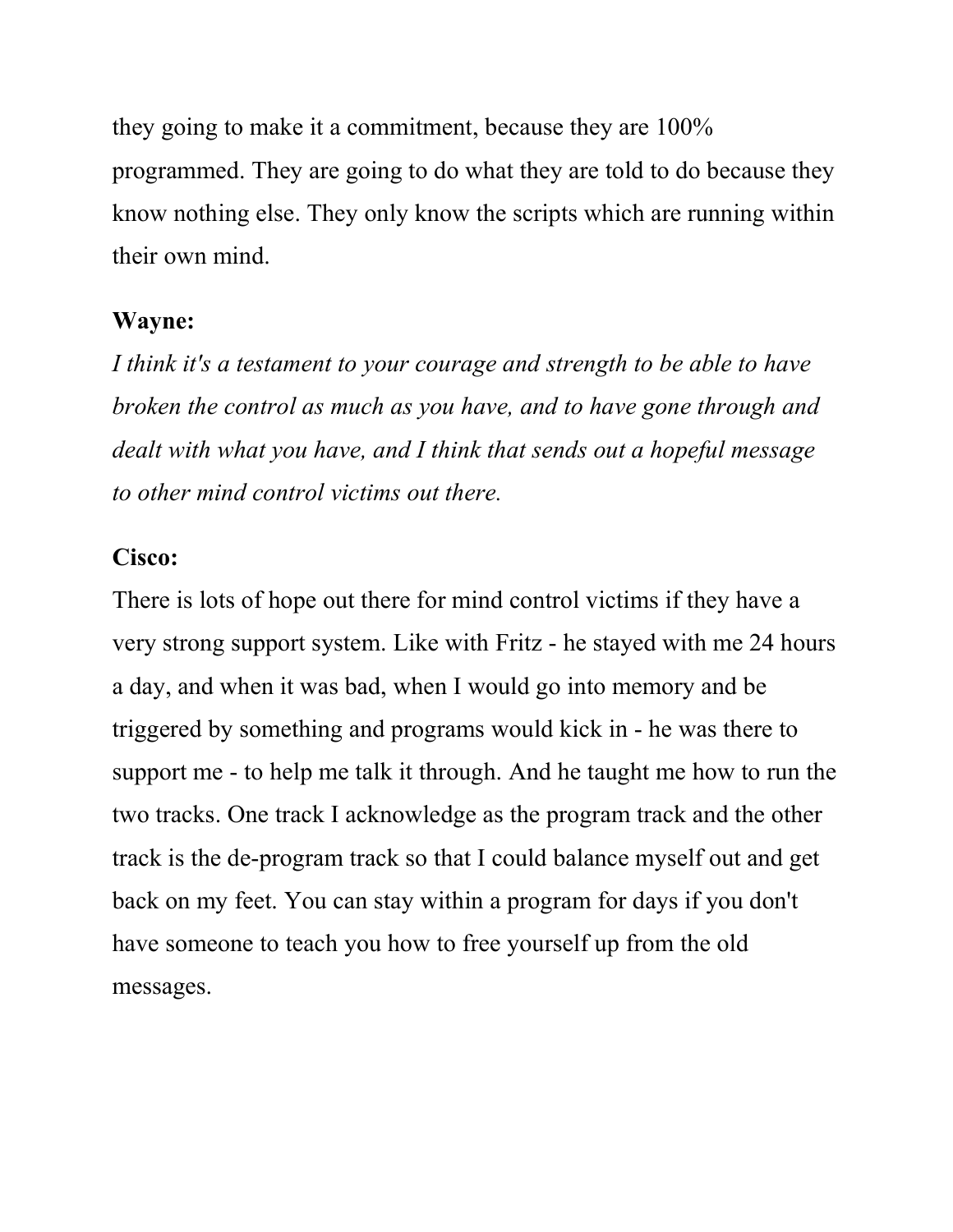Can you explain how that worked? How you thought about the two tracks in terms of your breaking control?

#### Cisco:

In my mind, I have the first track set up as: I wanted my life to be new - I made a commitment that I wanted a change of direction - I did not want to be what I was - I did not want to function in the degree in which I functioned working within the Illuminati. I wanted nothing to do with it. I wanted to wash my hands of it and walk away from it. I was very upset at what had been done to me, that my choices as an individual had been taken away from me from infancy. I totally had to acknowledge that I was under slavery. I didn't like it, and my choice was 'I'm out of here - I am going to find a way to get out of here if it's the last thing I do - I would rather be dead than to serve them." And I still feel that way and it's been several years. I still feel very strongly that I would rather be dead than to serve them. I had to come to terms with the fact that I had to find a new way to function. Okay - I have a new track here and on that track I am going to go right across it in an unprogrammed state. You have to see the power, or realize in your mind how good it feels to be able to have a choice that you can make freely because that's what they have taken away from you.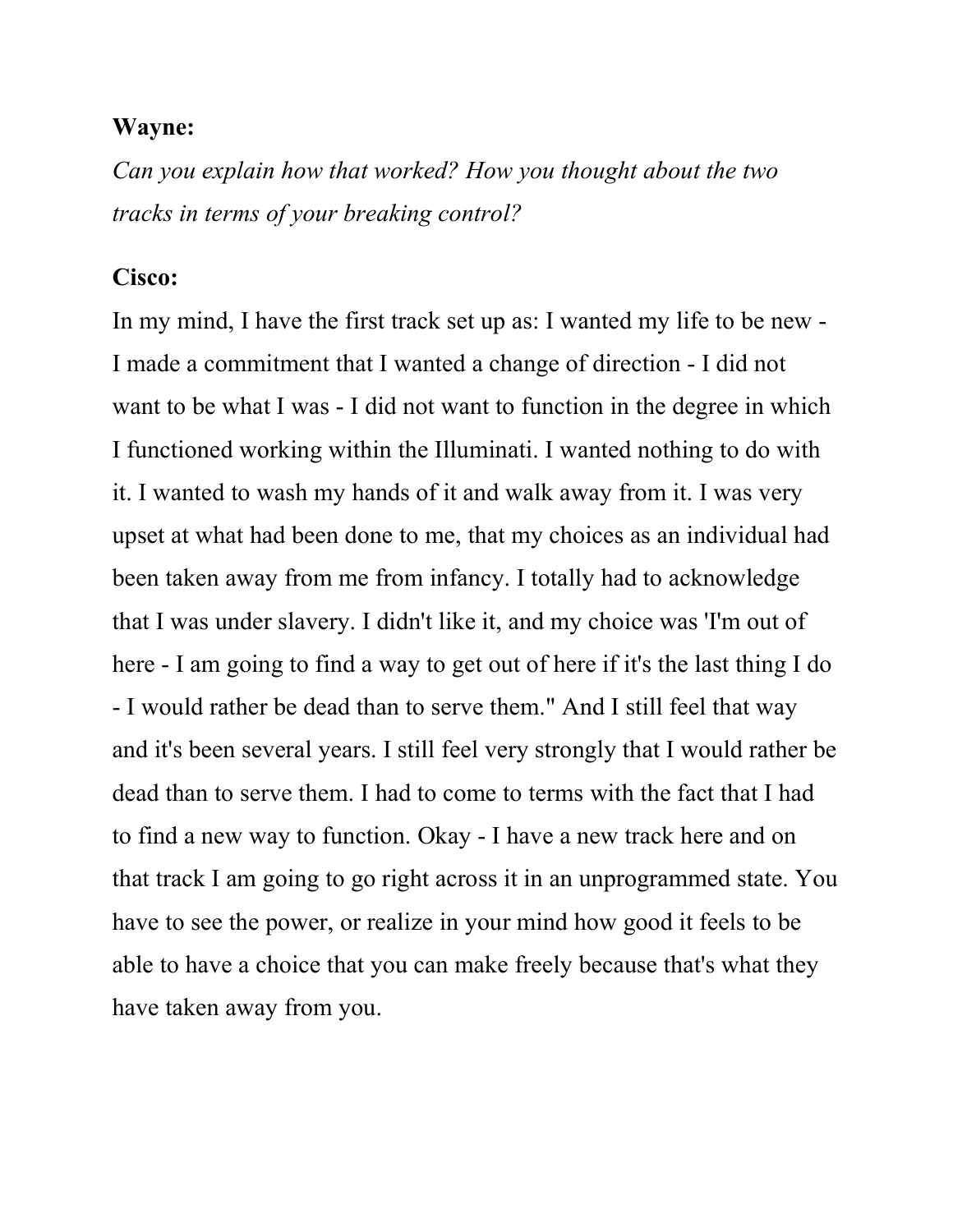If you are a child and you have learned to walk and you go outside and get hit by a car, and your legs are crushed, and you have to be in a cast for months and months and you have to re-walk when those casts are taken off -- as a survivor I have learned to walk. I had to learn to crawl, I had to learn to walk, now I can run, it's a process.

I also know that I have a second track which is the old messages put in by the programmers which lead me in a state of total 100% mind control, under the influence of the old script, the old programs. I know when I am in that state, I am in a dangerous state. That's when I would cut myself, run away, didn't want to live, all the negatives in life. When the programs kick in from the subconscious to conscious awareness, the memories trigger the programs, they reveal themselves with the full impact of the trauma when they layered it into our minds so many years ago.

In deprogramming we have to unravel the programming script and find the lie. When you find the lie then you can put the light on it and the lie loses its power. That's where the miracle is. Your programs are lies. That's all they are. Was I an ugly little girl? No. I wasn't. Children aren't ugly. Children are beautiful. I found the lie. They lied to me. Did anybody ever love me? As far as the cult was concerned no one could ever love me except the family because I was unlovable. Because of the crimes that were done to me, they put the guilt and the responsibility on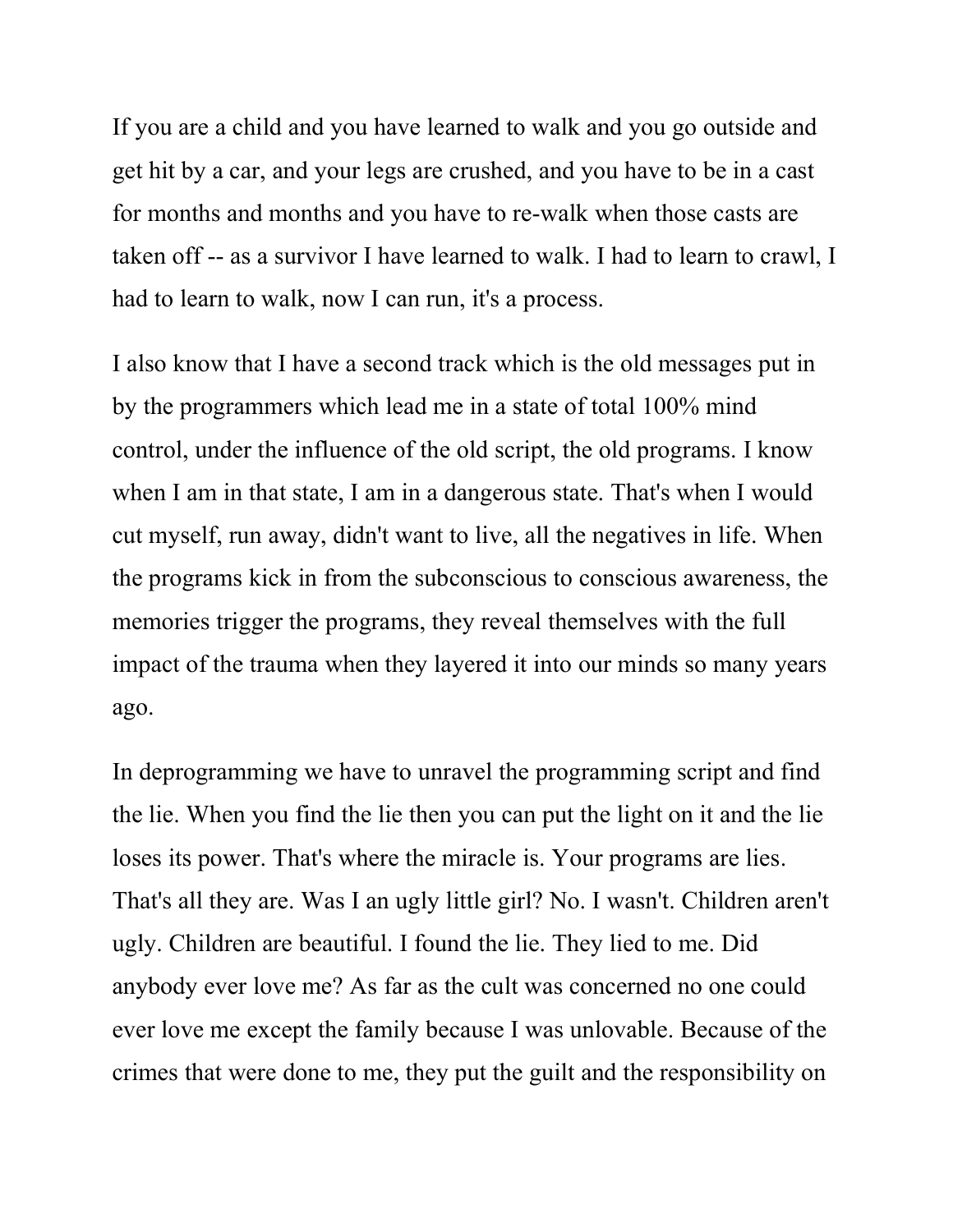me instead of taking the responsibility for their own acts as adults. They gave me the responsibility and I wore the coat of many colours. I had to weave a new coat and that's where the two tracks help.

#### Wayne:

It seems that they have been able to continue doing these horrific acts against other people by not taking responsibility or not taking blame for their own actions and externalizing that.

#### Cisco:

I believe that for every survivor out there - when you were programmed in the womb and you were 100% under their control - when they tell you to cry, you cry. When they tell you to scream, you scream. When they tell you to eat, you eat. Every facet of your life is totally controlled by them. When Fritz found a part in my system, and he told me I was a little girl, I just looked at him and told him, "you're crazy, I am not a little girl, I am a kitten." I looked in the mirror and I had a porcelain face and on that a face is a kitten and that's how they programmed me. They had so dehumanized me as a sex kitten that I didn't even know I was a child. When I went through the memories so I could have an identity for myself, I realized that to be a little girl was the most painful thing in the whole world, because every time I was human in any sense of the word, or I thought I had any humanism as far as being a little girl, I was so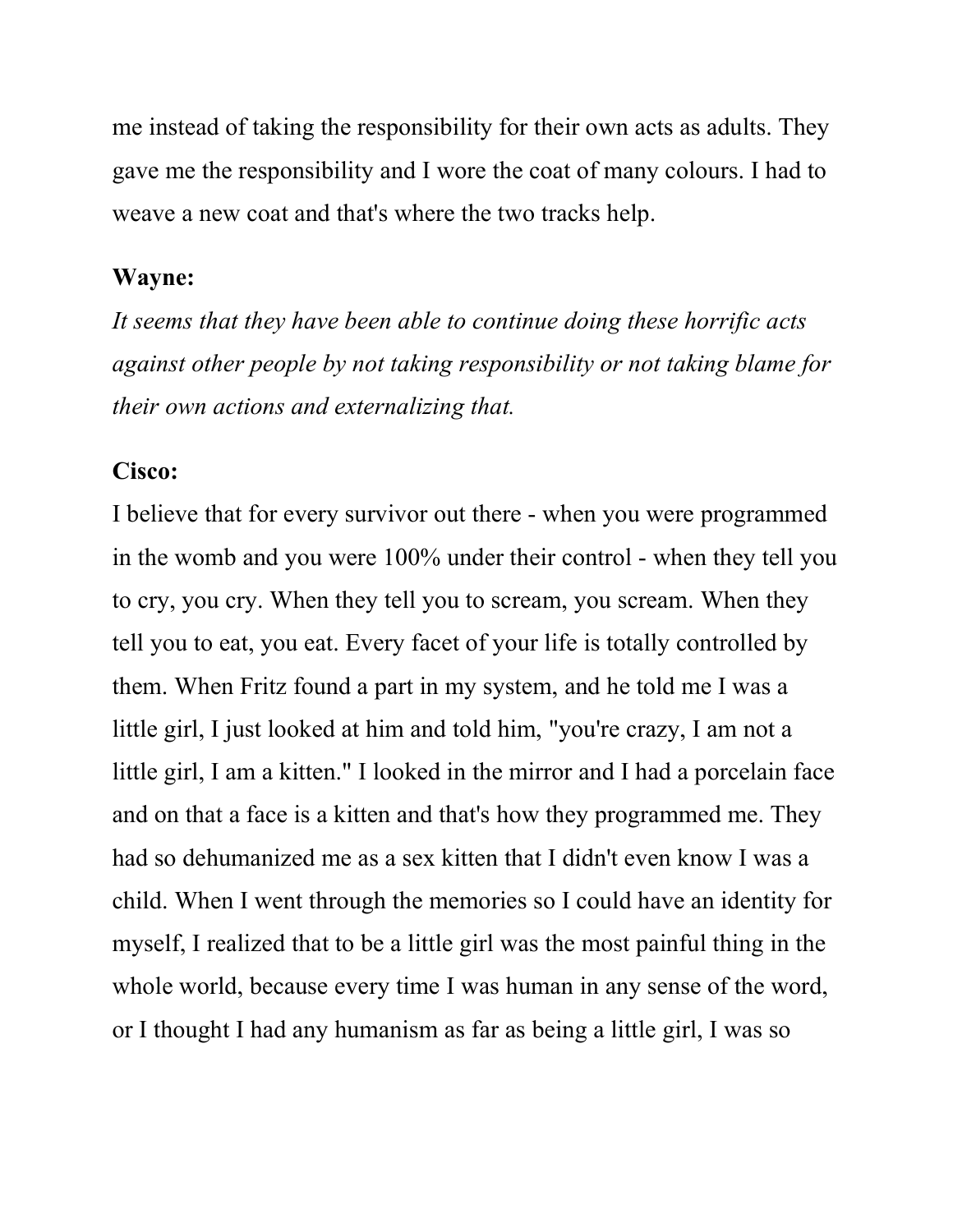severely tortured that I reached a place in my own mind that I never wanted to be a little girl. It was too painful to be a little girl.

They set up two cages for us - one cage was full of nice, beautiful little kittens - white, calico, black, persian gray. I was in the cage next to them with a pan that was hooked to electrical current. Every time I wanted water or to eat something, and I touched that pan, I was shocked. That's just one little example. I was shamed, I was spit on, totally humiliated in that cage for being a little girl. The Illuminati, Dr. Green, my father, made sure that the kittens were fed whatever they wanted to eat. They were loved, petted, cooed at - just loved - for a number of days. After all the trauma I had gone through, I guess my little mind decided not to be the little girl, but to be a kitten. The kittens get to eat, are not lying in their feces naked, they are not being shamed, spit on, kicked. When I had memories of this, my body was so bruised from the kicks I had received from the Illuminati family in the programming that I had to wear the bruises on my body until I worked through the memory. That just gives you a little example of how far they go to make sure they get what they want.

#### Wayne:

Extremely sadistic.

#### Cisco:

I haven't thought about it in about three years, but these little kittens are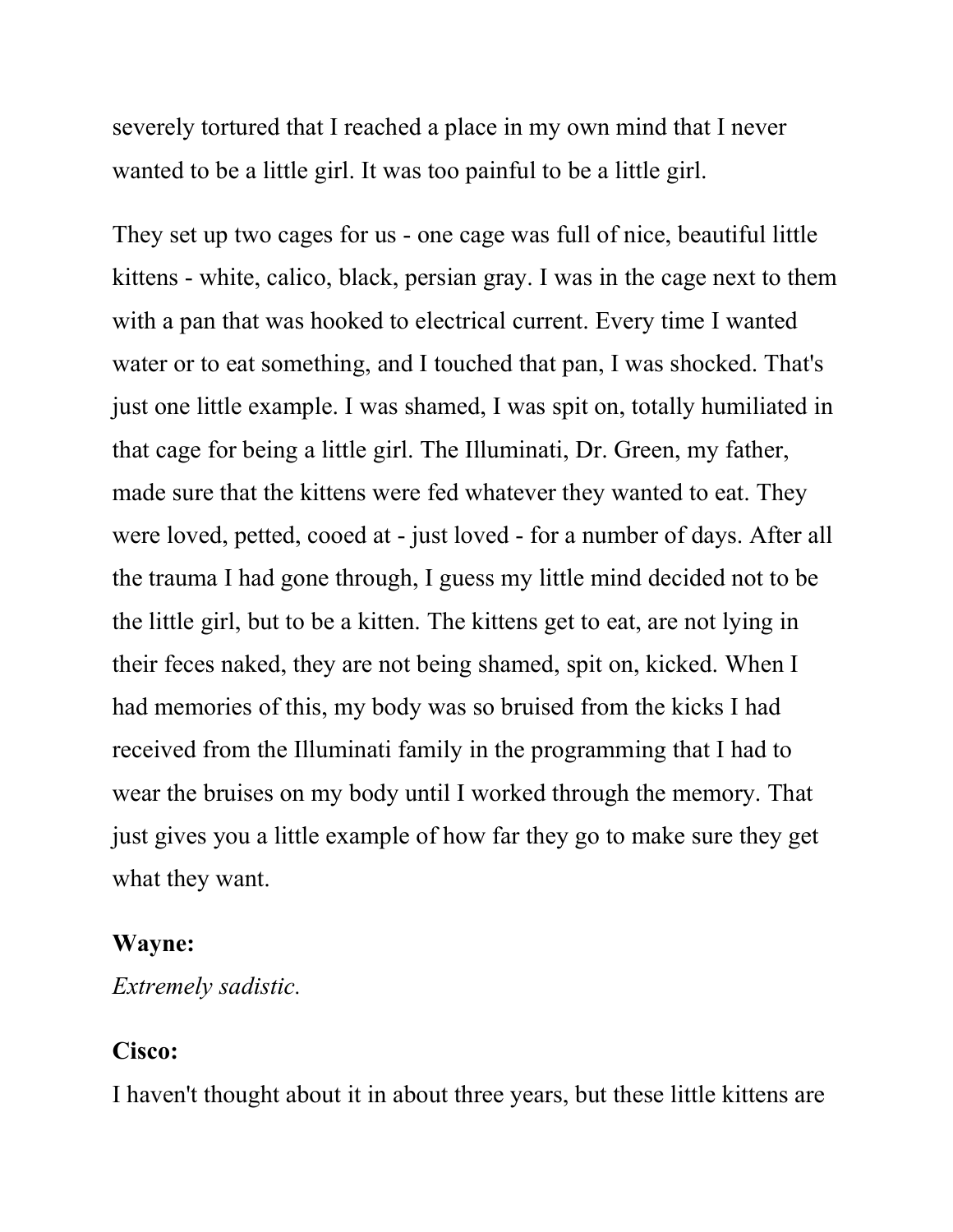very powerful in my mind today as I am talking on the phone. I see these kittens, and how well they were treated. My father totally rejected me at that point. I loved my father very much because I was conditioned to do so. I loved him in his gentleness, and in his weakness and his strength, and when he was bad. It didn't matter because the mind was set up to accept whatever he was.

#### Wayne:

Do you feel your father was also a victim of programming?

#### Cisco:

I have no doubt in my mind that my father was a multiple. My father was a genius at every level, but he had a gentle side, he was a musician as well as satanist. Like I said, he worked for the CIA, he was a 33rd degree Mason plus - there are many levels beyond 33 [degree] by the way. He was a Grand Master. He sat on the Grand Druid Council. He was a very wise man, just not wise in the right things. It's too bad that his learning hadn't been applied in other directions - he would have gone far. I can't respect my father for who he is.

#### Wayne:

Do you think he had a choice in the matter?

#### Cisco:

No. I don't because it was generational. He was trapped as I was trapped.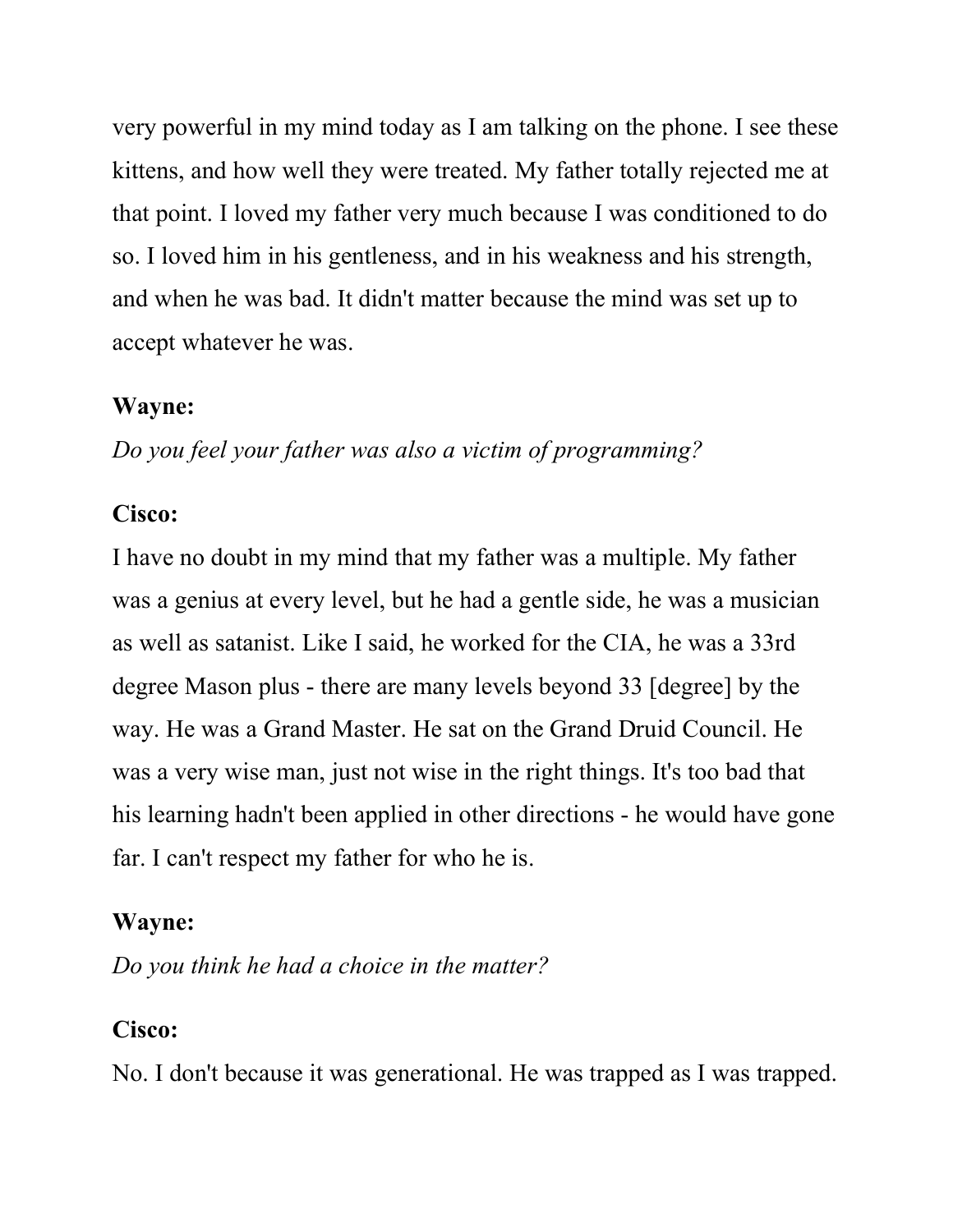But the difference between me and my father is that there was a part of my father that knew, even when the good side of my father that loved his family, worked in the workplace, was in the military -- there is a real positive part about my father. He was a people lover, he loved people and people loved him. But I think there was a time in my father's life when he realized what he was and what he was doing, I think the barriers within his own mind, within his own multiplicity, had broken down to the point that he knew, but he also knew he was in over his head. It would cost him his life to move away or to change directions. He was too far in.

#### Wayne:

Then obviously the difference being that you chose, you made the choice to break away and to fight that.

#### Cisco:

Right. And there is a willful act within the family, the Illuminati family, there is a willful act there. And I can honestly say the things we did, we did because we were groomed. We were programmed to do so, but when the light was put on, and we did the memory work, and we had a free choice to say "do we or don't we?" our system didn't want to. We wanted to do right, we wanted that hope, that chance to be what we really wanted to be that was born into us, and that was to be good. That's the simplest way to say it. I still feel very childish, I feel like a child that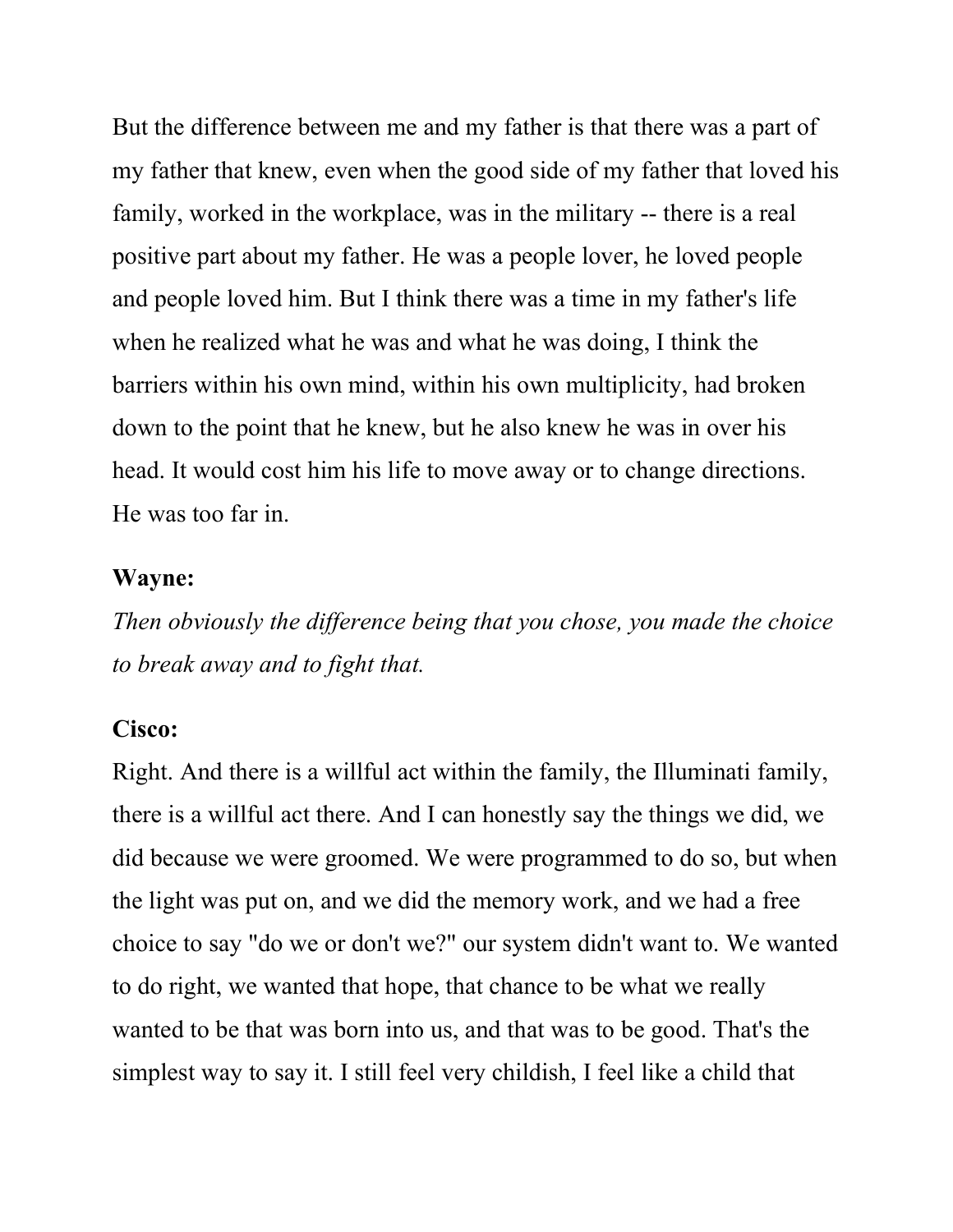wants to be good. I don't want to be bad. I don't like what was done to me and I don't like what has been done to others. It's been totally unfair. It has destroyed many, many lives. The one thing that I wanted to say is that when I first came out of the system and Fritz was working with me on a daily basis, I asked him, "these children in the world? Do their fathers rape them?" He said, "no, good fathers do not rape their children." It threw me for a loop, and I stood there and I looked at him and said, "I really feel sorry for these children in this world because they are not loved." He said, "Oh but they are loved" and I said, "Oh no - if the fathers aren't raping their children, then they are not loved." I thought rape was love. That's pretty sick.

#### Wayne:

They just turned those ideas upside down.

#### Cisco:

The first time I had ever had a tear in my eye was when he told me that little girls and little boys aren't normally raped by their fathers, that is not the standard of living in which we live. And that upset me to such a point - that was the first time I ever felt a tear on my face. Because I really felt so bad that children were not being loved by their fathers. And it took me a long time to understand the difference, because right is wrong, and wrong is right, that's how you are programmed. Isn't it something, when you really think about it? I look back on it now, and I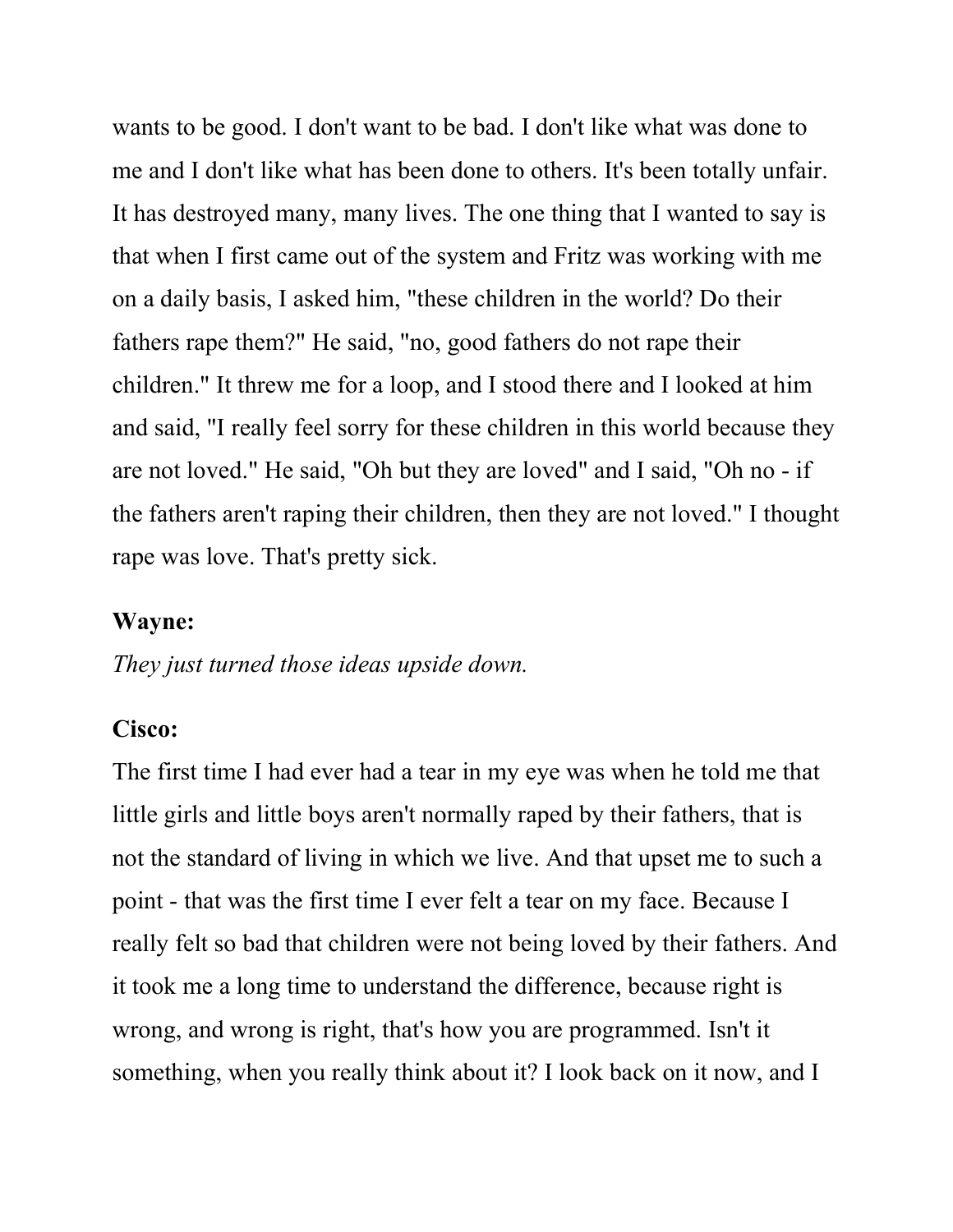cannot believe the ability they had to do to my mind and so many other survivors out there. To what degree they would go.

### Wayne:

Especially to children.

## Cisco:

At Inucurran they had cages on the walls. They put us in the cages and the monkeys or the apes got to take care of us. We had three of them. One fed us, one beat us, and one raped us to dehumanize us.

## Wayne:

... God ... oh boy ...

## Cisco:

I still wake up and here I am in my fifties and when I was working on my memories at Inucurran in the cages -- well see, whatever they want in the system -- if they want a particular part in the mind to be a particular something they had to set the stage for that to come about.

## Wayne:

So that they are manipulating a particular context to achieve a certain end ...

## Cisco:

Yes, a certain image within the mind. A child has creativity but they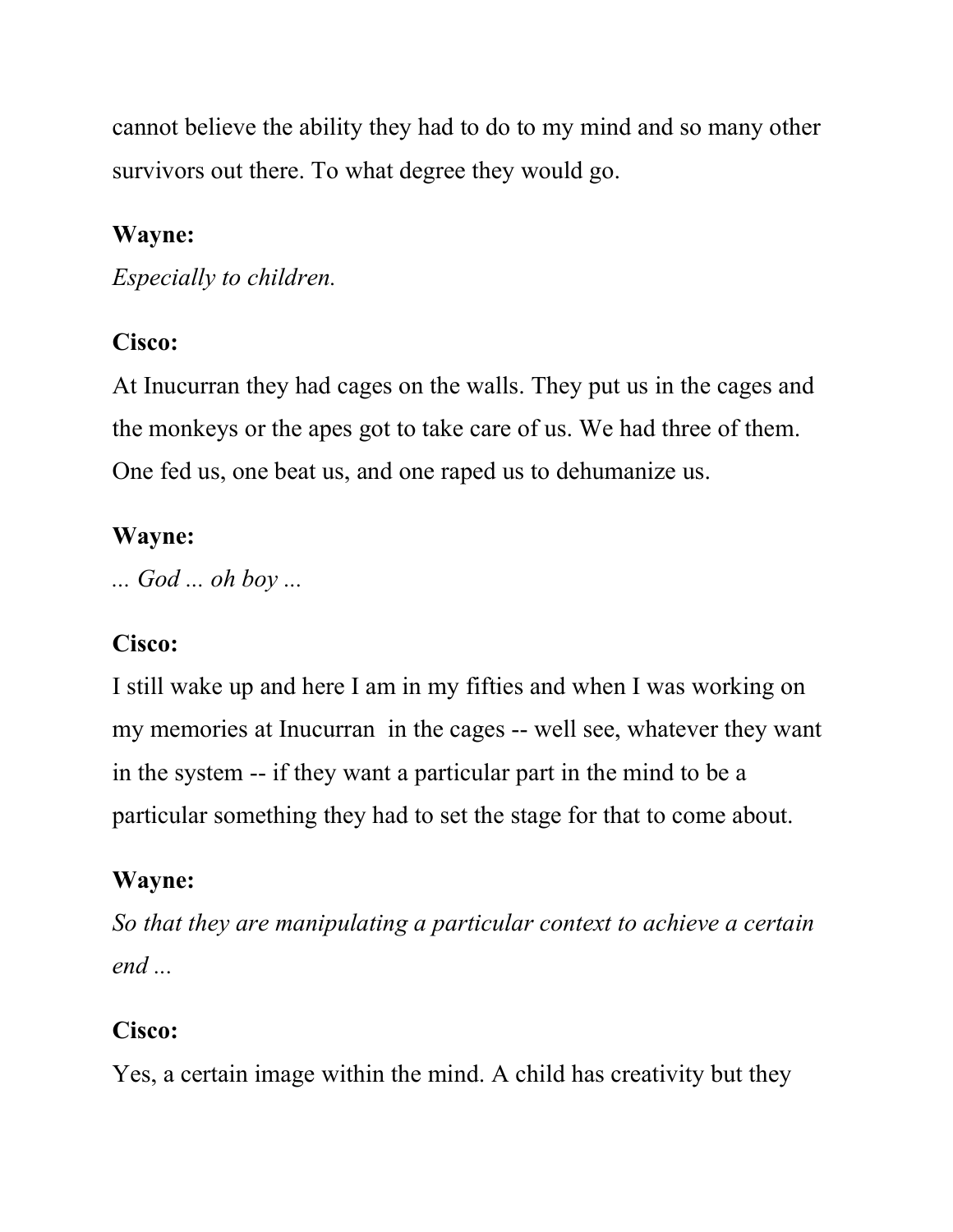have to give us the creativity from which to work from because you have to understand that the mind is protected by the family in that it is hidden within itself, like a box within itself -- boxes and boxes, many boxes and each box has a family within the mind or it's all set up like a grid. A 13x13 grid and 13 deep, so your hidden parts get no influence from or to the outside world. When I came out into the world and I met Fritz, I had never known what the world was. I had the freedom of knowing how to go to the grocery store or where was it or what was it. I didn't know because I was only programmed to do what they wanted me to. They would wake me up, give me my programs, put me on the right track as to where they wanted me to be. I would go do what they wanted me to do, as soon as I did it, back to sleep I went. I had no influence.

When Fritz told me that I had a family and a mother that was still living I thought the man was crazy. Here's something else that will just throw you for a loop -- I have seven grandchildren, that means I have three children of my own that are grown. When he introduced me to my son when he was thirty (he's a pilot) out of courtesy I just said, well it's very nice to meet you in my mind. Afterwards I told Fritz, you are absolutely crazy. You think I'm crazy -- you guys, you've had it. You're telling me I am programmed as a kitten, a sex kitten, and when I look in the mirror I see a porcelain face, a kitten's face, and I am 17 years old and I am not supposed to age. When you look at me and I am fifty years old, and you look at me and take a picture of me I am 17. I still look 17, but the point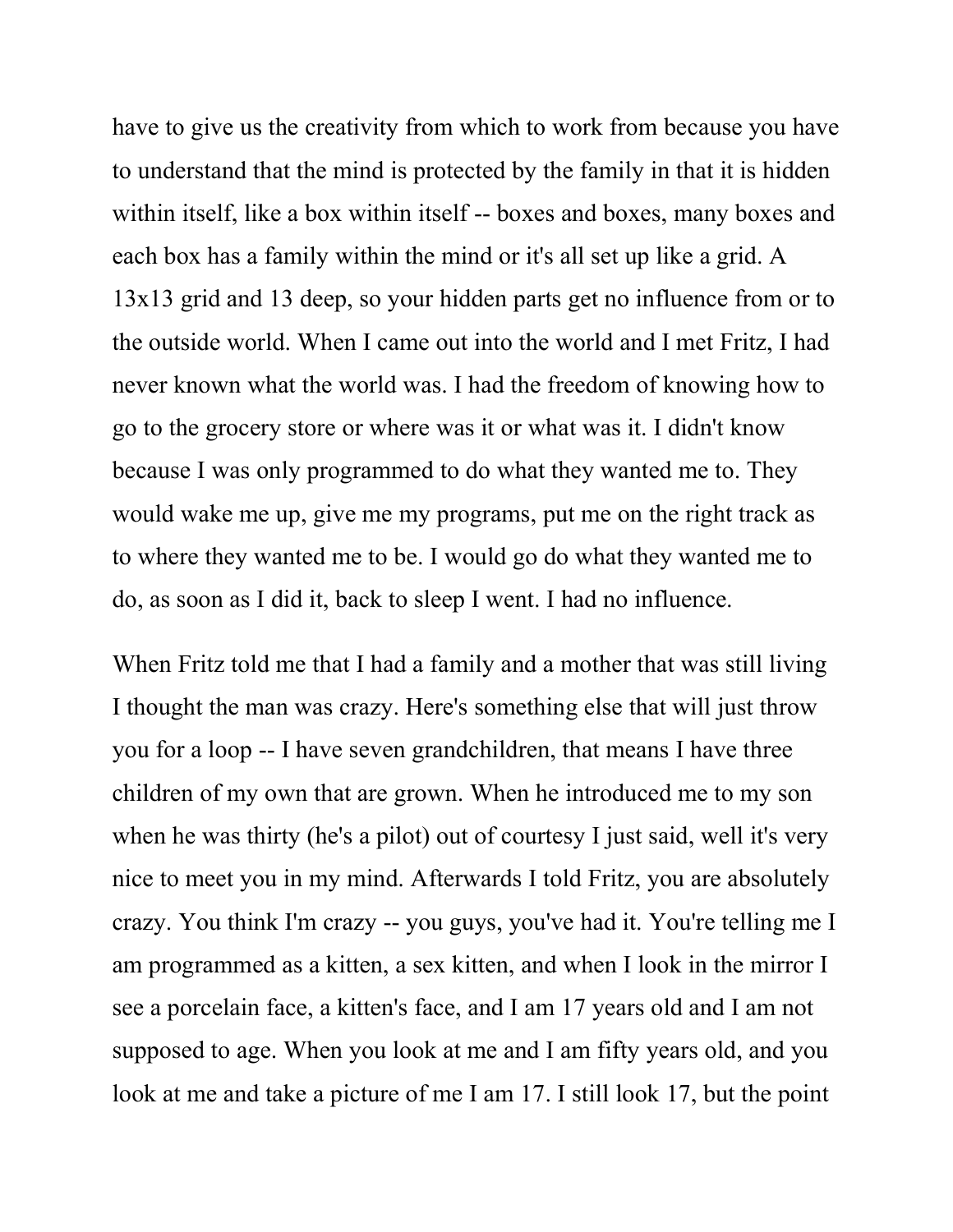is I was so totally 100% programmed that when Fritz wanted to give me the truth about what happened to my life, my mind couldn't even receive it because I had so much programming. It took me two years to realize I wasn't a kitten before I believed him. Two years of hard work every single day to break down the lies. That's how strong my defense was. I looked at all these kids and this is what I said to Fritz: "Fritz you are absolutely crazy. You expect me to believe that this is my son. You are telling me that my son is thirty years old. I have no recall. I didn't carry him." I didn't remember him when he played as a child. I had no identity with this child whatsoever, that's how dark it was inside my world. I said, "He's thirty years old, and I am seventeen -- wait a minute here Fritz, something doesn't add up. You're crazy. You expect me to bite that apple? And I'm going to bite it and I'm going to believe this, right?" That's the way the mind is. That's just one example. He introduced me to my mother, to my sisters. I had two sisters that I didn't know about.

#### Wayne:

So as you went through your memory work did you regain those parts of your life in terms of knowing who your children were and ...

#### Cisco:

I have had to build relationships. As I was able to get stronger and work on the memories -- first I had to acknowledge the lie -- that is, that my father liked me. That was a very harsh lie for me. I could not believe that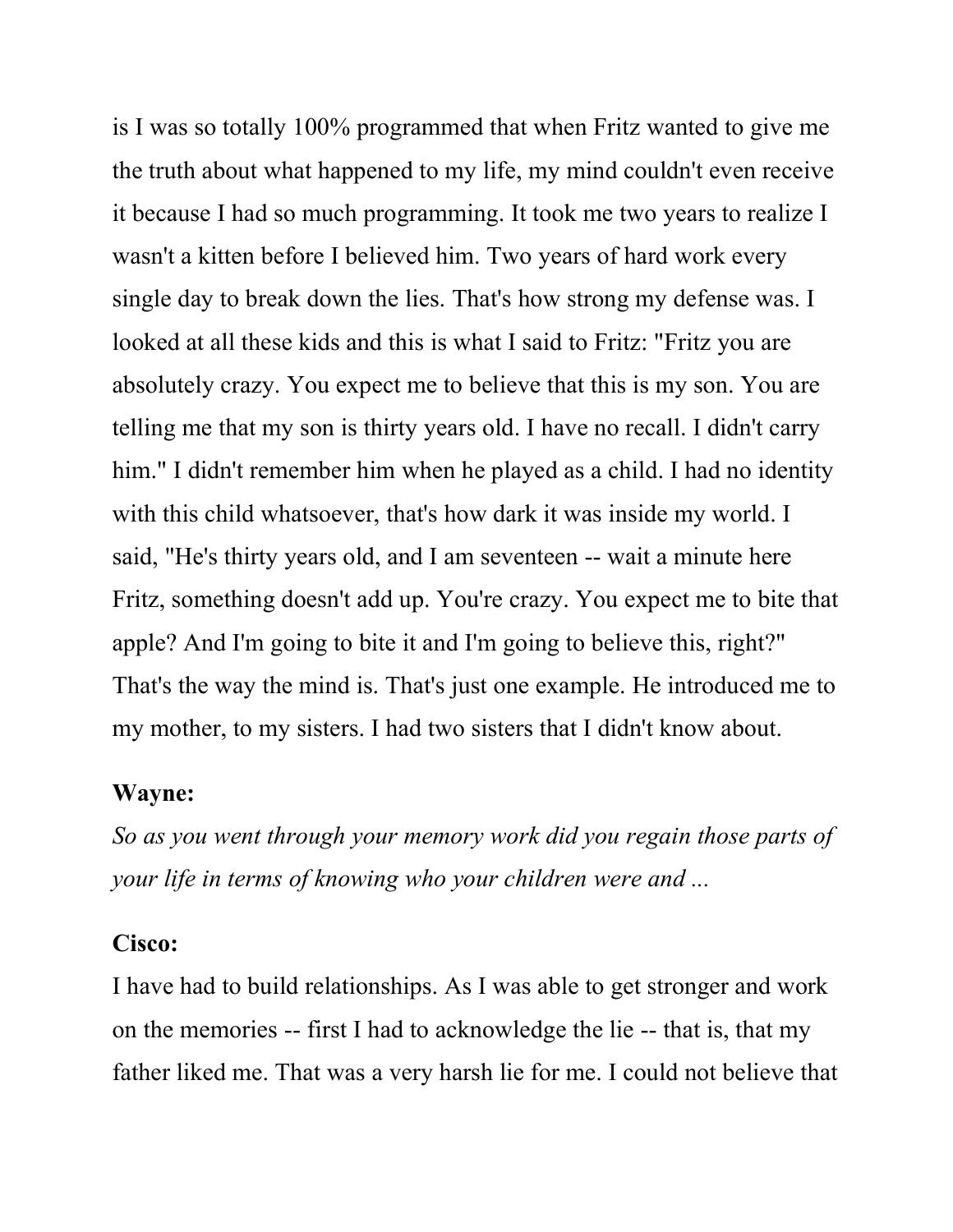my father had ever lied to me, not my father. I cannot express how hard it was for me to acknowledge that my father lied to me. Because if I accepted the first lie, then I had to accept all the other lies. I didn't want to. I did not want my father defaced. As time went on, months went on, then I had to face what he was and what he had done to others. If he did this to me and I was his child, oh my God, what has he done to so many other children being a programmer? And that just about killed me.

#### Wayne:

Again, that must have been devastating to you.

I would like to thank you very much Cisco for joining us on this show. I know it's very difficult to talk about these issues, and I really admire your enormous courage in exposing this.

#### Cisco:

Thank you very much, thank you for asking.

#### Wayne:

We have been listening to an interview with Cisco, a survivor of Illuminati family and U.S. government mind control. Tapes of this radio series are finally available at the office of CKLN, 380 Victoria in Juergenson Hall on Ryerson University campus. Tapes are \$8.00 each and transcripts are \$3.00 each. Catalogues are available listing all the shows. I would like to spend this next few minutes just commenting on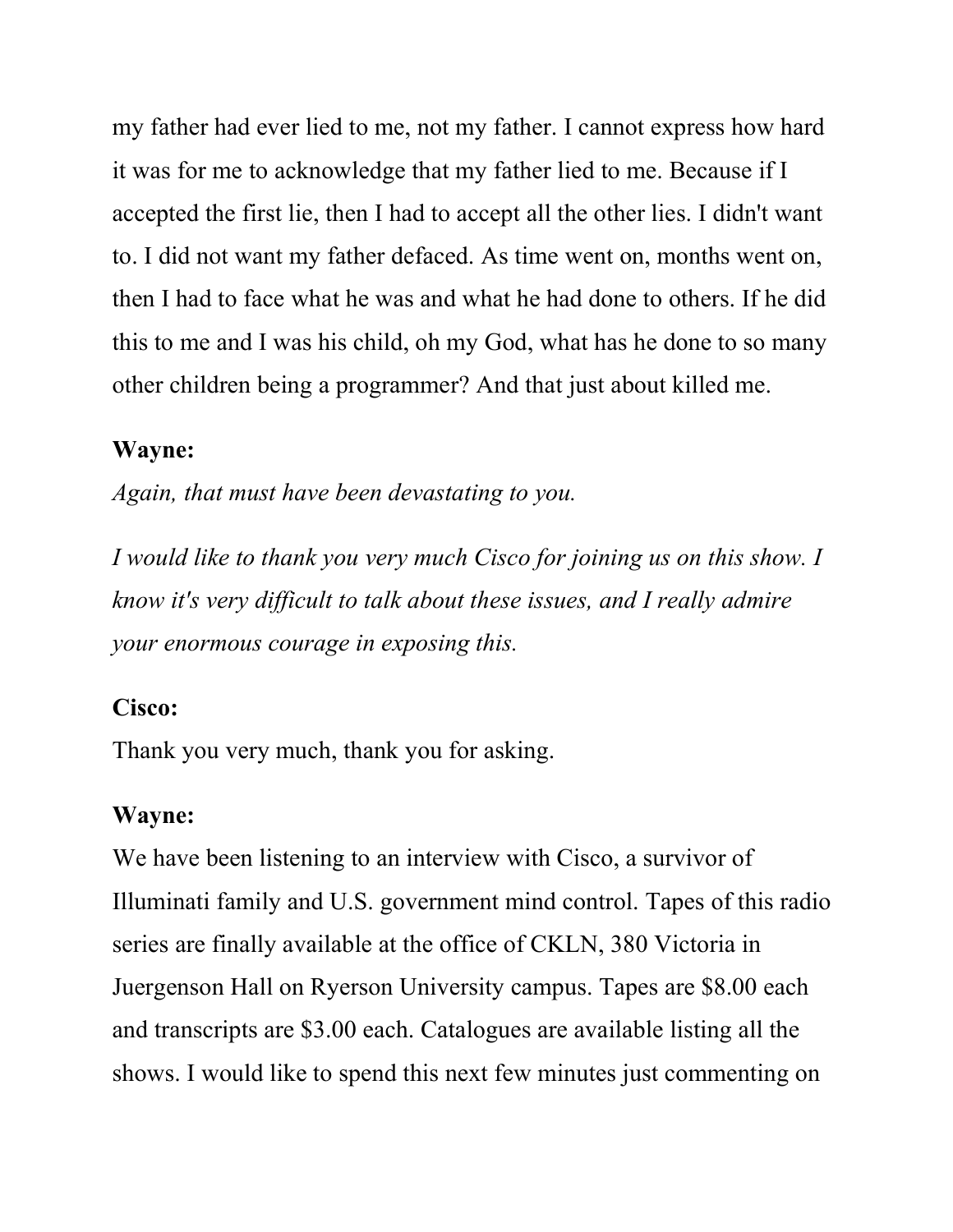last weekend's CBC docudrama - The Sleep Room. In my opinion it was a little too heavy on the drama and too little on the docu based what we have heard on this radio series about Ewen Cameron and his role in CIA mind control on children. It was a two part series, and the first part I found particularly misleading in portraying Cameron as someone with "good but misguided" intentions -- especially using the reason that he left the Allen Memorial due to finding out his patients were not being cured ... also for what it left out about Cameron's role in CIA mind control technology development, including his involvement with experiments on children ... and other disinformation.

The movie portrayed the CIA's motive as being just to keep up to the Communists with mind control technology, and the portrayal that the CIA just started experimenting with mind control when it is a documented fact that the CIA had been producing mind control programmed agents ten years previous to that. They also portrayed Cameron as not being concerned with military and intelligence applications for his work -- I find that a little hard to swallow. And not being aware of electroshock's effects of wiping out memory -- when he was an electroshock expert and trained many other psychiatrists how to use electroshock. Other disinformation was that the experiments didn't "amount to anything" and were ultimately useless to the CIA when they have taken mind control technology far beyond what was portrayed and that it was useless is a lie. If CBC had done its homework, maybe they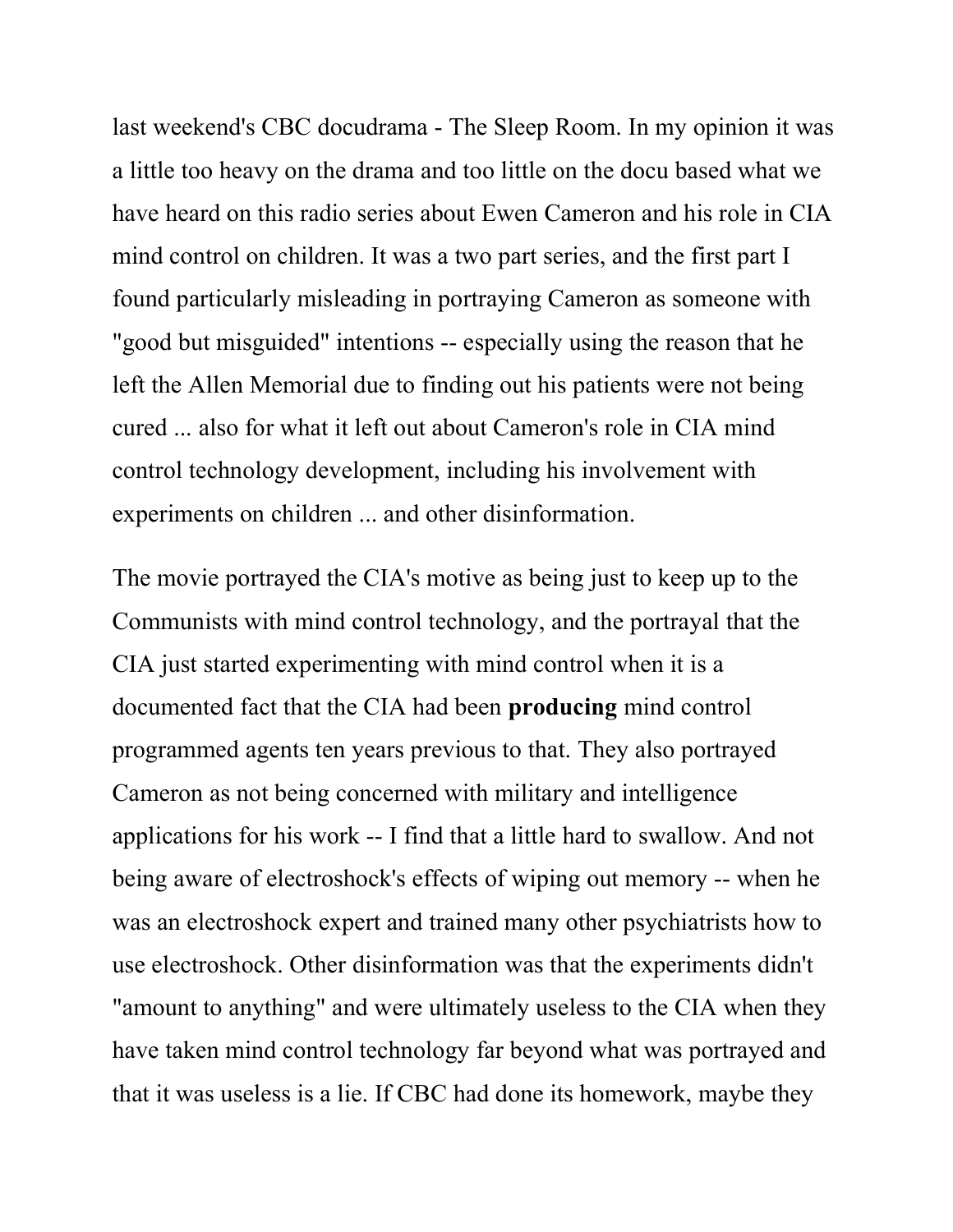wouldn't be perpetrating this lie. I don't know, maybe they would. They made no attempt to link Cameron to the other well documented doctors involved in MKULTRA or what they were trying to accomplish, what their end goal was in creating Manchurian Candidate type mind control operatives.

The second part of the "docudrama" dealt with the survivors' battle for legal justice. Some good things I thought were the portrayal of the Canadian government reps covering up for the CIA and the sheer sliminess of the CIA scum lawyers. However, it may have had the effect on people who were watching it, especially on people who aren't aware of what is going on in mind control that justice was eventually served - even though the amount of money that the survivors received was really a joke in light of what these people went through. I felt that CBC considers this movie now closes the book on mind control atrocities, and that's far from the truth. These atrocities, as we have heard in this series, are continuing today.

I thought it was unusual that David and Valerie Orlikow were excluded from being characters in the film when they were the driving force behind the lawsuit and also particularly because David was a Canadian Member of Parliament and the weight that would have carried to bring about the suit. I think it may have been satisfying for survivors of Cameron's atrocious experiments to have seen the movie and how the